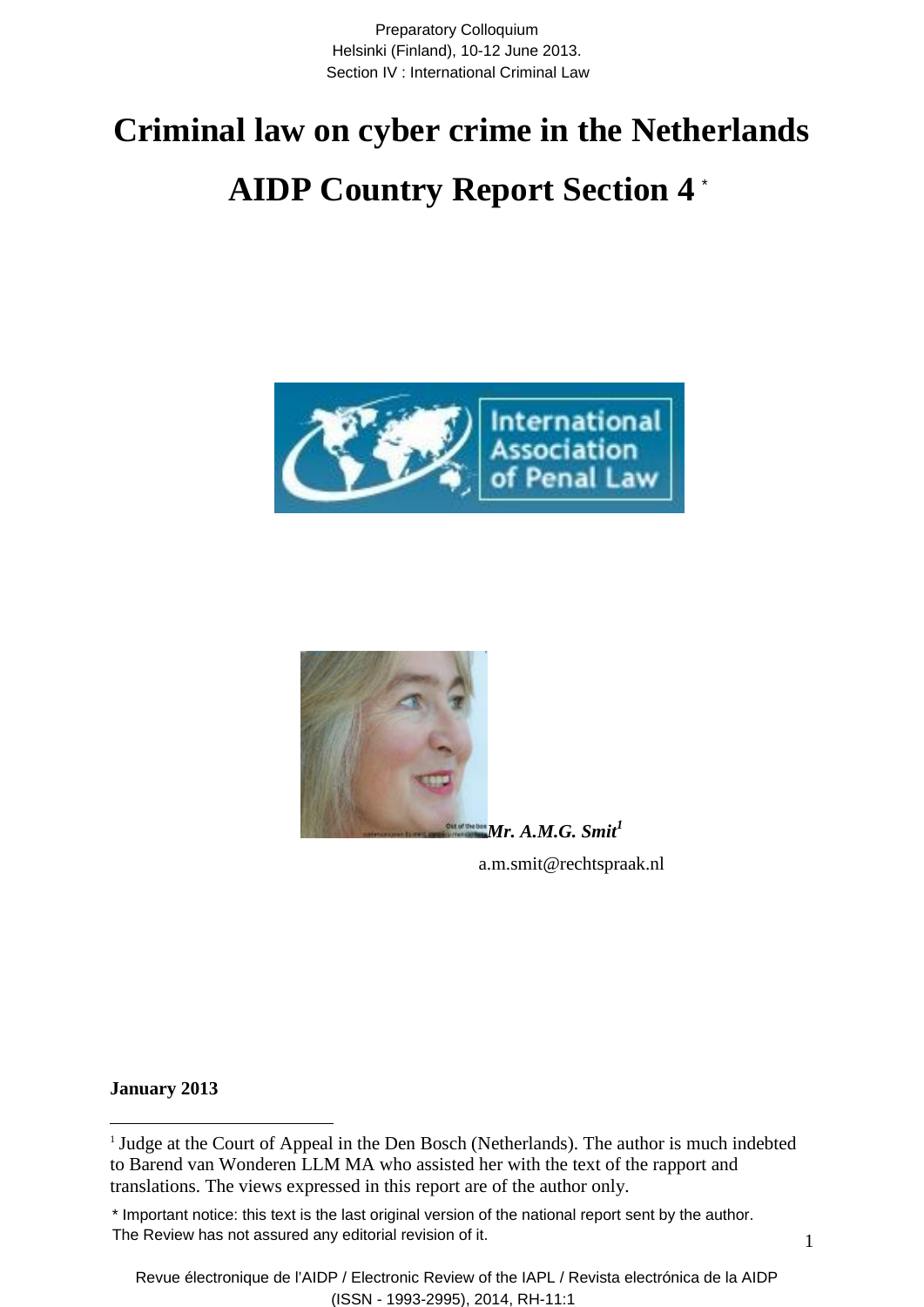# **Table of contents**

| Chapter 1: Introduction                          | 3  |
|--------------------------------------------------|----|
| Chapter 2: Jurisdiction issues                   |    |
| Chapter 3 Substantive criminal law and sanctions | 17 |
| Chapter 4: Cooperation in criminal matters       | 23 |
| Chapter 5: Human right concerns                  | 45 |
| Chapter 6: Future developments                   | 49 |
|                                                  |    |
| Finally                                          | 52 |
| Bibliography                                     | 57 |
|                                                  |    |

|  |  |  | Some Articles of the Criminal Code of the Netherlands in English |  |
|--|--|--|------------------------------------------------------------------|--|
|  |  |  |                                                                  |  |

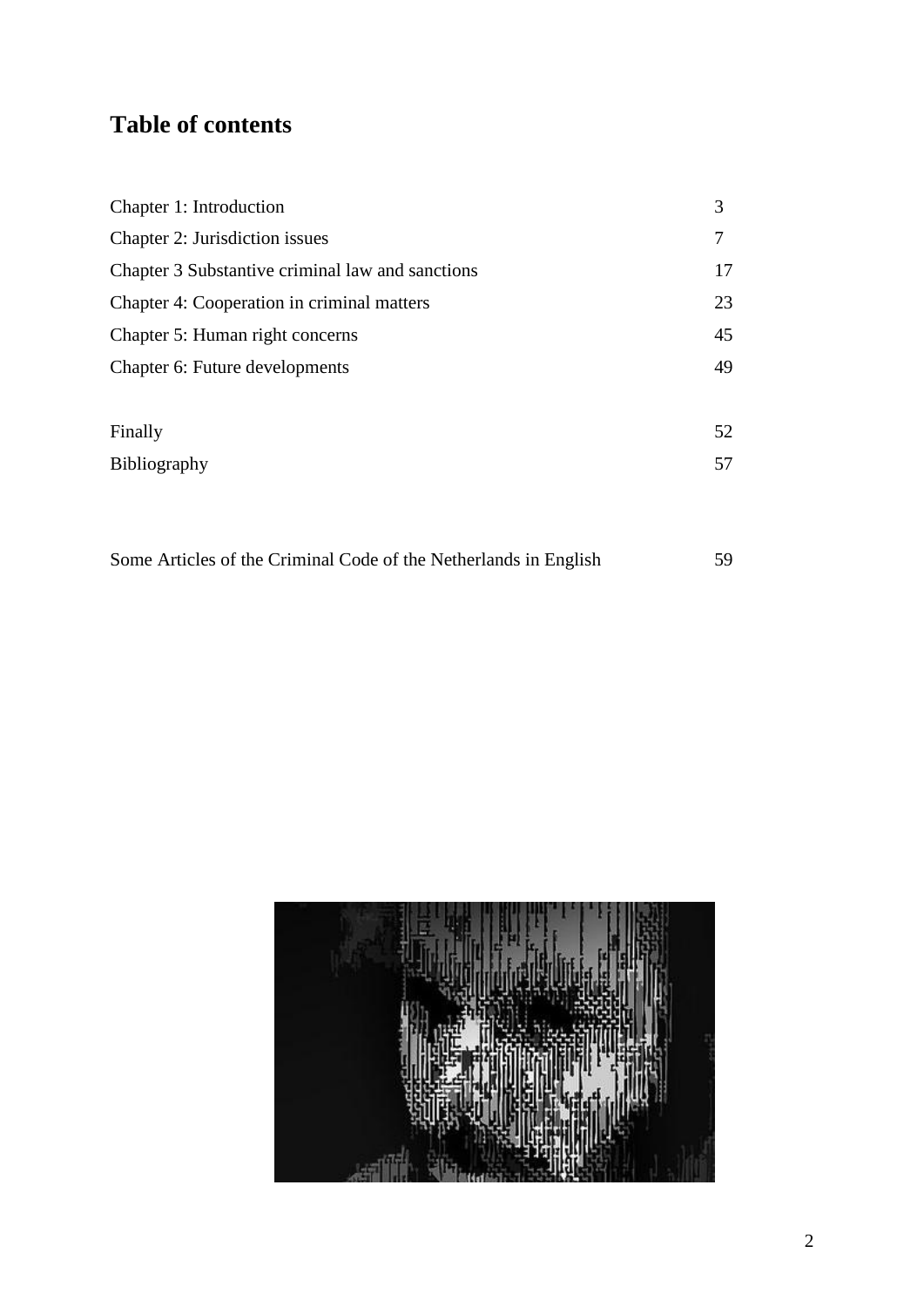## Chapter 1 Introduction

Since the invention of computers, crime by means of computer systems is a dominant theme in futuristic film scenario's. Even the last James Bond movie, Skyfall, is about a criminal mastermind who gains money and power through hacking governmental computer systems. In spite of these fantasies cybercrime is a serious threat for our economy and the safety of society. An indication of the scale of cyber crime offences provides the following headline published on the website of the Dutch Bank Association: 'Fraud with internet banking rises with 14% in the first two quarters<sup>'. 2</sup> The short article, which is based on information of the Dutch Bank Association, puts forward that the financial damage due to fraud with internet banking has augmented from 23,8 million Euro in the last two quarters of 2011 to 27,3 million Euro in the first two quarters of 2012. The article also states that the financial damage caused by 'skimming' was 18,2 million Euro in the first two quarters of 2012. In 2011 the known financial damage for banks regarding cyber crime amounted to 92,1 million Euro. These are substantial expenses. However, national governments lose vastly more in consequence of illegal lotteries and gambling games on the internet. The Dutch Scientific Research and Documentation Centre has estimated that in the Netherlands 180 million Euro was spent in illegal gambling activities.<sup>3</sup> Some other figures about cybercrime can be found on the following link: http://www.youtube.com/watch?v=PIELVMQhvXc. Moreover, today's internet and communication technology allows for new possibilities to commit old offences. This is the case with Missing Trader Fraud or carousel fraud. In carousel fraud schemes certain goods are transferred several times from one enterprise to another foreign enterprise, because these kind of exports are Value Added Tax free. However, the final undertaking in the chain, which would bring the products on the market and would pay the VAT, goes bankrupt. For this reason the goods can be delivered without paying the VAT to the concerning government. Prior to the expansion of Information and Communication Technology (ICT), the goods would be physically transported across Europe before arriving closely to the enterprise from which the goods originally took off. Through the

 $^{2}$ Dutch association of banks, 26 September 2012, 'Fraud with internetbanking increases with 14% in the First semester.', available at: http://www.nvb.nl/nieuws/2012/687/fraude-internetbankieren-stijgt-eerste-half-jaar-met-14.html [Accessed on 9 January 2013].

<sup>3</sup> National Research and Documentation Centre, *A smart gamble? Research on the ways to determine the nature and volume of illegal gambling in the Netherlands*, 18 January 2008, available at: [http://www.wodc.nl/onderzoeksdatabase/1575a-aard](http://www.wodc.nl/onderzoeksdatabase/1575a-aard-en-omvang-illegale-kansspelen-in-nederland-inventarisatiefase.aspx?nav=ra&l=wetgeving_en_beleid&l=wet_op_de_kansspelen)[en-omvang-illegale-kansspelen-in-nederland-](http://www.wodc.nl/onderzoeksdatabase/1575a-aard-en-omvang-illegale-kansspelen-in-nederland-inventarisatiefase.aspx?nav=ra&l=wetgeving_en_beleid&l=wet_op_de_kansspelen)

[inventarisatiefase.aspx?nav=ra&l=wetgeving\\_en\\_beleid&l=wet\\_op\\_de\\_kansspelen](http://www.wodc.nl/onderzoeksdatabase/1575a-aard-en-omvang-illegale-kansspelen-in-nederland-inventarisatiefase.aspx?nav=ra&l=wetgeving_en_beleid&l=wet_op_de_kansspelen) [Accessed on 9 January 2013].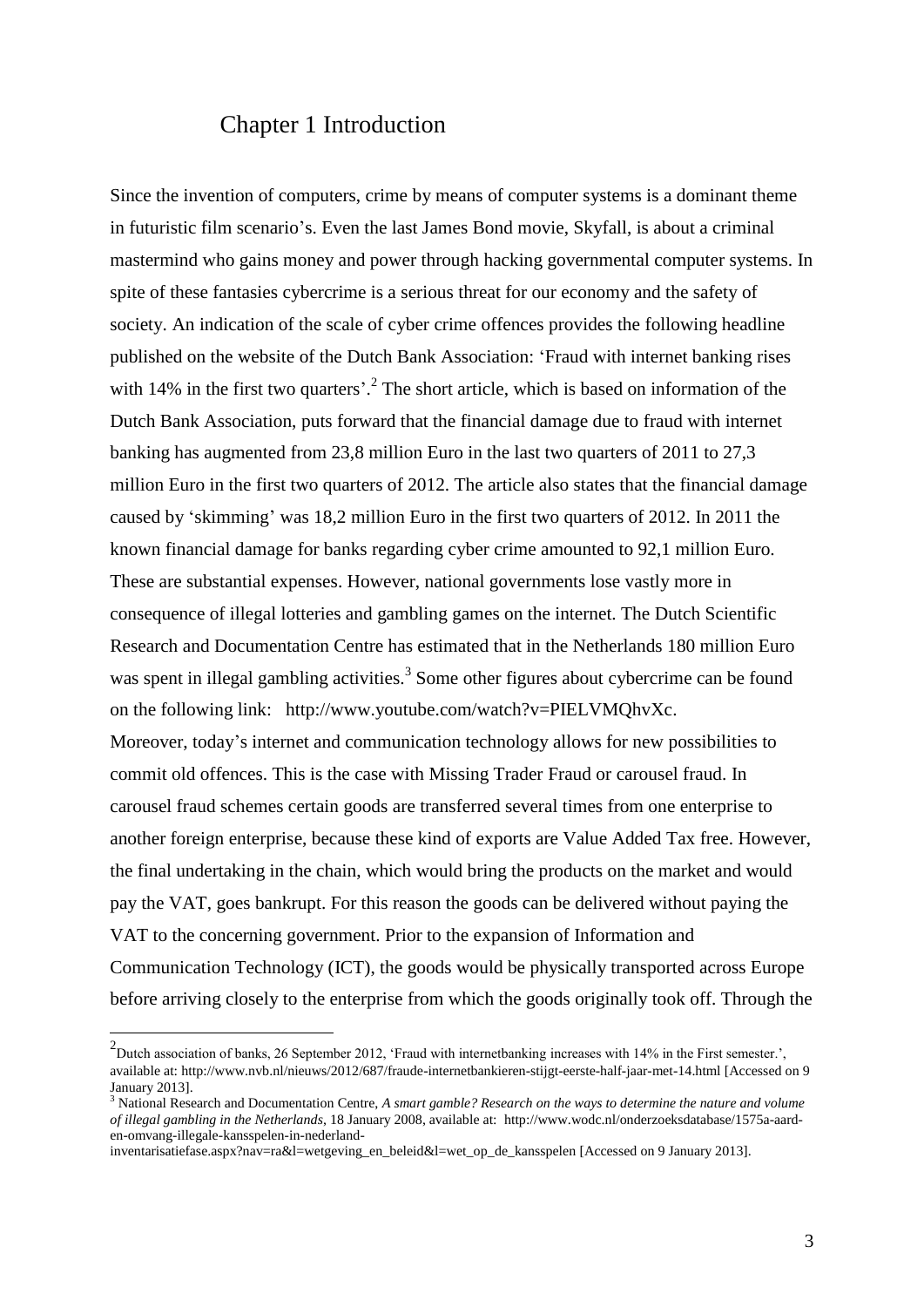utilisation of the internet goods are only transferred digitally. An example of this kind of fraud in the digital age occurs in the trade of emission rights. The internet allows goods which only exist in the digital cloud to pass several companies in different continents and end up at a short-lived undertaking which maybe existed only digitally. Emission fraud amounted to hundreds of millions of euros and these kinds of schemes were difficult to detect.<sup>4</sup> (Note: due to recent legislative adjustments this kind of emission fraud is no longer possible). Digital fraud schemes are difficult to detect by the tax authorities, and it is even more difficult to detect and prosecute the people behind these schemes.

The difficulty of tracing people behind digital activities touches upon another important aspect of cybercrime, namely the probability of detection. Or rather the improbability of detection. Cybercrime offences are committed without any climbing over fences, balaclavas, or angry dogs and property owners. There is only somewhere in the world a computer, which is controlled by a particular person, from which thousands of emails are sent asking for personal banking data (a form of phishing). If one in thousand people respond, it is possible to steal more from these accounts than one can possibly obtain from a night of breaking into houses, without being disposed to the risks of a burglar. The seizing of such information through hacking or viruses is likely to cause incalculable damage. In such cases it is highly difficult to detect the perpetrator(s). The computers can be found and the money can be followed, though it is very difficult to get a hold on those behind the IP addresses and bank accounts. There are no other possible traces, no accidental trespassers, no DNA or fingerprints. It may even be possible that the offenders are in a country with which the Netherlands do not have an extradition treaty.

To give another example of an international cyber crime offence a video link is attached regarding a so-called botnet: http://nos.nl/artikel/193720-crimineel-computernetwerkopgerold.html**.** The botnet works as follows. A programme 'bot' is inserted in a computer, which programme can be controlled via the internet from a central computer. While the Netherlands have a good ICT infrastructure, the Netherlands is a good location to operate from in a case like this. In the video attached it was an Armenian national who operated from the Netherlands.

Because national territories are of little importance to cyber crime offenders, it is essential for the prosecution of these crimes that national governments cooperate. Without international

<sup>&</sup>lt;sup>4</sup> <http://www.bbc.co.uk/news/business-20695042> [Accessed on 9 January 2013]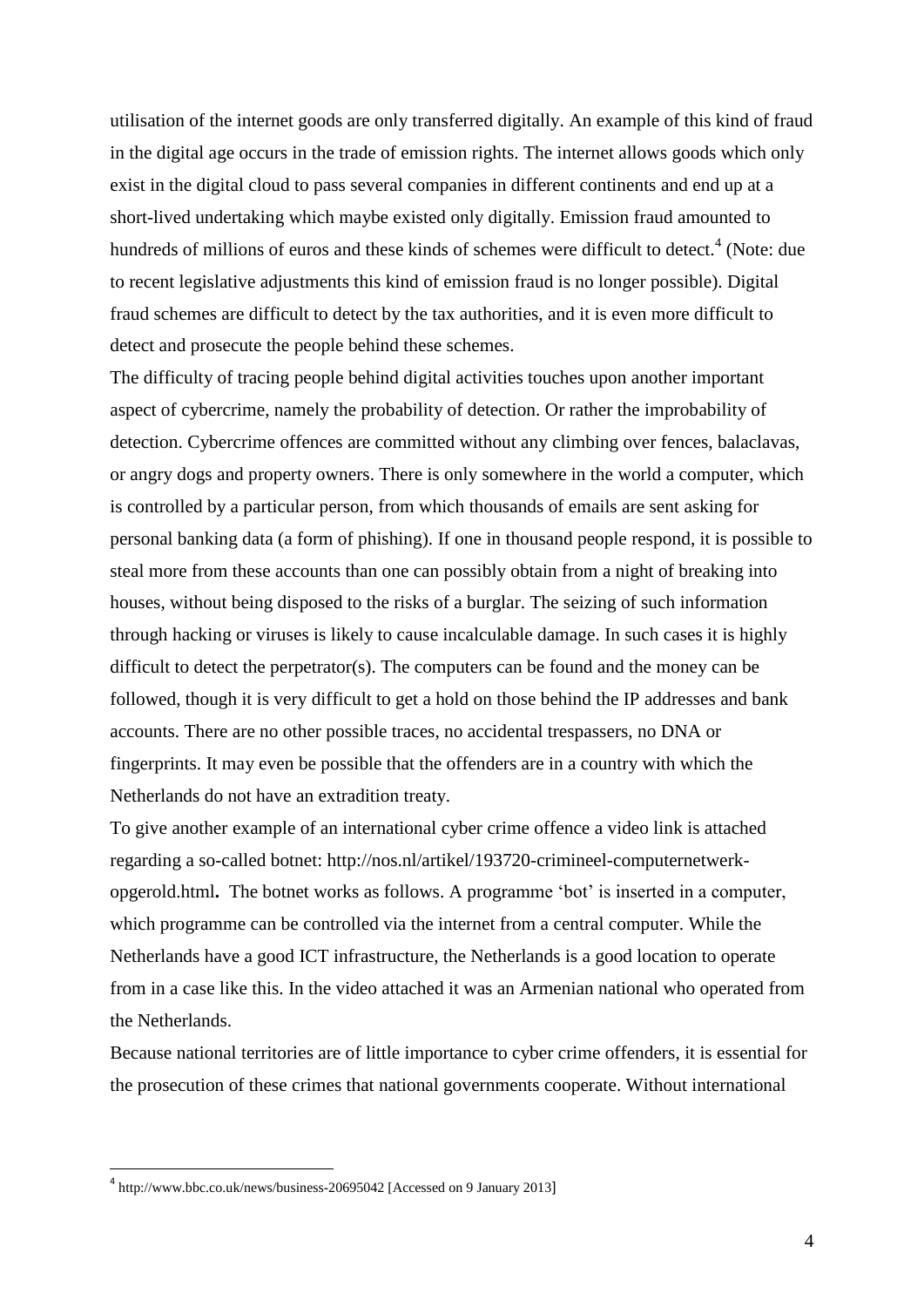cooperation it would be impossible to find and institute proceedings against those responsible. Part D of this section deals with international cooperation aspects.

Today, Information and Communication Technology have an enormous role in our every day lives due to the continuous developments in this field. Not only in our private lives, but all the more in our professional activities ICT has become indispensable. In the Netherlands, for instance, all medical dossiers are being digitalised. These kinds of information systems contain very sensitive, private information. Therefore, the information and the system as such are of interest to criminals. Persons may illegally gain access to personal files even if the government acts as reliably as possible. There may be leaks due to third parties who during the maintenance of the system install possibilities to enter the network. Furthermore, viruses, which give access to the computer and the network, can be installed on new computers.<sup>5</sup> The persons acquainted with these so-called bots may be able to enter the network, follow our actions, inform themselves about personal information of others, and maybe even change the data. Can intrusions in large ICT systems be avoided by means of security measures and back-ups? This is a question which can be posed, but not answered.

Moreover, the internet is everywhere. Almost all communication in our daily work makes use of the internet, as work mail, home working systems, and skype. A country would be severely damaged if the internet providers are to be shut off. Recently, providers were closed down in Syria, where it was unclear if this was an accident or an intentional act of the Assad regime. In analogy one wonders if it would be possible for terrorist organisations to turn off the internet.

In answering the questionnaire of this Section 4 of the AIDP Country Report, I made use of the broad and narrow definition of cybercrime. For these definitions I refer to the analysis of Prof. dr. Evert F. Stamhuis "Criminal law on cybercrime in the Netherlands; general report AIDP country report Section  $I^{6*}$  The narrow definition of cybercrime refers to crimes in which ICT systems are the target. These are 'new' crimes using new tools. For these crimes new criminal offences are included in the penal code. For example 'hacking' is made liable to punishment. Cybercrime in the broad sense refers to crimes which make use or have something to do with ICT. The common denominator of narrow and broad cybercrimes is the

 $<sup>5</sup>$  In September 2012 Microsoft released a statement with regards to previous insecurities of botnets, available at:</sup> [http://blogs.technet.com/b/microsoft\\_blog/archive/2012/09/13/microsoft-disrupts-the-emerging-nitol-botnet-being-spread](http://blogs.technet.com/b/microsoft_blog/archive/2012/09/13/microsoft-disrupts-the-emerging-nitol-botnet-being-spread-through-an-unsecure-supply-chain.aspx)[through-an-unsecure-supply-chain.aspx](http://blogs.technet.com/b/microsoft_blog/archive/2012/09/13/microsoft-disrupts-the-emerging-nitol-botnet-being-spread-through-an-unsecure-supply-chain.aspx) [Accessed on 10 January 2013].

 $6$  Chapter 2, p. 5 - 11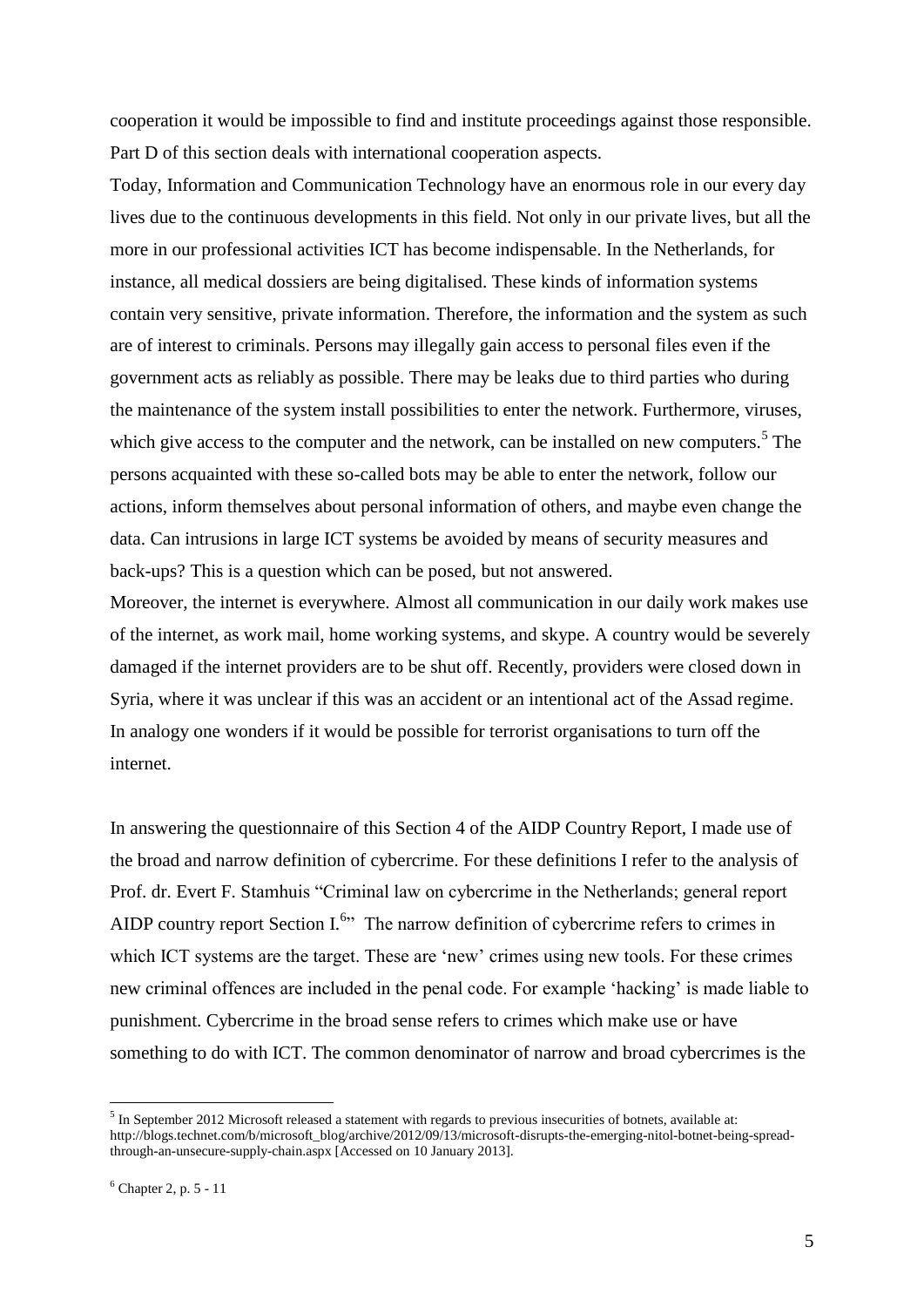use of computer systems, networks and data. Cybercrime may not only refer to crimes in which computer systems were used, but to 'old crimes' as well, such as theft or racketing. In this cases 'old crimes' are committed with new tools. In this report the broad definition of cybercrime is used.

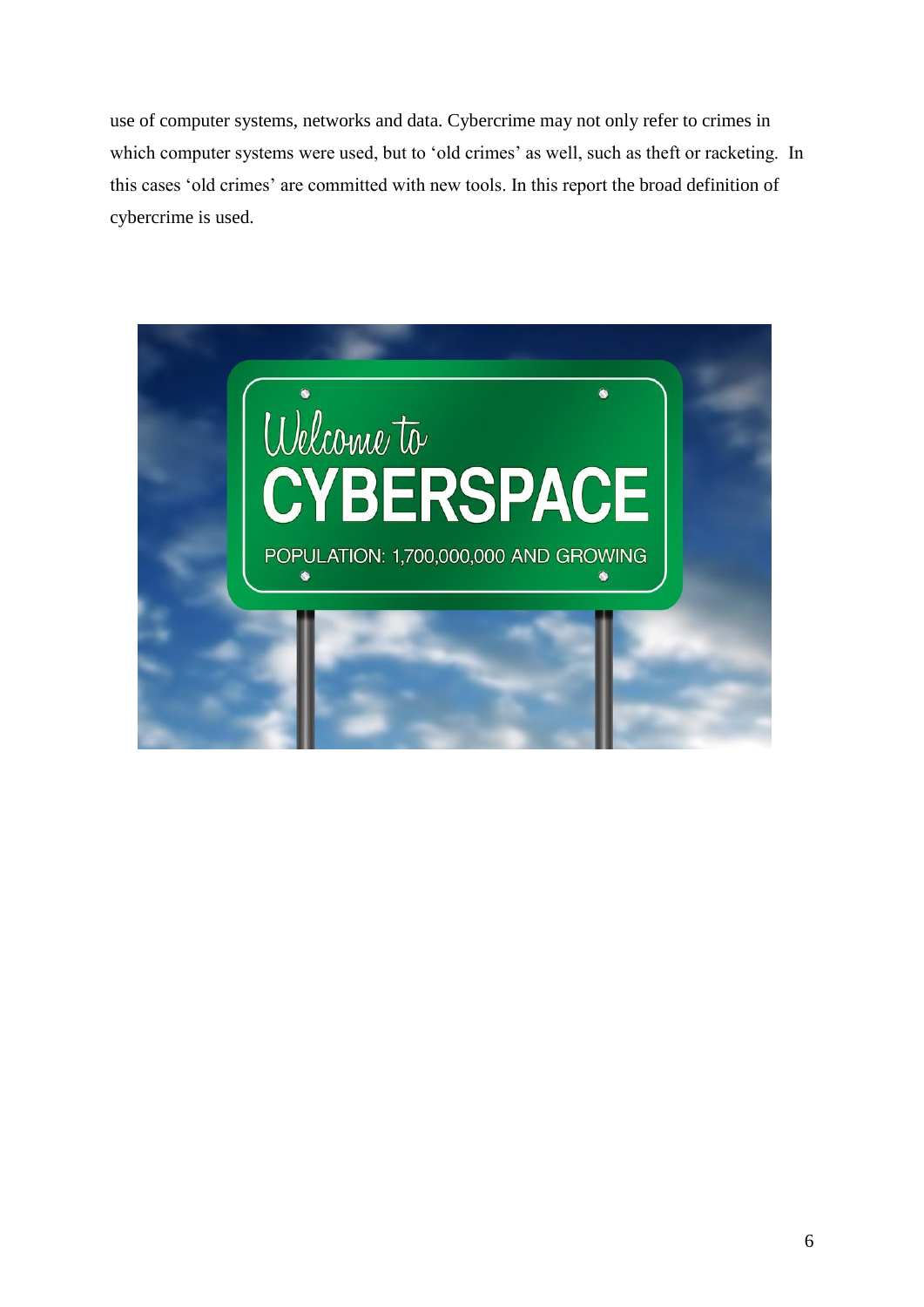### Chapter 2 Jurisdiction issues

#### 1. How does your country locate the place of the commission of a crime in cyberspace?

In answering this question about the place of crime in cyberspace one first has to reflect on the crimes which can be committed in cyberspace. An example of such a crime is offending a person and blasphemy. Someone puts a text on an internet site which according to the standards of society has a considerable insulting effect. Another example is the circulation of child pornography on a website of the World Wide Web. Other offences may concern stirring up hatred.<sup>7</sup>

The Articles  $2 - 7$  CCNL contain provisions on the applicability of Dutch criminal law. Art. 2 of the Criminal Code of the Netherlands (CCNL) provides that the Netherlands has jurisdiction in case the offence is committed in the Netherlands. In answering this question, Dutch jurisprudence gives further guidance on defining the *locus delicti*.

According to Dutch jurisprudence a crime can be committed on several places. In ranking the first place where a crime is committed is the place where the perpetrator acted (the doctrine of the bodily conduct). A crime is also committed at the place where the instrument was used (the doctrine of the instrument). The third place of a crime is the place where the effects of the crime occur (the doctrine of the result). The result is that a crime can be committed on several places (the ubiquity doctrine).

In consequence, the determination of the place where the crime was committed does not pose jurisdictional issues in Dutch law in cybercrime cases. The location from which the perpetrator undertook his actions, as well as the place(s) where these actions have their effects, and also the place where the used instruments have their effect, are seen as locations where the offence took place. Therefore, issues regarding jurisdiction and the location of the offence in cyber crime cases do rarely get attention in Dutch criminal proceedings. One example of a case in which the counsel of the defence put forward that the proceedings were inadmissible, because the Public Prosecutor had no jurisdiction occurred in a judgement of the Court of Breda.<sup>8</sup> This case regarded a Dutch national who was suspected to have posted certain messages at an American website. The defence argued that in line with the doctrine of

 $^7$  Art. 266 CCNL, deformation, Art. 147 CCNL, blasphemy, Art. 240a CCNL child pornography, Art. 137c CCNL stirring up hatred.

<sup>&</sup>lt;sup>8</sup> Judgement of the Court of Breda of 9 November 2011, LJN BO 3363. (Case law is available in Dutch at http://www.rechtspraak.nl, indicated with reference numbers LJN).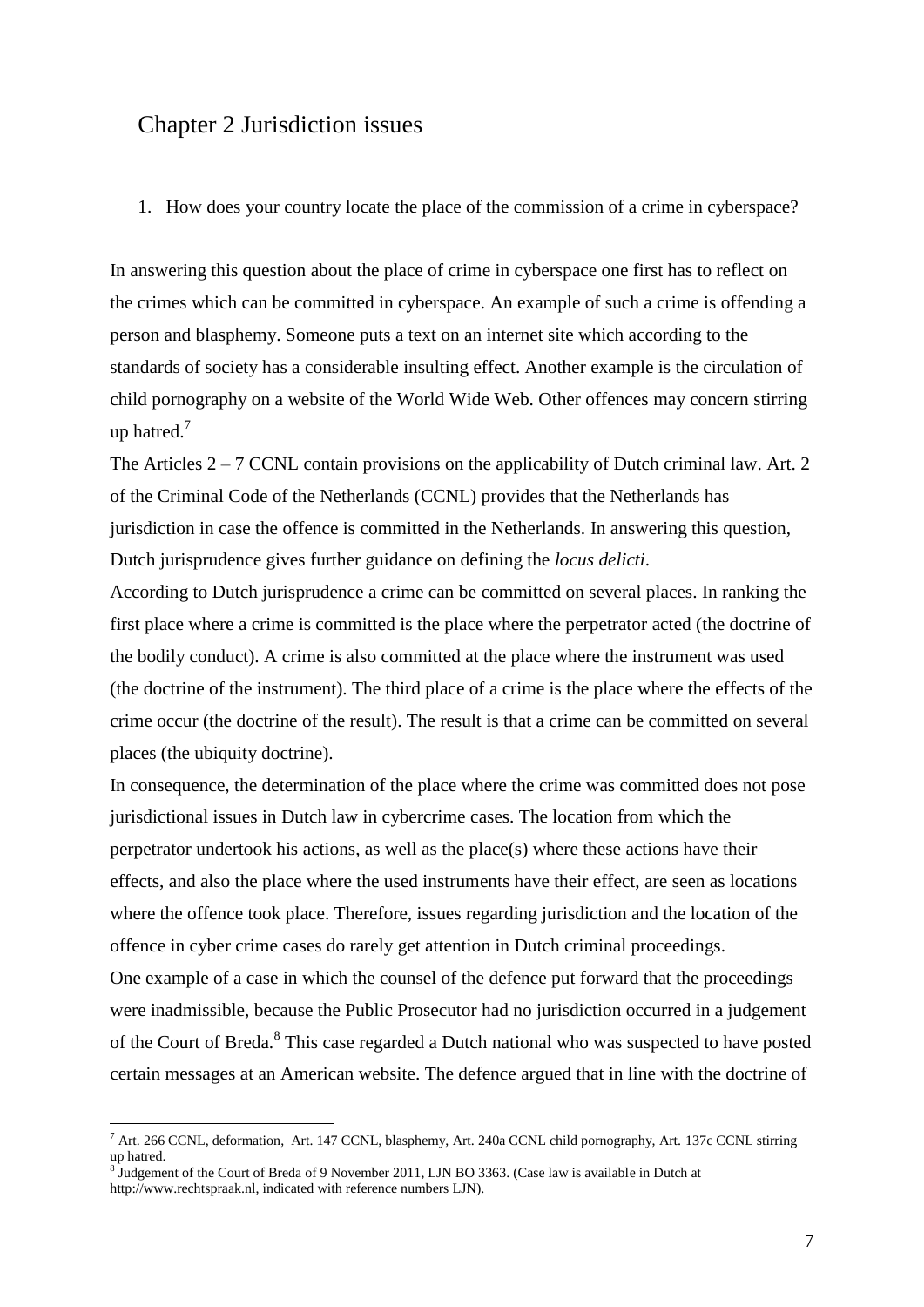the instrument the offence was committed in the United States, as the website was based in that country. In its verdict the Court made clear that the place of the crime is not only determined on the basis of the doctrine of the instrument. According to the Court the offence was committed in the Netherlands as well, in line with the doctrine of the bodily conduct, while the messages were sent from a computer inside the Netherlands. In addition, in line with the doctrine of the result, the effects of the offence could be considered to be situated in the Netherlands, because the threats posted on the website were directed at schools in the surroundings of Breda. The Court ruled that both the Netherlands and the United States were to be considered *locus delicti*. Henceforth, the Court dismissed the argument of the defence regarding jurisdiction.

In relation to jurisdiction, the Supreme Court in a decision of 30 September 1997 considered that: "if apart from places "in" also places "outside" the Netherlands are to be considered as places where a crime is committed, the crime may under the law of the Netherlands be prosecuted in the Netherlands (Art. 2 CCNL)."<sup>9</sup> Therefore, if the state has jurisdiction, the prosecution in the Netherlands may also regard elements of the offence which were manifested abroad.<sup>10</sup>

As put forward earlier, the place of the crime is also the place where the consequences of the criminalised behaviour take place. With regard to a crime which is committed in cyberspace, the results of the crime only exist if a computer is connected to the crime and files are downloaded or viewed.

An existing question for practitioners is whether the mere act of putting certain data on an internet site already constitutes a crime, or only if this website is visited by others who thereby gain access to the data. Would a person be punishable who puts child pornography on a website which remains unvisited? In case someone puts this kind of content on an internet site, the individual involved would of course already commit a crime by being in the possession of child pornography. The question is whether this act may be perceived to amount to spreading the pornographic content? (The spreading of child pornography is as a separate crime punishable according to Art. 273 f CCNL.) Or is the crime of spreading child pornography only committed if people take cognizance of the pictures? If people take notice of the pictures, the crime of spreading child pornography is not only committed on the spot where the pictures are put on the internet but also where people have seen the pictures. The internet can be seen as the instrument with the help of which the

<sup>&</sup>lt;sup>9</sup> Judgment of the Supreme Court, 30 September 1997. NJ 1998, 117

<sup>&</sup>lt;sup>10</sup> Judgment of the Supreme Court, 2 February 2010, LJN BK 6328.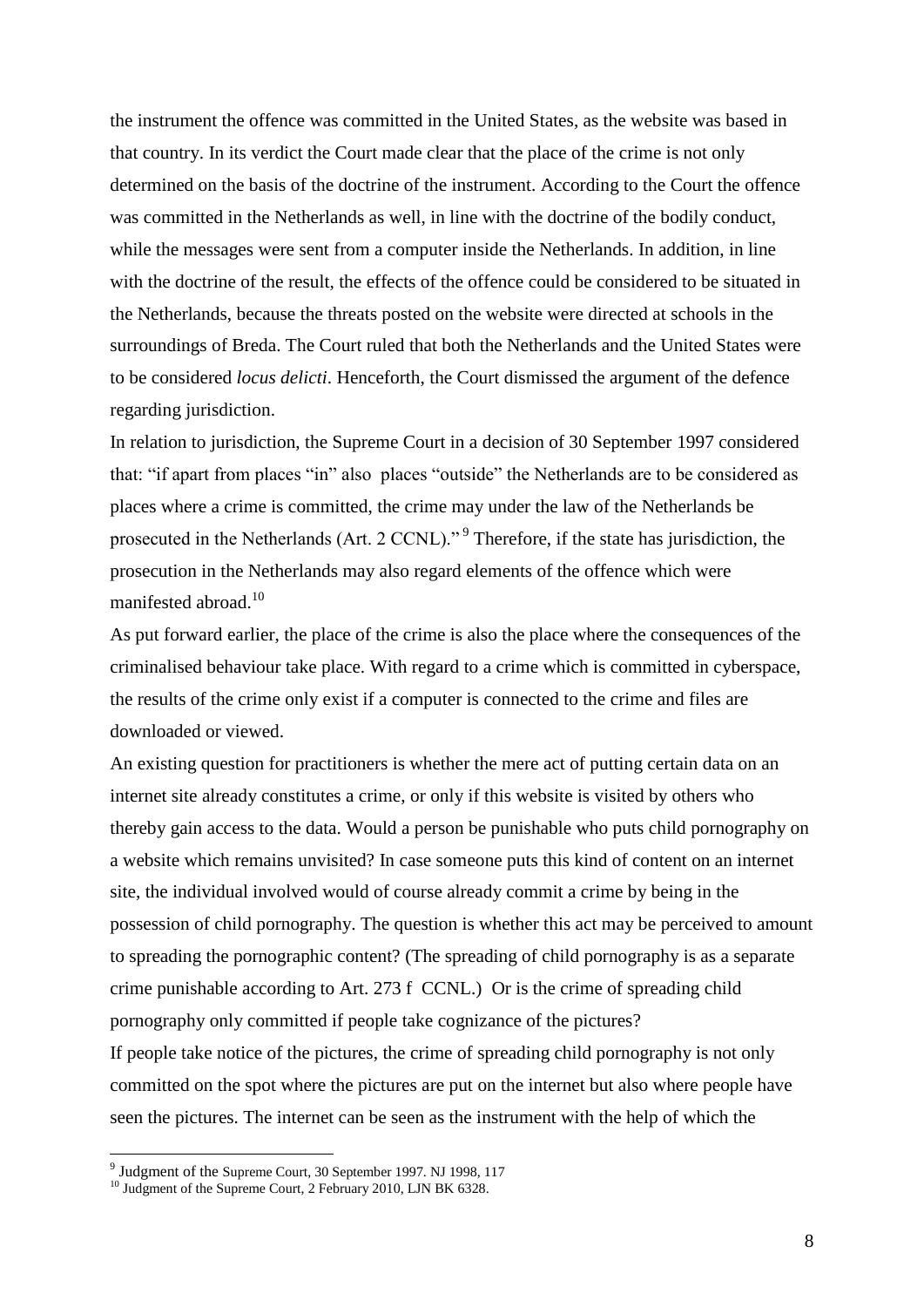pictures are spread. The instrument has taken effect on the place where the pictures are viewed.

The same can be said about hate speeches on the internet; speeches which have the intent to activate people to committing violence. Is this crime already committed by putting the words on the internet, or only in case the message reaches the people for whom it is written? In practice, the police predominantly starts an investigation after people have filed a complaint regarding particular content on the internet. In general it can be said that, next to the place where the suspect has put the data on the internet, also the place or places where the people have taken notice of the data on the internet can be considered as *locus delicti*.

Crimes which can only be prosecuted after a complaint by a victim are special in this regard. An example for this is offending Art. 266 CCNL, or if it concerns a governmental employee doing his duty: Art. 267 CCNL. In such cases the prosecutor can only start a prosecution after a complaint by the offended person. Therefore, the place at which the offender has put the data on the internet is *locus delicti* as well as the place where the victim was informed about the insult.

The place of commission of a crime committed in cyberspace does not pose a problem. There is no negative jurisdiction problem on this issue. It is rather a problem that a crime can be committed on several places. In case someone puts hate speeches on the internet it may be the case that this data are read on a lot of places in the world. In consequence many states could start a prosecution.

b. Does your national law consider it necessary and possible to locate the place where information and evidence is held.

To identify the place where the crime is committed it is of no importance where the evidence of that crime is stored. The evidence may be required by the police from the internet or obtained as a result of a search in a computer where the material is stored. Considering procedures of investigation it can be of great importance where the information is held, though this is irrelevant for jurisdictional issues.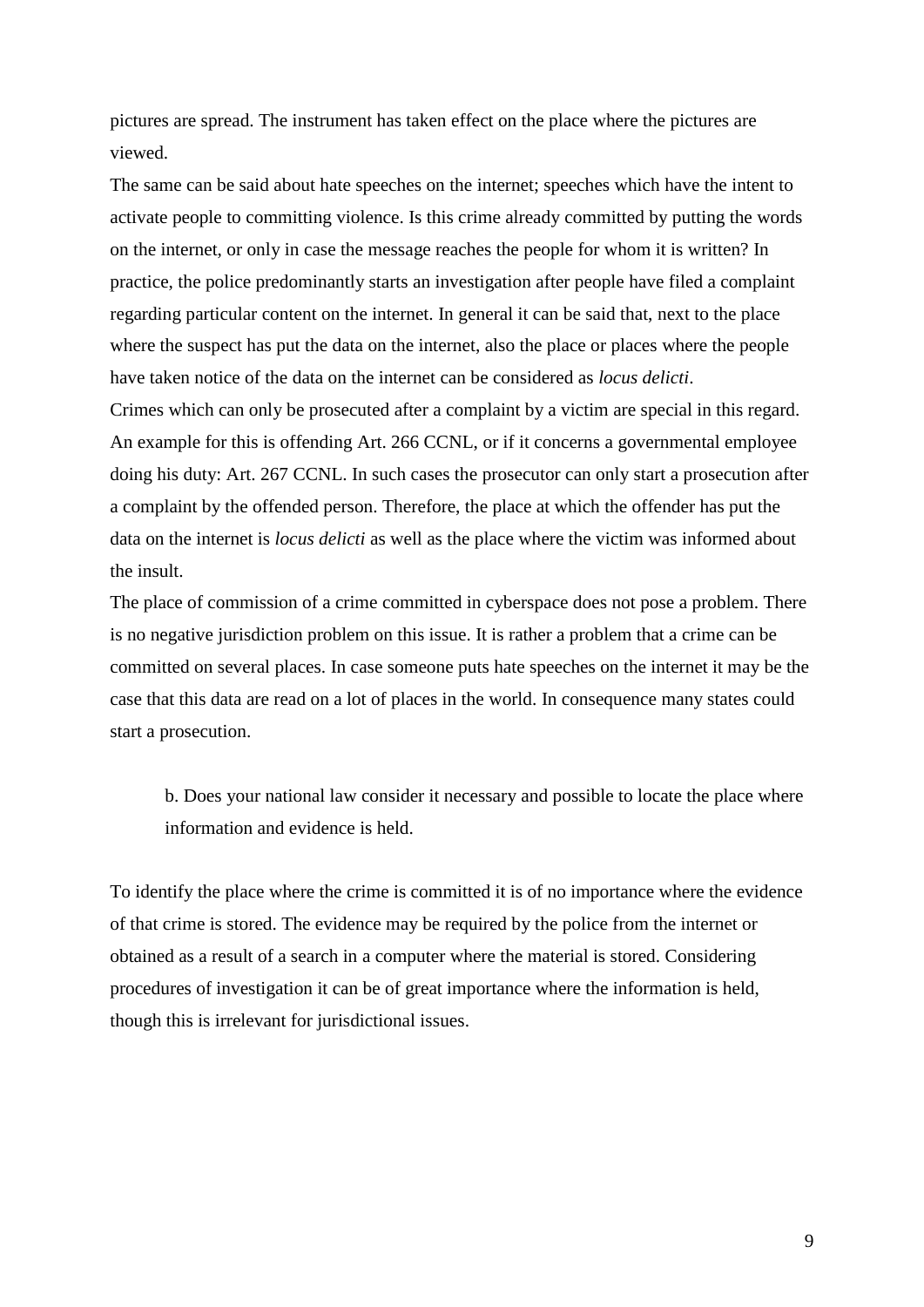2. Can cyber crime do without a determination of the *locus delicti* in your criminal justice system? Why not?

A cybercrime offence needs a *locus delicti* in the Dutch procedural system. On the basis of Art. 261 Code of Criminal Procedure of the Netherlands (CCPNL) the *locus delicti* of the crime must be mentioned in a warrant. In the Dutch system, the *locus delicti* does not have to be stated very precisely. The *locus delicti* "in the Netherlands" may be sufficient. The verdict of the Court of Assen of July 2012 is a concrete example of this. <sup>11</sup> On the basis of the law, the determination of the *locus delicti* is imperative. If computer equipment is used, it is often very difficult to investigate where the information is put "in the cloud". Furthermore this information can be reached from everywhere in the world In such cases the charge may suffice with a description such as 'in the Netherlands' or 'in Belgium'.

The question is whether in the future the determination of the *locus delicti* in cybercrime cases may perhaps be omitted while it has no added value.

3. Which jurisdictional rules apply to cyber crime like hate speech via internet, hacking, attacks on computer systems etc.? If your state does not have jurisdiction over such offences, is that considered as a problem.

An overview of cybercrime offences is the following: (this overview is derived from the report of Prof. dr. Evert F. Stamhuis "Criminal law on cybercrime in the Netherlands; general report AIDP country report Section I."):

| <b>ICT</b> component                        | Art. of CCNL                       |
|---------------------------------------------|------------------------------------|
| By automated device                         | 240b, 248e                         |
| Using automated route/way                   | 232                                |
| Using/deploying a technical instrument      | 139c                               |
| By telecommunication (network) (service)    |                                    |
| (see Art.1.1 sub c Telecommunication Act)   | 161 sexies, 161 septies, 326c, 54a |
| By using communication service              |                                    |
| (see Art. 126la Code of Criminal Procedure: |                                    |
| communication with the use of               |                                    |
| an automated device)                        | 240b, 248e                         |

 $\overline{a}$  $11$  Court of Assen, 7 July 2012, LJN BX 0155.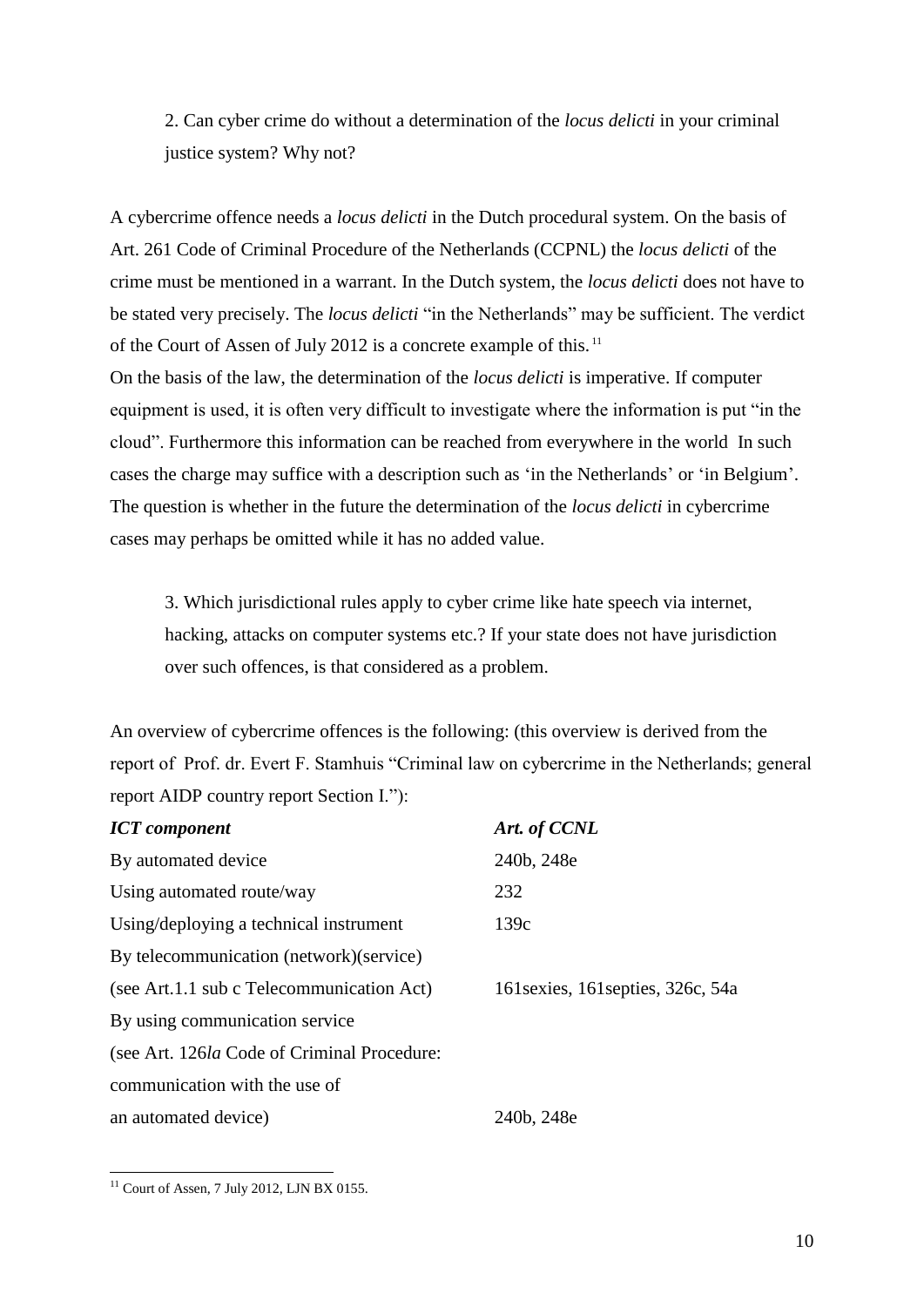| <b>ICT</b> component | context                                | Art. of CCNL  |
|----------------------|----------------------------------------|---------------|
| Automated device     | illegal access to                      | 138ab         |
|                      | obstruction of access to or use of     | 138b          |
|                      | illegal tapping of data transmitted by | 139c          |
|                      | preparation to the crimes of 138ab,    |               |
|                      | 138b and 139c                          | 139d par.2,3  |
|                      | handling data etc. produced by 139c    | 139e          |
|                      | destroy, damage or render unfit for    |               |
|                      | use of with specified consequences     | 161 sexies    |
|                      | publishing/handling company data,      |               |
|                      | illegally obtained from                | 273           |
|                      | illegal interference with data stored, |               |
|                      | processed or transmitted by,           |               |
|                      | hacking included                       | 350a, par 1,2 |
|                      | provision or distribution of data      |               |
|                      | destined to damage                     | 350a, par. 3  |
|                      | culpable version of 350a               | 350b          |
|                      | damage of  for public service          |               |
|                      | or national defense                    | 351           |
|                      | culpable version of 351                | 351bis        |
| Telecommunication    | illegal tapping of data transmitted by | 139c          |
|                      | preparation to the crime of 139c       | 139d          |
|                      | handling data etc. produced by 139c    | 139e          |
|                      | destroy, damage, render unfit for      |               |
|                      | use of with specified consequences     | 161 sexies    |
|                      | culpable version of 161 sexies         | 161 septies   |
|                      | violation of telecom confidentiality   | 273d          |
|                      | false use of service, provided to      |               |
|                      | the public by                          | 326c          |
|                      | bribery in relation to                 | 328quater     |
|                      | illegal interference with data stored, |               |
|                      | processed or transmitted by ,          |               |
|                      | hacking included                       | 350a          |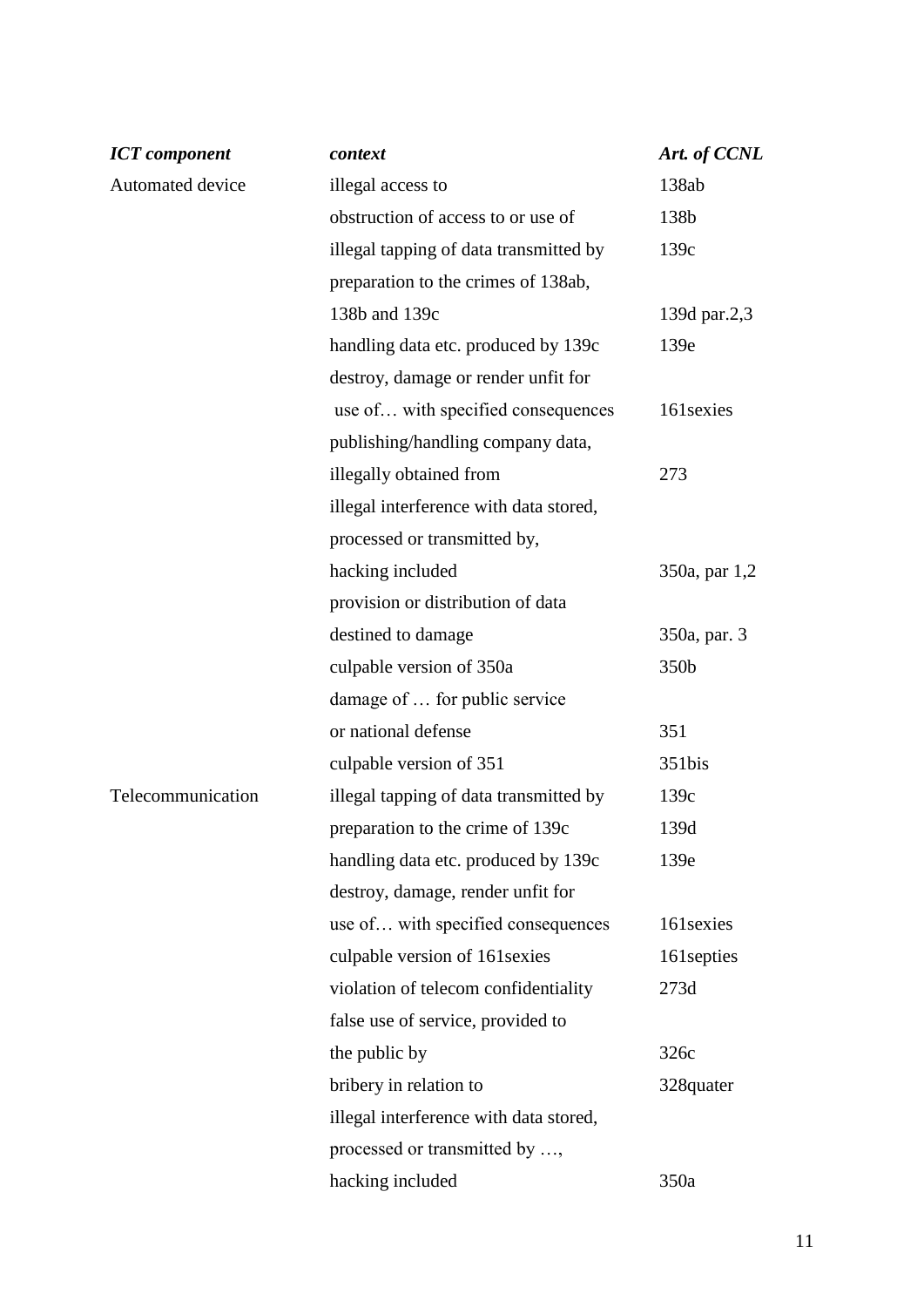|                             | culpable version of 350a                  | 350b               |
|-----------------------------|-------------------------------------------|--------------------|
|                             | damage of  for public service             |                    |
|                             | or national defense                       | 351                |
|                             | culpable version of 351                   | 351bis             |
|                             | illegal request for traffic data          |                    |
|                             | to person working for                     | 371                |
| Data                        | copy, tap, record                         | 138ab              |
|                             | extortion to provide                      | 317                |
|                             | blackmail to provide                      | 318                |
|                             | deceit into providing                     | 326                |
|                             | provision or distribution of              |                    |
|                             | destined to damage                        | 350a, par. 3       |
| <b>Technical instrument</b> | possess with specified intent             | 139d par 1         |
|                             | produce, sell, obtain, import, distribute |                    |
|                             | or otherwise provide or possess  with     |                    |
|                             | specified intent                          | 139d, par. 2, 3;   |
|                             |                                           | 161 sexies, par. 2 |

The Netherlands has jurisdiction over these offences. In general, the jurisdictional basis is to be found in the Articles 2 – 8 CCNL. A special arrangement for cybercrime offences was not considered necessary. The principle of territoriality is laid down in Article 2 CCNL. If a crime is committed on Dutch territory, the Dutch law is applicable. Above, I have already discussed Dutch interpretation and jurisprudence according to the *locus delicti*. The Dutch law also applies to cybercrimes committed on board of ships or aircrafts registered in the Netherlands (Art. 3 CCNL). Cybercrime acts committed on board of a ship or of an aircraft are punishable in the Netherlands even if this ship or aircraft is on the open sea. The active nationality principle is laid down in Art. 5 CCNL. According to Art. 5 the Netherlands has jurisdiction over its own nationals in case they commit (cyber)crimes outside Dutch territory. This can either be a crime especially designated in Art. 5, or an offence that constitutes a crime under Dutch criminal law and is punishable under the law of the country where the offence is committed. The designated crimes are (among others) infringements on the security of the Dutch state and on royal dignity. Hence, in general, the application of Art. 5 CCNL requires dual incrimination. The acts should be punishable both in the Netherlands and in the country of the *locus delicti.* Regarding cybercrime offences an exception to this rule is made in Art. 5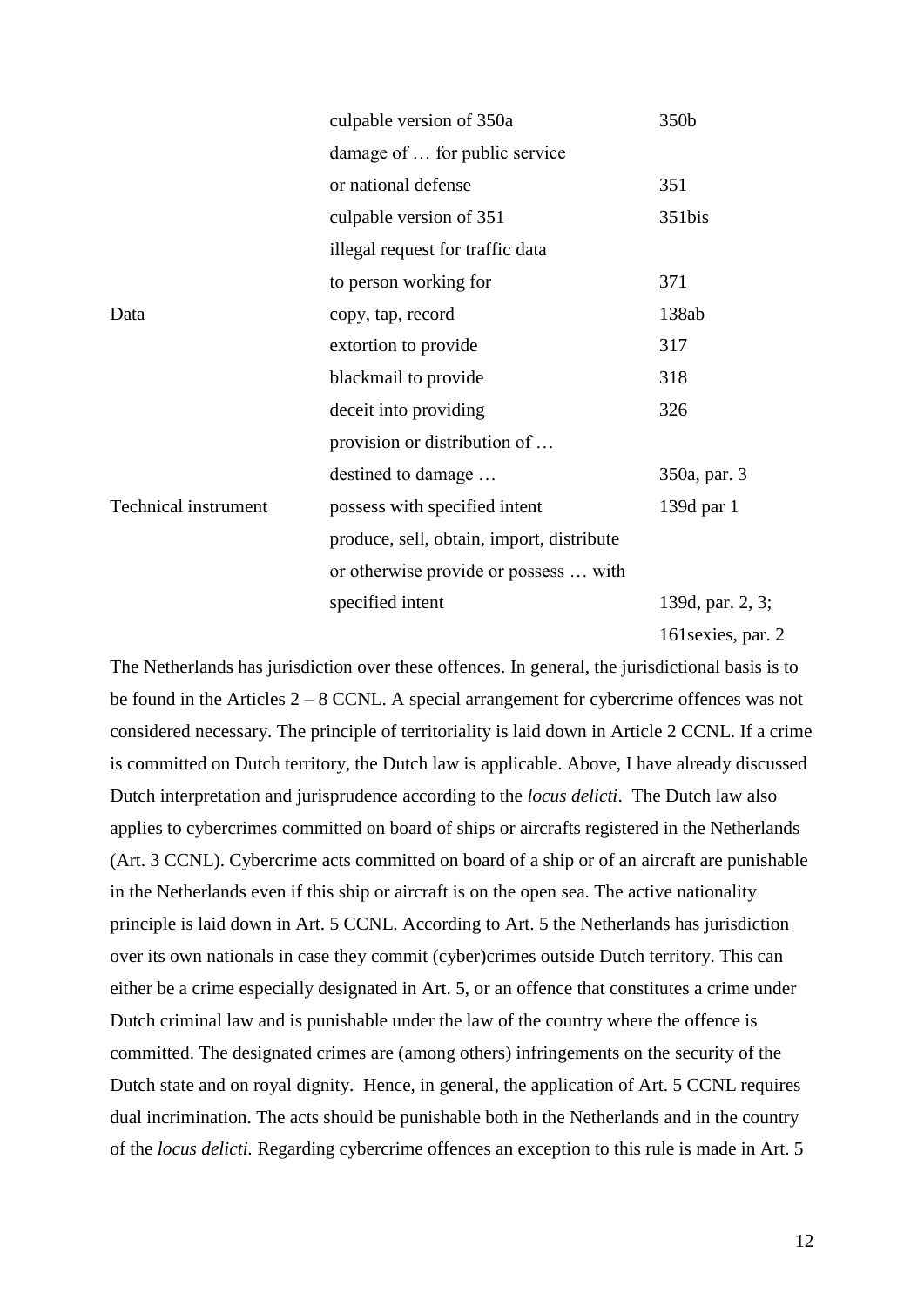par 1, subsection 4.<sup>12</sup> This subsection was added by the Computer Crime II Act (*Wet computercriminaliteit II*) of 2006.<sup>13</sup> According to the Explanatory Memorandum added to this amendment, Art. 5 CCCN is a result of the obligation laid down in Art. 22 of the Cybercrime Treaty.<sup>14</sup> Some scholars have argued that the text of subsection 5 goes beyond what is required by Art. 22 of the Cybercrime Convention, while it annuls the precondition of dual incrimination for Dutch nationals who act from abroad.<sup>15</sup> Art. 22 subsection d. of the Cybercrime Convention obliges the Parties of the Convention to establish jurisdiction on the basis of the facts "by one of its nationals, if the offence is punishable under the criminal law where it was committed, or if the offence is committed outside the territorial jurisdiction of any State". To comply with the obligation it would be required to determine jurisdiction regarding offences which are committed "outside the jurisdiction of any state". As an example, the Explanatory Memorandum mentions offences committed on a vessel or airplane which has not been registered in any country.<sup>16</sup> In case a Dutch national commits a (cyber)crime in a country where his behavior is forbidden by law, he still is punishable in the Netherlands according to Art. 5 par. 1 subsection 2. Traditionally such cases would require dual incrimination. The present formulation of Art. 5 par. 1 subs. 4 establishes jurisdiction concerning offences as designated in this article if the facts are committed in a State where this particular conduct is not considered a crime.

In Art. 4 CCNL the principle of universality is laid down for some crimes mentioned in this article. The listed crimes regard the interest of the Netherlands or Dutch financial interests outside Dutch territory. An example of such a crime is money counterfeiting. Art. 4 CCNL does not mention cybercrime offences as such. The principle of universality only applies to cybercrime offences if such crimes, for example hacking (Art. 350a CCNL), are committed in the context of a terrorist attacks or in the context of the financing of terrorism. Only in case the crimes target a Dutch citizen or the suspect is located in the Netherlands, universality

 $12$ Art. 5, first paragraph, CCNL: 'The criminal law of The Netherlands is applicable to any Netherlands citizen who commits outside The Netherlands:…'.

<sup>4°</sup> any of the crimes defined in the Articles [138ab,](http://maxius.nl/wetboek-van-strafrecht/artikel138ab/) [138b,](http://maxius.nl/wetboek-van-strafrecht/artikel138b/) [139c,](http://maxius.nl/wetboek-van-strafrecht/artikel139c/) [139d,](http://maxius.nl/wetboek-van-strafrecht/artikel139d/) [161sexies,](http://maxius.nl/wetboek-van-strafrecht/artikel161sexies/) [225,](http://maxius.nl/wetboek-van-strafrecht/artikel225/) [226,](http://maxius.nl/wetboek-van-strafrecht/artikel226/) [227,](http://maxius.nl/wetboek-van-strafrecht/artikel227/) [240a,](http://maxius.nl/wetboek-van-strafrecht/artikel240a/) [240b,](http://maxius.nl/wetboek-van-strafrecht/artikel240b/) [326,](http://maxius.nl/wetboek-van-strafrecht/artikel326/) [326c,](http://maxius.nl/wetboek-van-strafrecht/artikel326c/) [350,](http://maxius.nl/wetboek-van-strafrecht/artikel350/) [350a](http://maxius.nl/wetboek-van-strafrecht/artikel350a/) and [351,](http://maxius.nl/wetboek-van-strafrecht/artikel351/) as far as the offence fulfils the definition of the Articles 2 through 10 of the Convention on Cybercrime (Budapest, 23 November 2001, Bulletin of Treaties 2002, 18, and 2004, 290) and any of the crimes defined in Art. 137c through 137e, 261, 262, 266, 284 and 285, as far as the offence fulfils the definition of the Articles 3 through 6 of the Additional Protocol to the Convention on Cybercrime, concerning the criminalisation of Acts of a racist or xenophobic nature committed through computer systems (Strasbourg, 28 January 2003).

<sup>&</sup>lt;sup>13</sup> *Staatsblad* 2006, 300. (The *Staatsblad* is the official journal in which all Dutch laws and most decrees are published).

<sup>14</sup> Kamerstukken Ⅱ 2004/05, 26 671, nr. 7, p. 31. (The *Kamerstukken* are Parliamentary Documents. "II" refers to the Second Chamber, "I" to the First Chamber).

<sup>15</sup> Tekst en Commentaar strafrecht, note 3 sub e. at Art. 5 Sr.

<sup>16</sup> Kamerstukken Ⅱ 2004/05, 26 671, nr. 7, p. 31.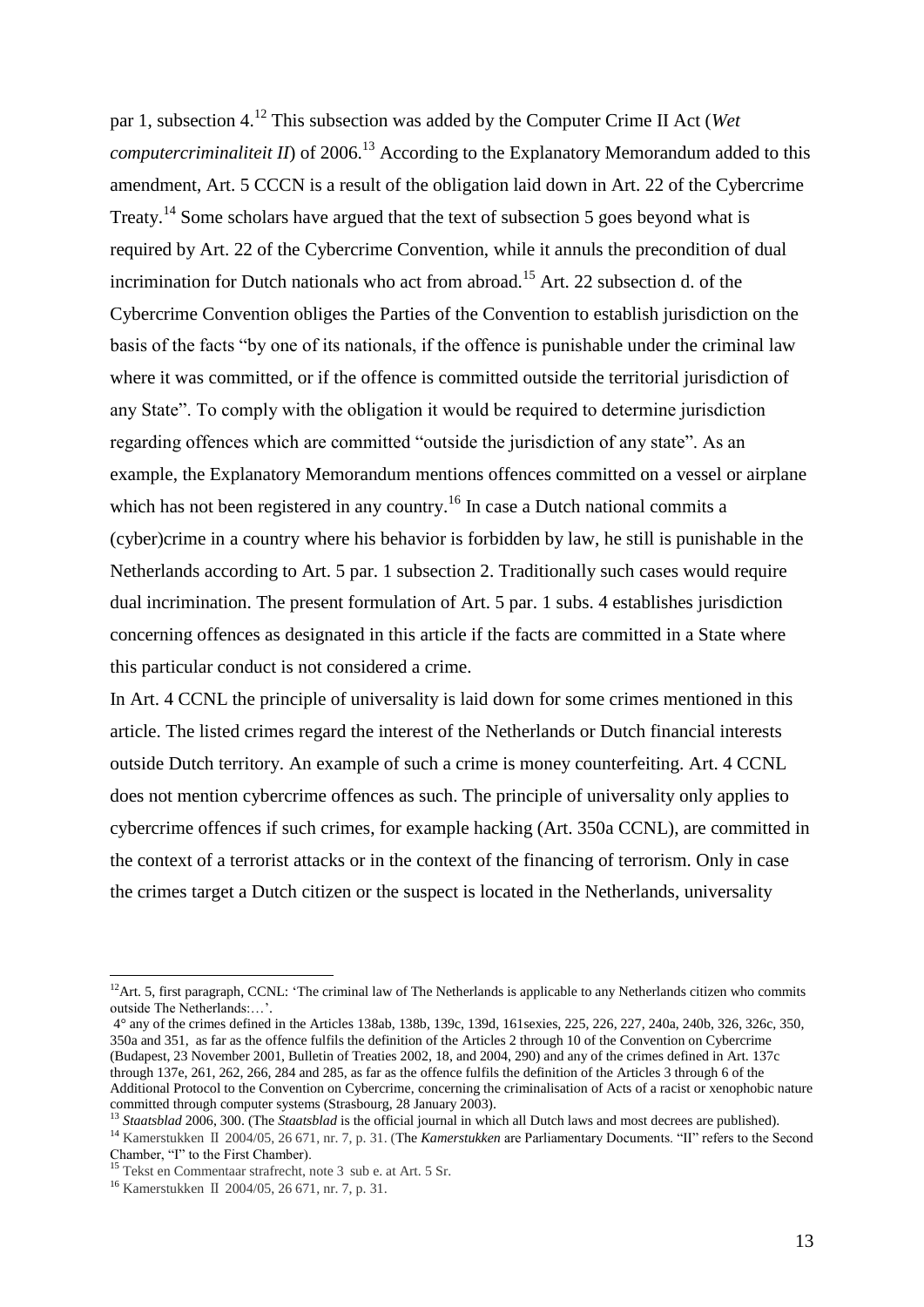applies. This article also refers to forgery, including computer forgery, if committed abroad by employees of the Dutch government (Art. 4 par. 11 CCNL).

The Dutch criminal code also contains the domicile principle. According to Art. 5a CCNL, jurisdiction exists regarding someone of non-Dutch nationality who is resident in the Netherlands and who has committed a crime as designated in Art. 5a CCNL. Among the designated crimes are involvement in terrorist acts, genital mutilation and child pornography. Therefore, if such a crime is committed outside Dutch territory by foreigners who have a residence in the Netherlands, Dutch criminal law is applicable. This is also the case if the person has chosen this residence after having committed the crime.

Under Art. 6 CCNL Dutch criminal law applies to public officials employed by a Dutch public service, who commit crimes as mentioned in this article outside the Netherlands. These are very serious crimes and offences involving the abuse of office.

Finally Art. 4a is important. Dutch criminal law applies to a person whose prosecution has been transferred to the Netherlands by a foreign state, if this transfer is based on a treaty providing for the transfer of prosecution to the Netherlands.

4. Does your national law provide rules on the prevention or settlement of conflicts of jurisdiction? Is there any practice on it?

To prevent a person from being punished twice for the same act, Art. 68 CCNL implements the *"ne-bis-in-dem*" principle. The Article states that a person who is already convicted or acquitted, may not be prosecuted again for the identical facts. Verdicts passed in other countries may have the consequence that the Netherlands may not start a new prosecution, even if the sentence was only partly executed or if the punishment would be rather insignificant. For a detailed explanation about the subject I refer to the Netherlands' report for the AIDP on *"ne-bis-in-idem"* by André Klip and Harmen van der Wilt published in 2004.<sup>17</sup> Within Europe the "*ne bis in idem*" principle has been discussed for a long time. At present, the principle is laid down in the Art.  $54 - 58$  of the Schengen acquis.<sup>18</sup> The principle is also part of the EU Charter of Fundamental Rights.<sup>19</sup> In Art. 50 of the Charter is stated that no one can be brought before trial or punished in a criminal procedure if there has been an

<sup>&</sup>lt;sup>17</sup>Revué International de droit Pénal 2002 (published in 2004), p. 1091 – 1137.

<sup>&</sup>lt;sup>18</sup> Convention from 19 June 1990 applying the Schengen Agreement of 14 June 1985 between the Governments of the States of the Benelux Economic Union, the Federal Republic of Germany and the French Republic on the gradual abolition of checks at their common borders, L 239, 22/09/2000.

<sup>&</sup>lt;sup>19</sup> Charter of fundamental rights of the European Union, 18 December 2000 C/2000 304/01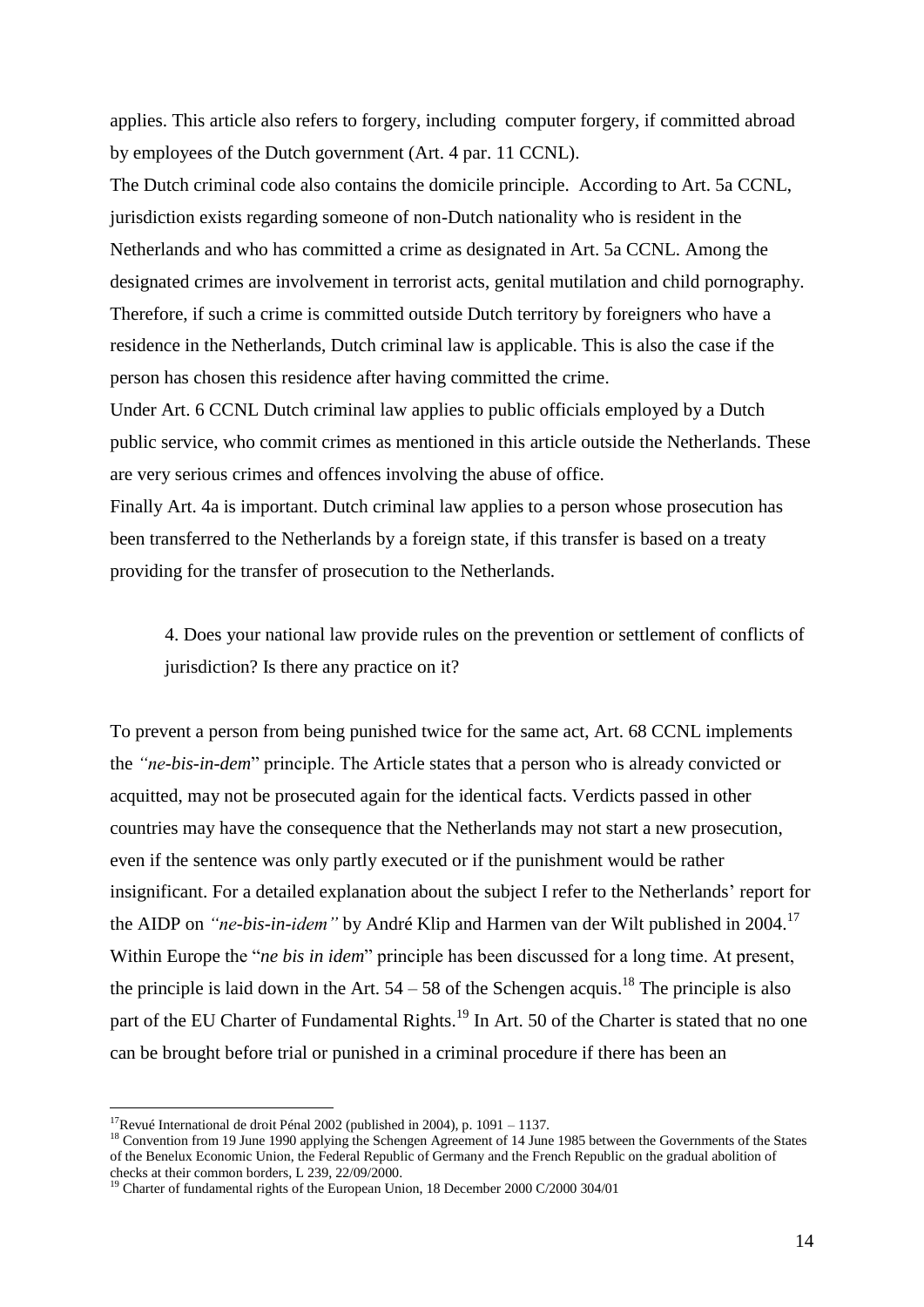irrevocable conviction or acquittal according to the law within the European Union. However, according to Luchtman the powers of the European Union are limited, and therefore he postulates that the European Union cannot provide any security to a civilian who has been prosecuted for a crime, for which he has already been prosecuted in another country.<sup>20</sup> In case there is jurisdiction in more than one country concerning one crime it is important for the countries involved to have a mutual consultation. Otherwise the consequence could be that the country which prosecuted the suspect first, prevents the authorities of other states from bringing the case to court. A 'first come' system could lead to situations in which not the most prepared or the most appropriated national authorities would deal with the case. Moreover, it could sometimes be more convenient to start the case in the country in which the suspect is living or in which the victims are living.

For these reasons Council Framework Decision 2009/948/JHA of 30 November 2009 on prevention and settlement of conflicts of exercise of jurisdiction in criminal proceedings was established. As a consequence of inter alia this council framework decision, the Dutch Public Prosecutors Office has published a directive "Aanwijzing rechtsmachtgeschillen bij strafprocedures<sup>21</sup>" (Directive concerning the procedure in conflicts of jurisdiction"). This directive is in force since the  $15<sup>th</sup>$  of June 2012. The Council Framework decision provides several solutions in case a judicial procedure targets the same facts in more countries:

- to stop the investigation in the Netherlands or abroad;

 $\overline{a}$ 

- to take over the prosecution of the case by the Netherlands or by a foreign country (this possibility is laid down in Art. 4a CCNL);
- to continue the investigations in both countries, but agree on the question who will prosecute which specific crimes and where the prosecution will take place;
- to start a Joint Investigation team (JIT) in which both countries cooperate.

According to the Council Framework Decision of 2009/426/JBZ of 16<sup>th</sup> December 2008, Eurojust should be notified in case of a probable conflict of jurisdiction between countries and the conflict falls within the competence of Eurojust.

Concerning the issue of "*ne-bis-in-idem*" it is important to address the definition of "the same fact". In Dutch jurisprudence the primal condition is that the crime is committed on the same place and on the same time. With cybercrime offences this may not be often the case. In a case regarding pictures containing child pornography, which are put on the "internet cloud", a

<sup>&</sup>lt;sup>20</sup>.J.J.M. Luchtman Transnationale rechtshandhaving in de EU en het ne-bis – in –idem beginsel, SEW, Tijdschrift voor Europees en Economisch recht, June 2011

 $21$  Staatscourant, 2012 Nr. 11716 (The Staatscourant is the official Dutch newspaper in which official Dutch announcements are published.)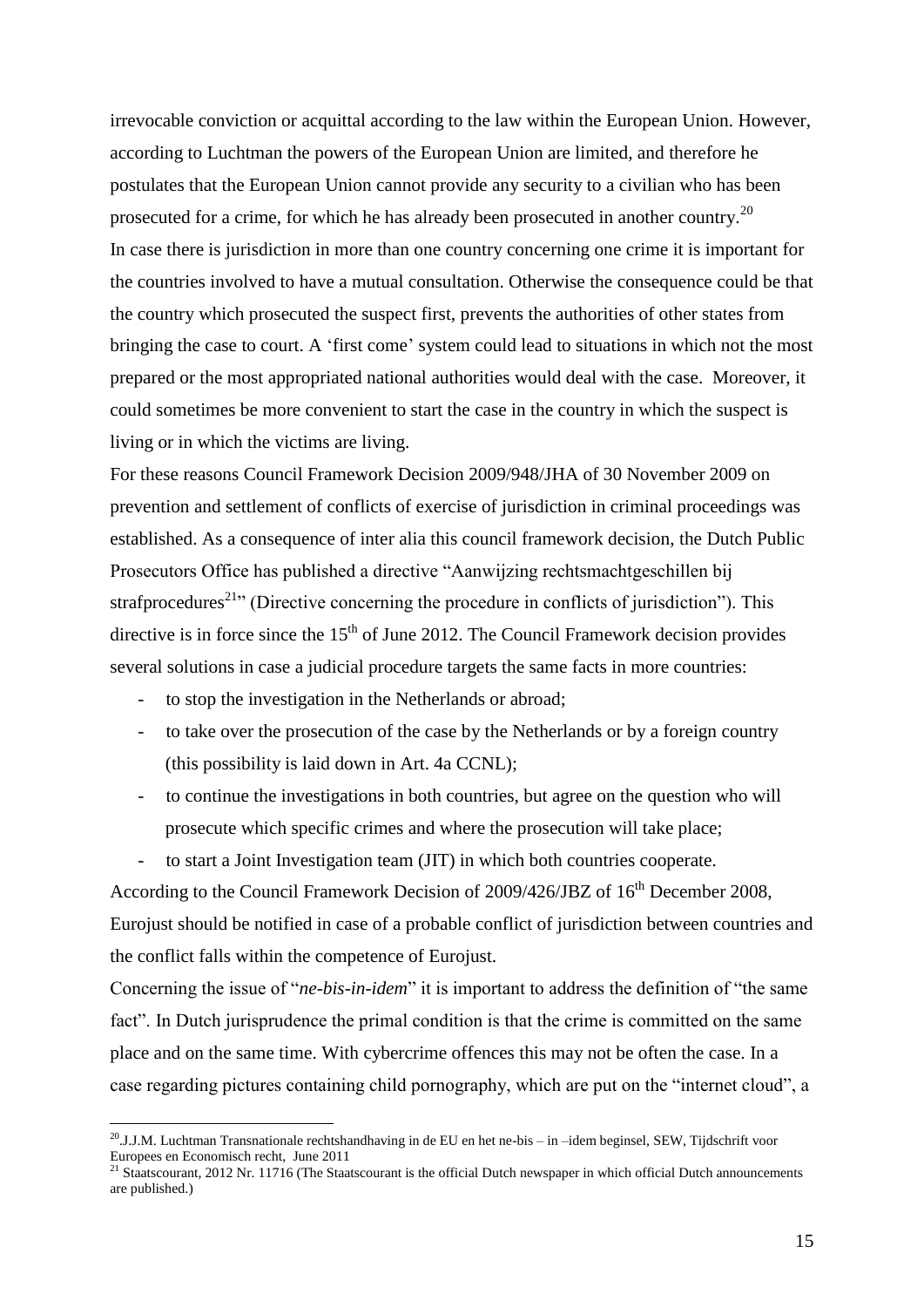person  $(A)$  can view these in country  $(X)$  and another person  $(B)$  on the same moment in country (Y). One could argue that these facts should not be considered as one crime, but as two separated crimes. In case of two separate crimes it would be possible to prosecute and punish both crimes. Therefore, the different places where and times when people have taken cognizance, the two crimes may be seen as different facts. Because these facts are not strictly 'one' in the sense of the "*ne-bis-in-idem*" jurisprudence, however, it is important to have consultation among the countries considering prosecution of similar facts that have been committed by one person or group of persons in the same period of time.

This kind of consultation takes place between the Netherlands and other countries in case of a jurisdictional conflict or if both countries want to discuss the investigations concerning the same person or the same group. Such a consultation often just takes place at a police station or in a prosecutors' office; the consultations can also be organized at the premises of Eurojust. Eurojust is an on call organization, and can be reached 24/7. In case two or more countries wish to coordinate an investigation, Eurojust can arrange a meeting between the Examining Magistrates, prosecutors and/or investigators.<sup>22</sup> In this consultation, the cases are discussed, investigations are matched, and future appointments can be made. This deliberation between both countries may lead to the establishment of a Joint Investigation Team (JIT). Eurojust can materially and financially support the establishment of a JIT.<sup>23</sup> Before a JIT can take off there has to be signed an agreement between the countries establishing the JIT. The Dutch procedure regarding JITs is laid down in the Art. 552 qa – 552 qe CPCNL. In the Netherlands it is the Public Prosecutor who may sign such an agreement (Art. 552qa). In this agreement decisions may, among others, be laid down concerning the question which country will prosecute the suspect(s). In cross-border investigations, as cybercrime cases often are, a joint investigation team can make the cooperation between several national investigation teams easier. Under Art. 552 qc, official reports from investigators of other countries of the JIT can be used as evidence in Dutch court. In case a JIT agreement is signed, letters of request asking for mutual assistance have become redundant. The national teams can work together and share the results of the investigations. Subsequently, the result of the various teams can be used as evidence in court in the various countries. In cybercrime cases it can be important to work within a short timeframe and for this purpose cooperating through a Joint Investigation Team can be very useful tool.

 $^{22}$  [http://eurojust.europa.eu/Pages/home.aspx;](http://eurojust.europa.eu/Pages/home.aspx) Eurojust was established by Council Decision 2003/659/JHA of 18 June 2003. This Council Decision was amended by Council Decision 2009/426/JHA of 16 December 2008.

<sup>&</sup>lt;sup>23</sup> http://www.eurojust.europa.eu/doclibrary/Eurojust-framework/jitsfunding/Brochure/JITs-funding-brochure-2012-EN.pdf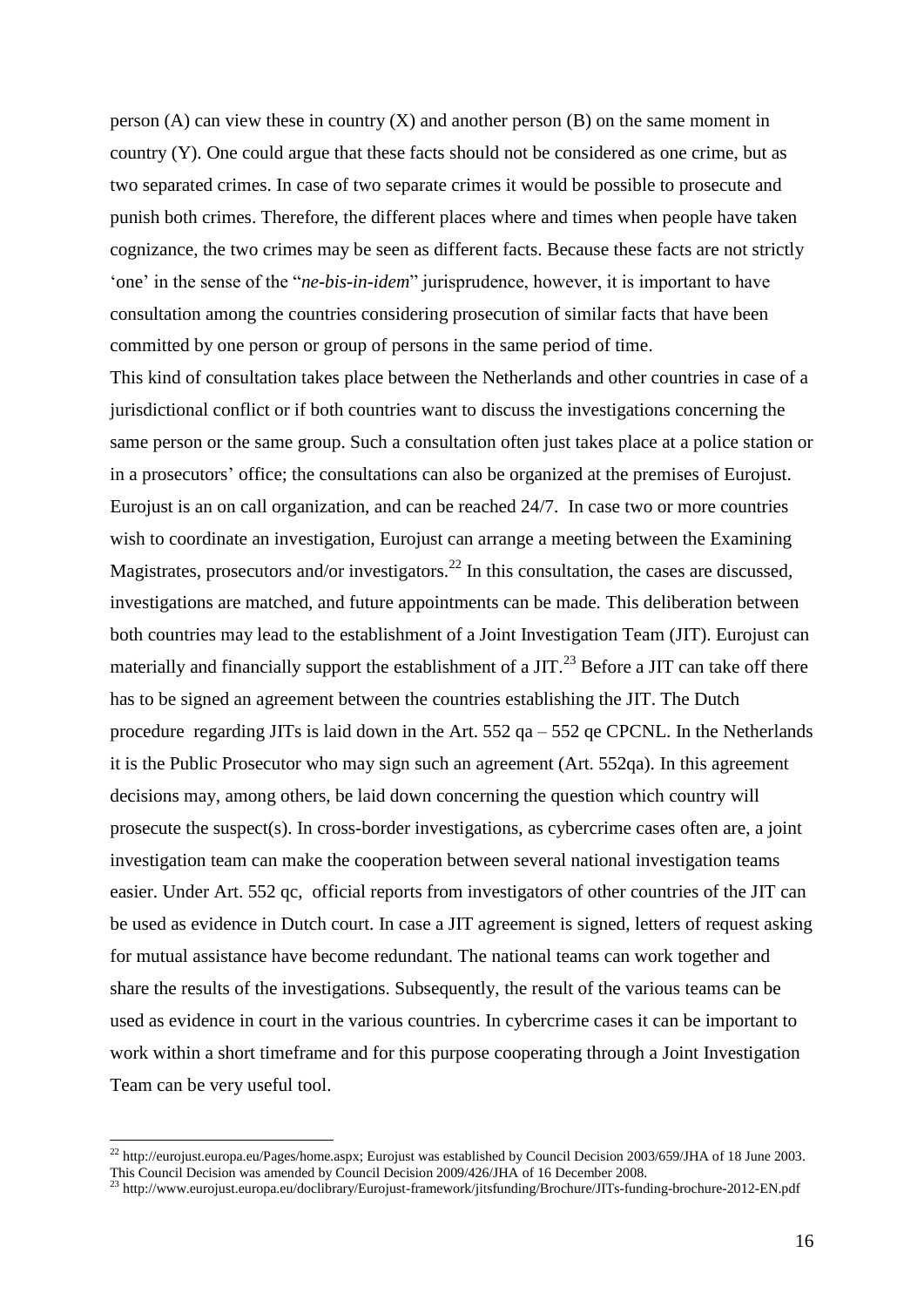### Chapter 3 Substantive criminal law and sanctions

Which cyber crime offences under your national criminal justice system do you consider to have a transnational dimension?

All cyber crime acts may have a transnational dimension. Cybercrimes definitions do not have an international element, but most of the time these crimes have an international element. Often the suspect lives and acts abroad, or the victims live in another country, or the hosting company of the internet site is situated in another country. An example of a cybercrime offence is "skimming". The principal element of "skimming" is the forced use of a bank card. In preparation for this crime the criminals place observation and recording equipment at a cash dispensing point. With this equipment the data of the bank card are copied and the PIN-code is recorded. Few hours later the criminals log on at the website of the bank with this information, and money to which the criminals had no right is transferred to another account. In practice these crimes have in nearly all cases a cross border nature. The recordings take place in another country as where the money is obtained. Under the law of the Netherlands, such acts are punishable under Art. 232 CCNL. This crime was introduced in the Criminal Code of the Netherlands by the first Computer Crime Law.<sup>24</sup> It implements the Council of Europe Framework Decision of 28 May 2001, regarding fraud and forgery by ways of payment other than cash.<sup>25</sup> Article 232 CCNL defines the forgery of bank cards as a criminal act. The maximum penalty for this offence is six years of imprisonment. Preparation for "skimming" has been made punishable by a separate Article, namely Art. 234 CCNL. "Skimming" is considered a typical cybercrime due to the way computer technology is used to commit this offence. Basically, forgery of bank cards, and theft by using a false key (using a PIN code to which one is not entitled is considered as the use of a false key) are not typical cybercrime offences. In relation to computers, however, these offences implement the Cybercrime Convention, Articles 7 (computer falsifications) and 8 (computer related fraud).

<sup>&</sup>lt;sup>24</sup> Staatsblad (Bulletin of Acts and Decrees) 1993, 33.

**<sup>25</sup>** Council Framework Decision of 28 May 2001 combating fraud and counterfeiting of non-cash means of payment (2001/413/JBZ), PbEG L. 149.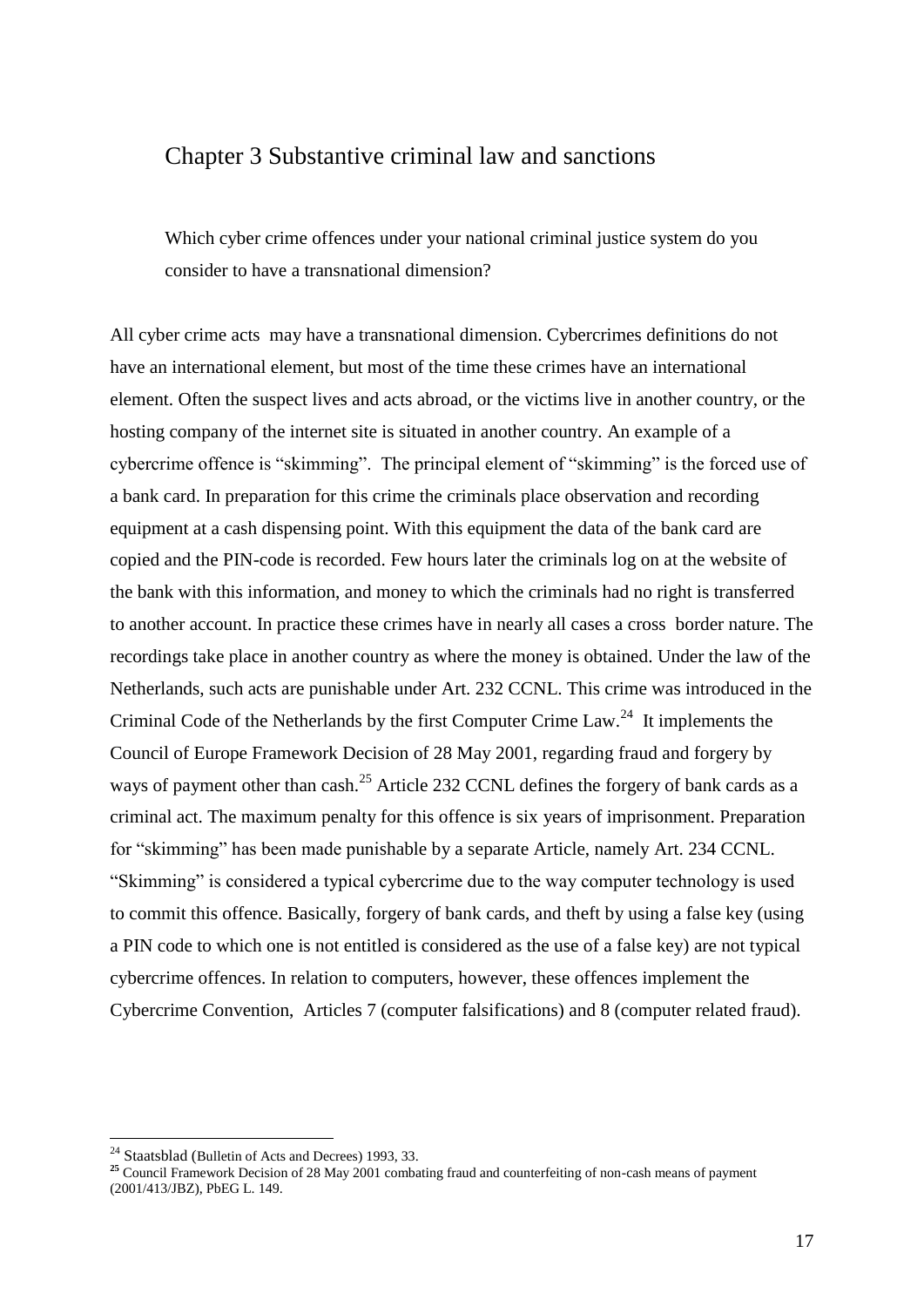To what extent do definitions of cyber crime offences contain jurisdictional elements?

Forms of cybercrime are punishable under a lot of old and new crime definitions. These definitions do not contain jurisdictional elements as such. The offence of "hacking",  $^{26}$  for instance, regards the use of an automated device. The offence is not limited to computers situated in the Netherlands.

Some of the crimes considered cybercrimes contain elements that have an international dimension. An example is Art. 240b CCNL.<sup>27</sup> In this article the possession of child pornography is established as a criminal offence. A person is considered to possess child pornography if he has access to such pictures. It may happen, for instance if the pictures are attached to an email, that the data are stored on a computer which is situated in another country. The result is that a person in the Netherlands possibly possesses child pornography while the data are stored in a computer not located on Dutch territory.

Also other elements of this crime have international elements, namely for example "import" and "export". If data are sent from one person to another it may occur that these data are "exported" to another country or "imported" from another country although the perpetrator is not aware that by his action a border is passed.

- a. by breaching a security device,
- b. by a technical operation,
- c. with the help of false signals or a false key, or
- d. by assuming a false capacity.

- a. uses processing capacity of an automated device with the purpose of obtaining unlawful benefit for himself or for another person;
- b. through the automated device into which he has intruded gains access to the automated device of a third person.

<sup>&</sup>lt;sup>26</sup> Art. 138ab CCNL (1) A person who intentionally and unlawfully intrudes into an automated device or part thereof is guilty of computer intrusion and liable to a term of imprisonment of not more than one year or a fine of the fourth category. Intrusion includes access:

<sup>(2)</sup> Computer intrusion is punishable by a term of imprisonment of not more than four years or a fine of the fourth category, where the offender subsequently, for his own use or for that of another, copies, taps or records the data stored, processed or transferred in the automated device in which he has intruded.

<sup>(3)</sup> Computer intrusion committed through a public telecommunication facility is punishable by a term of imprisonment of not more than four years or a fine of the fourth category, where the offender subsequently

<sup>&</sup>lt;sup>27</sup> Article 240b of the CCNL

<sup>1.</sup> A prison sentence of a term not exceeding four years or a fine of the fifth category will be imposed on any person who distributes, offers, publicly displays, manufactures, imports, forwards, exports, acquires, keeps in their possession or provides, with a computer system or via a telecommunication service, access to an image or data carrier which contains an image of a sexual act which involves, or seemingly involves, a person who has evidently not reached the age of eighteen.

<sup>2.</sup> A prison sentence of a term not exceeding eight years or a fine of the fifth category will be imposed on any person who commits one of the criminal offences referred to in the first paragraph as a profession or by habit.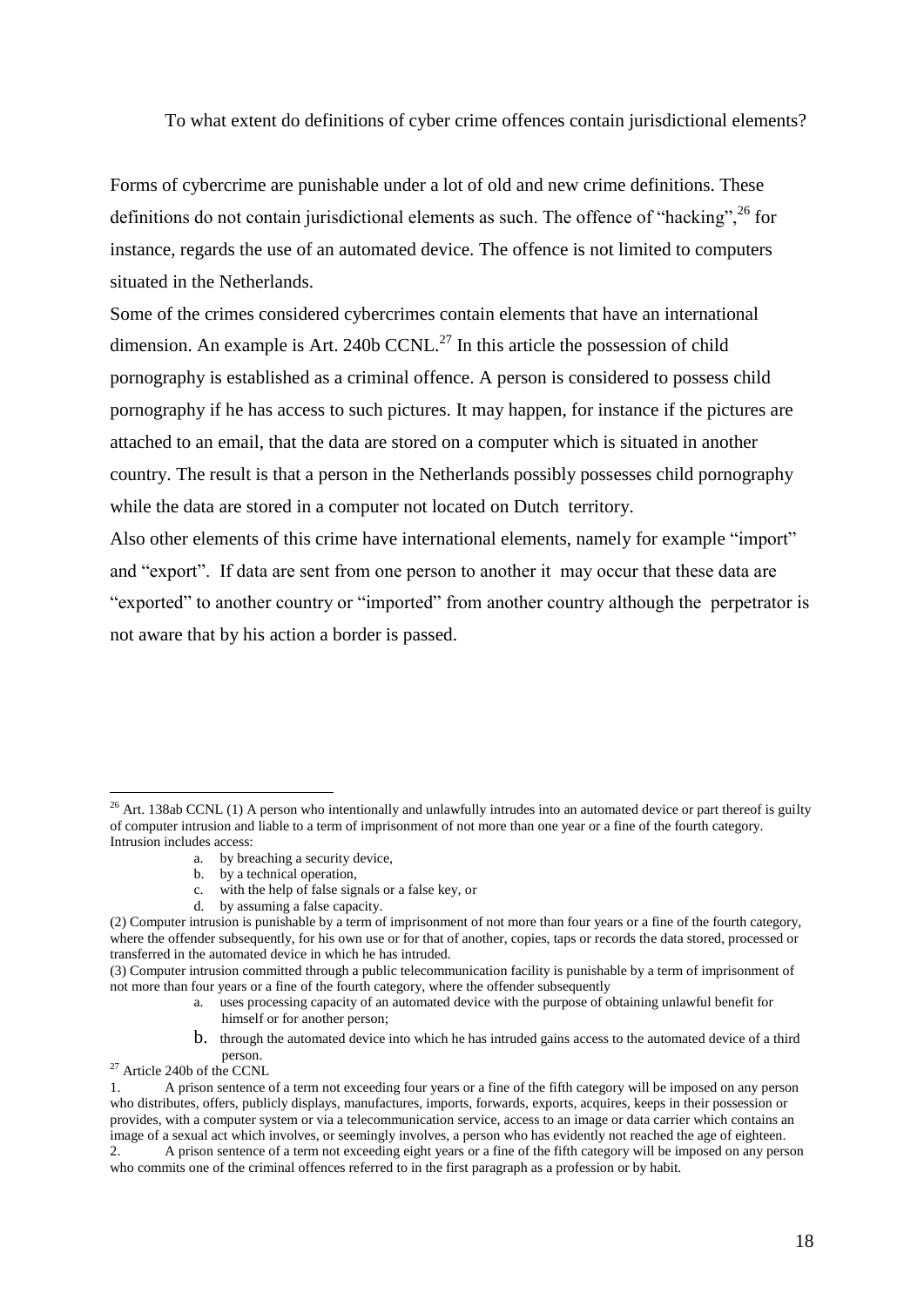To what extent do general part rules on commission, conspiracy or any other form of participation contain jurisdictional elements?

Similarly, the general provision regarding the preparation of a crime (Art. 46 CCNL) and the provision by which the attempt of a crime is defined (Art. 45 CCNL) do not have any jurisdictional elements. The same can be said about the articles concerning co-perpetratorship and complicity (Art. 47 CCNL and Art. 48 CCNL. respectively). Conspiracy (Art. 96 CCNL) is only an offence in connection with certain severe crimes, which are mentioned in Art. 92 – 95a CCNL. These offences do not contain specific jurisdictional elements either, though these crimes may also be prosecuted if committed abroad.

Do you consider cyber crime offences a matter that a state can regulate on its own? If so, please state how a state may do that. If not, please state why it cannot do that.

As any other crime, cybercrimes can be dealt with by a state on its own by passing new criminal legislation regarding existing or new offences or which change or create possibilities for investigating cybercrimes. However, while cybercrimes have nearly always a cross border nature, international cooperation in legislation and investigation is preferable. The Cybercrime Convention of the Council of Europe of 23 November 2001is of course a very important treaty that has led to harmonisation of laws in the field of cybercrime in a lot of countries. The scope of this Convention is far beyond European borders, while also countries as the United States of America and South Africa are Parties to it. The Convention provides for a wide range of provisions on substantial, procedural and mutual assistance matters. In the Netherlands, the first changes of the criminal code and the criminal procedural code in order to fight cybercrime date from 1993.<sup>28</sup> This is the first Computer Crime Act *(Wet computercriminaliteit*).<sup>29</sup> Computer crime definitions are not laid down in a separate statute, but are incorporated in the Dutch criminal code. When after some years some changes were necessary, a second Computer Act was adopted in  $2006^{30}$ , which also implemented the Cybercrime Treaty.<sup>31</sup> Besides, changes in the Dutch law concerning cybercrime often result from joint efforts.

 $^{28}$  An extended overview of Dutch legislation on the field of Cybercrime is given by G.J. Koops, Cybercrime legislation in the Netherlands, Cybercrime report for the  $18<sup>th</sup>$  International Congress on comparative law, Washington DC, 25 – 31 July, 2010.

<sup>&</sup>lt;sup>29</sup> Staatsblad 1993, 33.

<sup>30</sup> Staatsblad 2006, 301

 $31$  Staatsblad 2006, 299.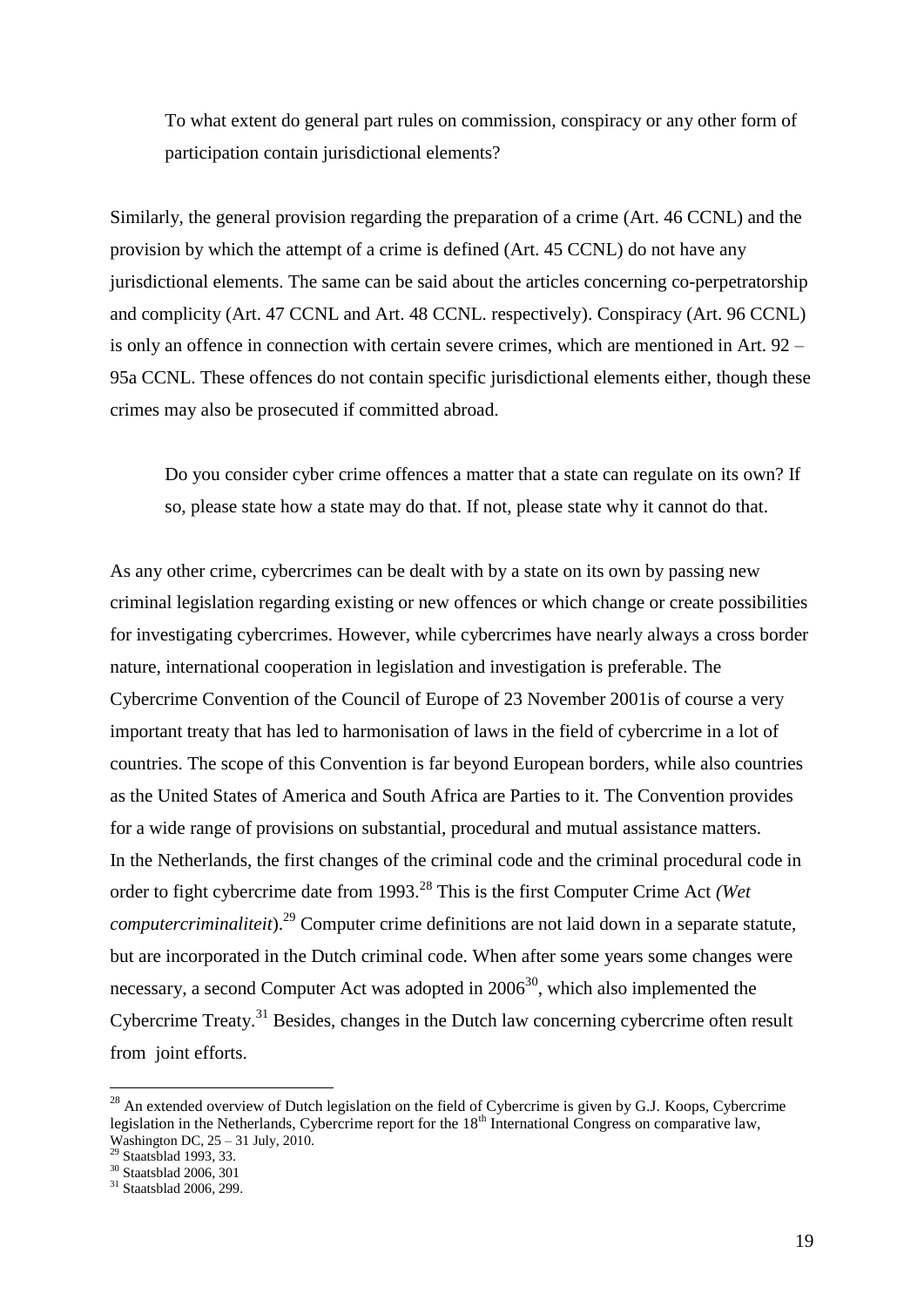In the European Union several initiatives for cooperation in the field of cybercrime have been developed. Recently, the proposal for a Directive on attacks against information systems was made public.<sup>32</sup> The proposal for the Directive on attacks against information systems is for a large part the same as the Council Framework Decision 2005/222/JHA, which criminalizes the illegal access, illegal system interference and illegal data interference of information systems. The Directive obliges the countries to create a 24/7 contact point (including an obligation to react within eight hours to urgent requests). The task of this contact point is also to be helpful to provide speedy legal aid between member states.

Another European initiative is the European Cybercrime Centre (EC3). This Centre opened its doors on 1 January 2013 in The Hague in the Netherlands, in the building of Europol. The purpose of this European Centre is dealing with cybercrime and investigating the illegal activities of organized criminal gangs on the internet. The European Centre is mandated to tackle the following areas of cybercrime:

- a. Crimes committed by organised groups to generate large criminal profits such as online fraud.
- b. Crimes which cause serious harm to the victim such as online child sexual exploitation.
- c. Crimes which affect critical infrastructure and information systems in the European Union.



 $\overline{a}$ 

Does your national criminal law provide for criminal responsibility for (international) corporations/providers? Does the attribution of responsibility have any jurisdictional implications?

Our national law provides for criminal responsibility of (international) corporations/providers. A corporation/provider acting as an intermediary may be held criminally liable for "content"

<sup>32</sup> http://eur-lex.europa.eu/LexUriServ/LexUriServ.do?uri=COM:2010:0517:FIN:EN:PDF.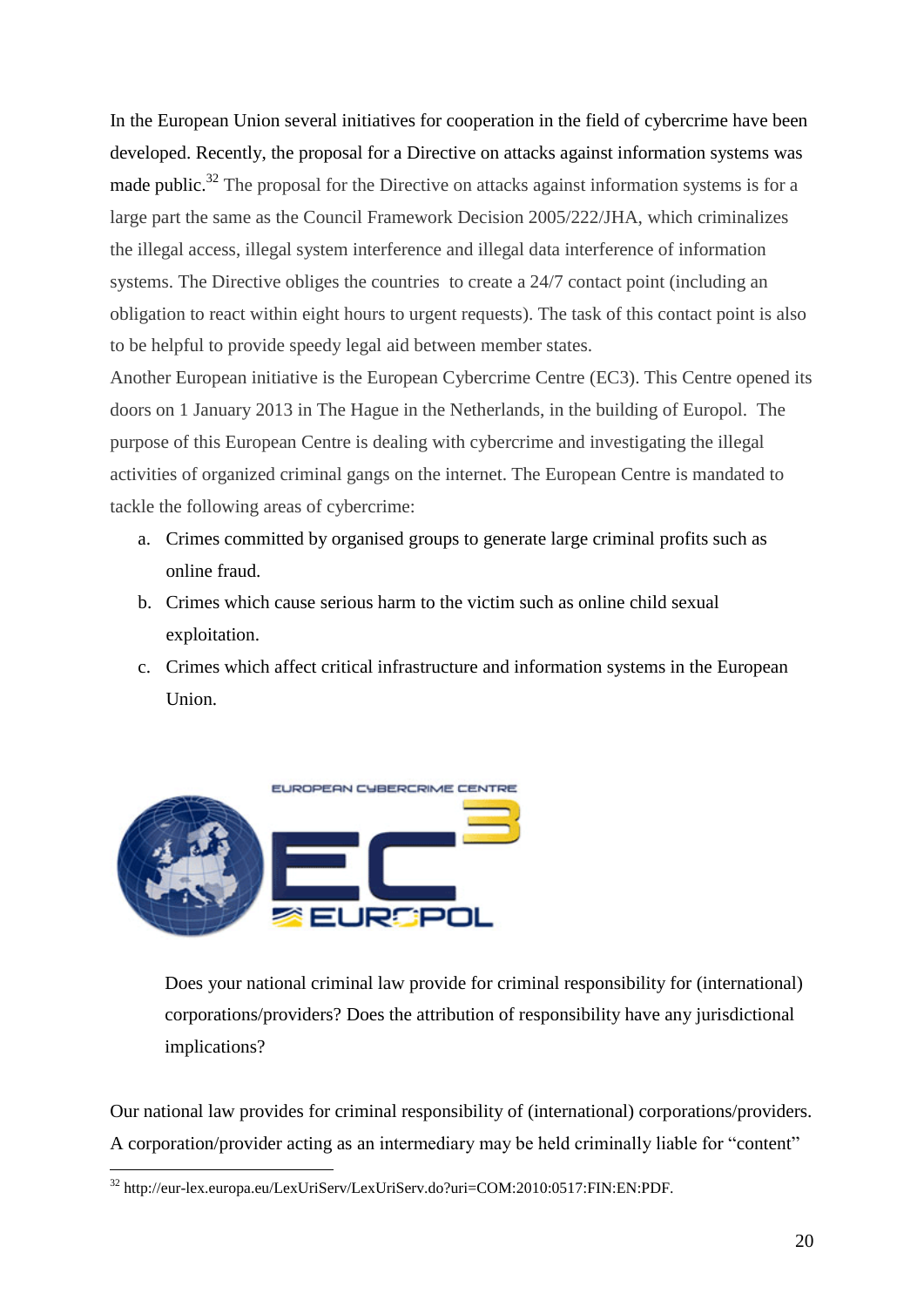crimes. It can under certain circumstances be seen as a co-perpetrator of the person who puts the information on the internet. At least the corporation/provider can be held responsible as an accessory of the crime if it had knowledge of the distribution of the illegal content (Art. 48  $CCNL$ ,<sup>33</sup> The criminal liability of legal entities is laid down in art. 51 CCNL. In this article is state that crimes can be committed by individuals and legal entities.

The jurisdictional principles of the Netherlands were pointed out in chapter 2. The principle of territoriality is laid down in Art. 2 CCNL. This is the basis for the applicability of Dutch law if the illegal content is accessible on Dutch territory. Under circumstances also Art. 5 (active nationality principle) can be important if the person or the company is Dutch. Art. 54a CCNL introduces conditions which may lift the liability of an intermediary.<sup>34</sup> If after a warrant from a Public Prosecutor the corporation has taken all reasonable and possible steps to render the illegal content inaccessible, these conditions are met. Refusing to comply with such a warrant is a crime by itself (Art. 184 CCNL) and, in addition, the company remains accountable as an accessory in the content related crime.<sup>35</sup> For giving such an order the Public Prosecutor needs the authorization from the Examining Magistrate. This has been laid down in the "Aanpassingswet Richtlijn inzake electronische handel" (Implementing Law of the Directive on Electronic Commerce).<sup>36</sup> Section 4 of this Directive contains rules which limit the liability of providers that act as an intermediary. To guarantee the free flow of information Providers should under certain circumstances not be punishable. To implement this Directive Art. 54a CCNL was added in the Dutch Criminal Code. The scope of an order of the Public Prosecutor, authorized by the Examining Magistrate, to remove certain data from the internet is not limited to the Netherlands. Article 184 CCNL makes punishable the non-compliance by companies in the Netherlands. These may also be branches of foreign companies which are based in the Netherlands. The Dutch government may exercise its jurisdiction towards the branch in the Netherlands. However, the Dutch branch of the company may for the executing of the order need assistance of the parent

**<sup>33</sup>** Article 48 CCNL: The following persons are liable for punishment as accessories to a serious offence:

<sup>(1)</sup> those who intentionally assist during the commission of the serious offence;

<sup>(2)</sup> those who intentionally provide opportunity, means or information to aid in the commission of the serious offence.

**<sup>34</sup>** Art. 54a CCNL. An intermediary, who provides the transmission or storage of data coming from someone else as a telecommunication service, will not be prosecuted as such if he obeys a warrant from a prosecutor, issued after authorization from an investigating judge upon request of the prosecutor, to take all measures that reasonably can be required from him to render those data inaccessible

 $35$  Prof. Stamhuis, AIDP cybercrime report 2, p. 23 gives a detailed explanation about this topic. He also discusses the Dutch jurisprudence on this subject.

**<sup>36</sup>** Directive 2000/31/EC of the European Parliament and of the Council of 8 June 2000 on certain legal aspects of information society services, in particular electronic commerce, in the Internal Market ('Directive on electronic commerce').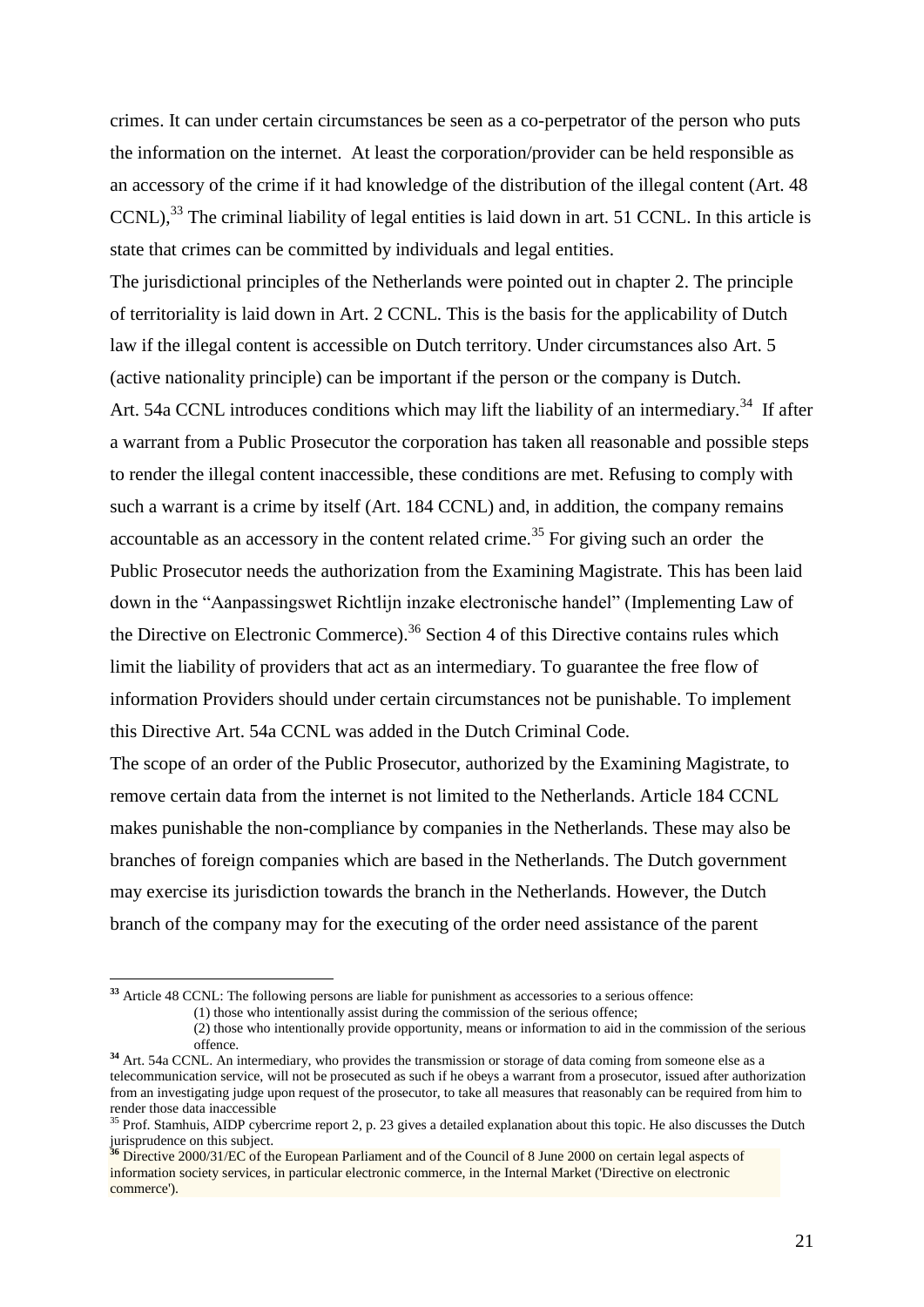company. Ignoring the order by the company concerned would create criminal liability for the content for the intermediary and also creates criminal liability for the crime of Art. 184 CCNL. With regard to companies which have no branch in the Netherlands, the Public Prosecutor has no competence to issue orders, as an order directed at a foreign firm could be seen as an infringement of the sovereignty of the relevant state. However, a company that offers services on the Dutch market has to comply with Dutch law. Therefore, an internet provider can be held criminally liable for the content on a website which it hosts, if the company is knowledgeable about the content, even if the Public Prosecutor is not competent to issue the 'take down' order.

The result of this is that if the hosting website or provider is not situated in the Netherlands, there are limited possibilities to enforce cooperation. Hence, in practice, the order by the Public Prosecutor is only enacted in cases that it may be enforced. If the provider is not situated or represented on Dutch soil, the Dutch authorities will alert the authorities of the state where the provider is located regarding a specific content on the website involved that is against the law, for instance child pornography, and ask them to take the necessary steps. The fact that the prosecutor can not enforce the order to take down does not change the criminal responsibility of the provider if the provider is aware of the illegal content of the data and still does not take action against the content and its distribution. In that case the provider can be prosecuted in the Netherlands.

There is a proposal to change Art. 54a  $CCNL^{37}$ . In the proposed text the responsibility of the provider exists if there is awareness in the company about the concerning illegal content. In the proposed text of the article it is not necessary that an order of the prosecutor is ignored to create criminal liability.

This issue is further elaborated on in chapter 4, question 9, in discussing the 'notice-and-takedown' procedure.

<sup>37</sup> Art. 54a (not yet enacted revision) CCNL

A provider of a communications service shall, in case of a criminal offence committed by that service, not as such be prosecuted if he

a. is not aware of this offence or, as soon as he is aware of it, immediately takes all measures that can reasonably be required of him for making the data regarding this offence inaccessible;

b. fulfils an order as meant in Art. 125p of the Code of Criminal Procedure

c.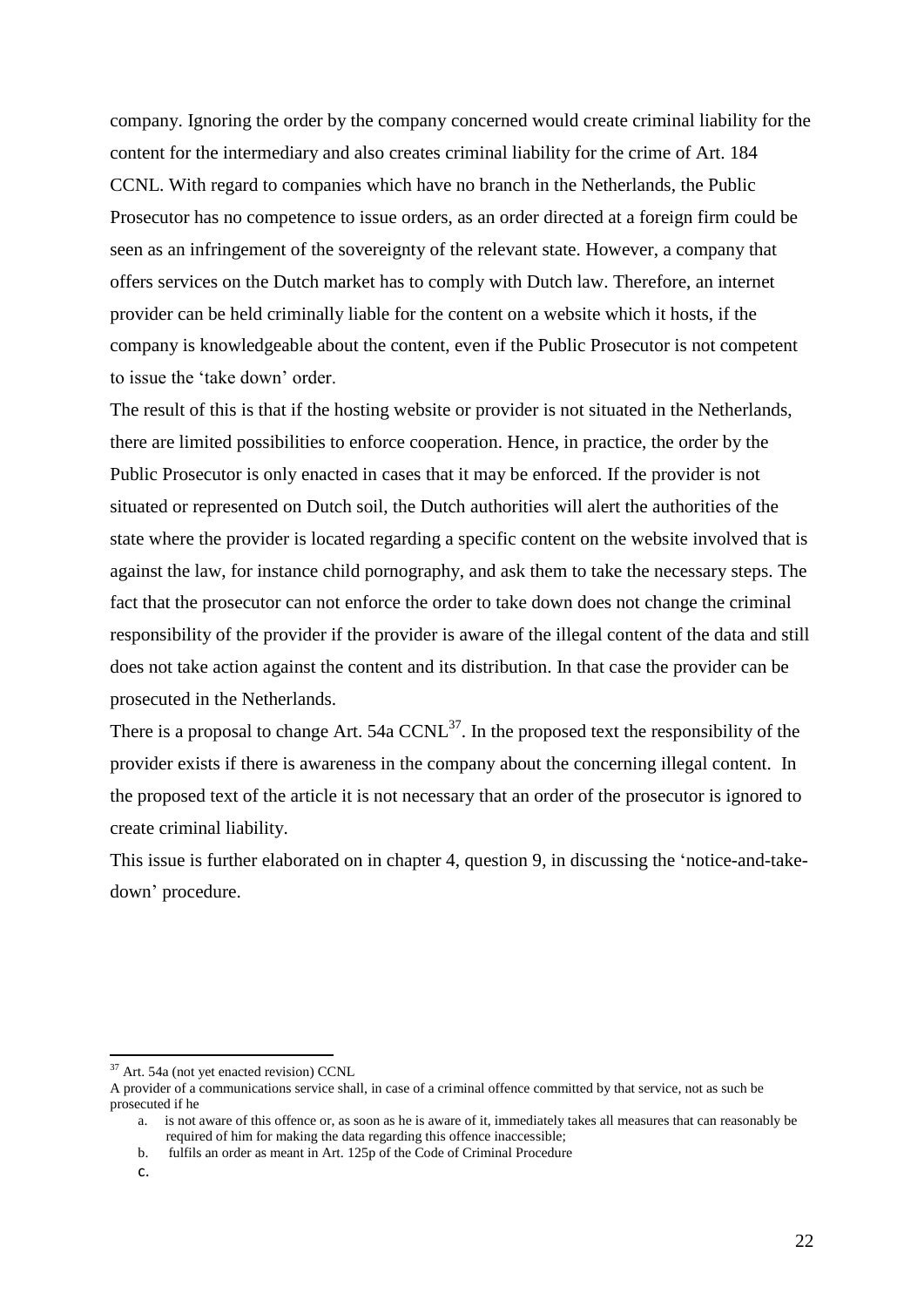## Chapter 4 Cooperation in international matters

1. To what extent do specificities of information technology change the nature of mutual assistance?

Information technology does not change the nature of mutual assistance. Law enforcement authorities of sovereign states request each other's assistance for investigating and prosecuting cross border crimes.

Information technology could be an instrument to make cooperation between law enforcement authorities simpler and quicker. Today's rather formal mutual assistance procedures could be adjusted to the possibilities provided by information technology. For instance, it would benefit the fastness of cooperation if letters of request, and the responses to those requests, could be sent digitally. For facilitating cooperation, the requirement of a signature of the competent authority on the request could for instance be considered to be fulfilled by a signature on a scanned document, which would make it possible for requests to be sent by email. Doubts about the identity of the sender should obviously be avoided. A good example of using modern information technology in the execution of a request on assistance is the direct transmitting intercepted telephone communications to law enforcement authorities in a foreign country. This possibility is laid down in Art. 552 ob CCPNL.<sup>38</sup> The use of information technology makes it possible for cooperating law enforcement authorities in different jurisdictions to inform each other instantaneously of investigation results. This practice may lead to better and faster cooperation, and could make the handing over of information months after the request, which happens all too often, something of the past.

## 2. (a) Does your country provide for the interception of (wireless) telecommunication? Under which conditions.

The Dutch Criminal Procedural Code provides the possibility of the interception of (wireless) telecommunication. The possibility of intercepting wireless communication is laid down in Art. 126 m of the CCPNL. The order to intercept is given by the Public Prosecutor after authorization by the Examining Magistrate. The order can only be given if there is reasonable

<sup>&</sup>lt;sup>38</sup> More about this article in the answer of question c. of Chapter 4.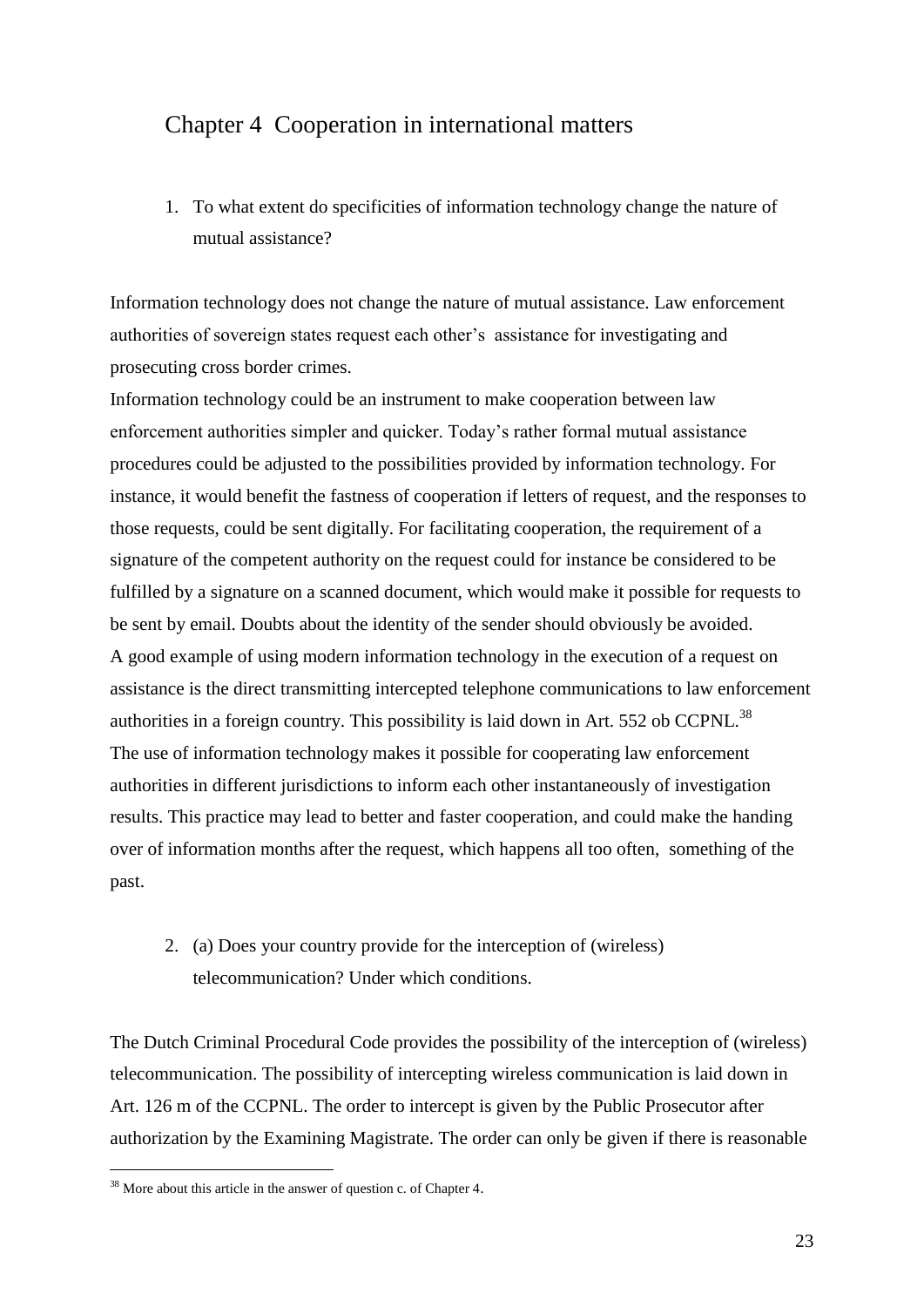suspicion that a serious crime has been committed (a crime for which pre-trial detention is allowed). An additional requirement is that the crime by its nature constitutes a serious threat to society. According to Dutch law public providers of telecommunication services have to make it possible that their network or services can be intercepted. This obligation is laid down in Art. 13.1 Telecommunication Law (*Telecommunicatiewet*). <sup>39</sup> According to the relevant Explanatory Memorandum of the government, this obligation only applies if a service is "publicly offered and available for anyone who wants to make use of this public offer against the conditions stated in the offer."<sup>40</sup> The article is applicable to telephone companies and to internet providers. Detailed arrangements are set in the Intercepting Public Telecommunications Networks and Services Decree (*Besluit aftappen openbare* 

*telecommunicatienetwerken en -diensten*) <sup>41</sup>; and in the Regulation on Intercepting Public Telecommunications Networks and Services (*Regeling aftappen openbare telecommunicatiewerken en –diensten*).<sup>42</sup>

Interception is not restricted to persons suspected of having committed a crime. It is possible to intercept anyone if it is clear that relevant information communicated via his telephone lines are required for an investigation. It is not allowed to intercept communications of a person with the right of non-disclosure (lawyers, public notaries, clergy, medical practitioners) (Art. 126aa subsection 2 CCPNL). This is only different when the person in question is himself suspected of a crime.

On the basis of Art. 126m sub 3 CCPNL the order to intercept the communication may be issued to the provider of a public telecommunications network or to a public telecommunications service. This is only possible in cases regarding providers as defined in Art. 1.1 sub ee and ff Telecommunication Law. Public providers of telecommunication networks are obliged to carry out orders given on this basis.

The consequence is that services which are not public, but only available for a closed group of users, are not subject to this obligation. The Dutch District Court of Rotterdam dealt with this issue in its ruling of 27 March 2009.<sup>43</sup> The Court decided in that case that the company

 $39$  Article 13.1 1. Providers of public telecommunication networks may only make their telecommunicationnetworks and telecommunication services available to consumers provied that the communication can be intercepted. 2. By general governmental decree rules may be issued regarding the technical prerequisites for the interceptability of public

telecommunication networks and public telecommunication services.  $40$  Kamerstukken II 1996/97, 25 533, nr. 3, p. 72 (MvT Telecommunicatiewet) "publicly offered and made

available for everyone who would like to make use of the offer on the basis of the publicly stated conditions.(*'openbaarwordtaangeboden en beschikbaar is voor een ieder die van dat aanbod gebruik wil maken tegen de in het openbare aanbod vermelde condities*").

 $41$ Staatsblad 1998, 642.

<sup>42</sup>Staatscourant 2001, No 107, p. 20.

<sup>43</sup>LJN BH 9324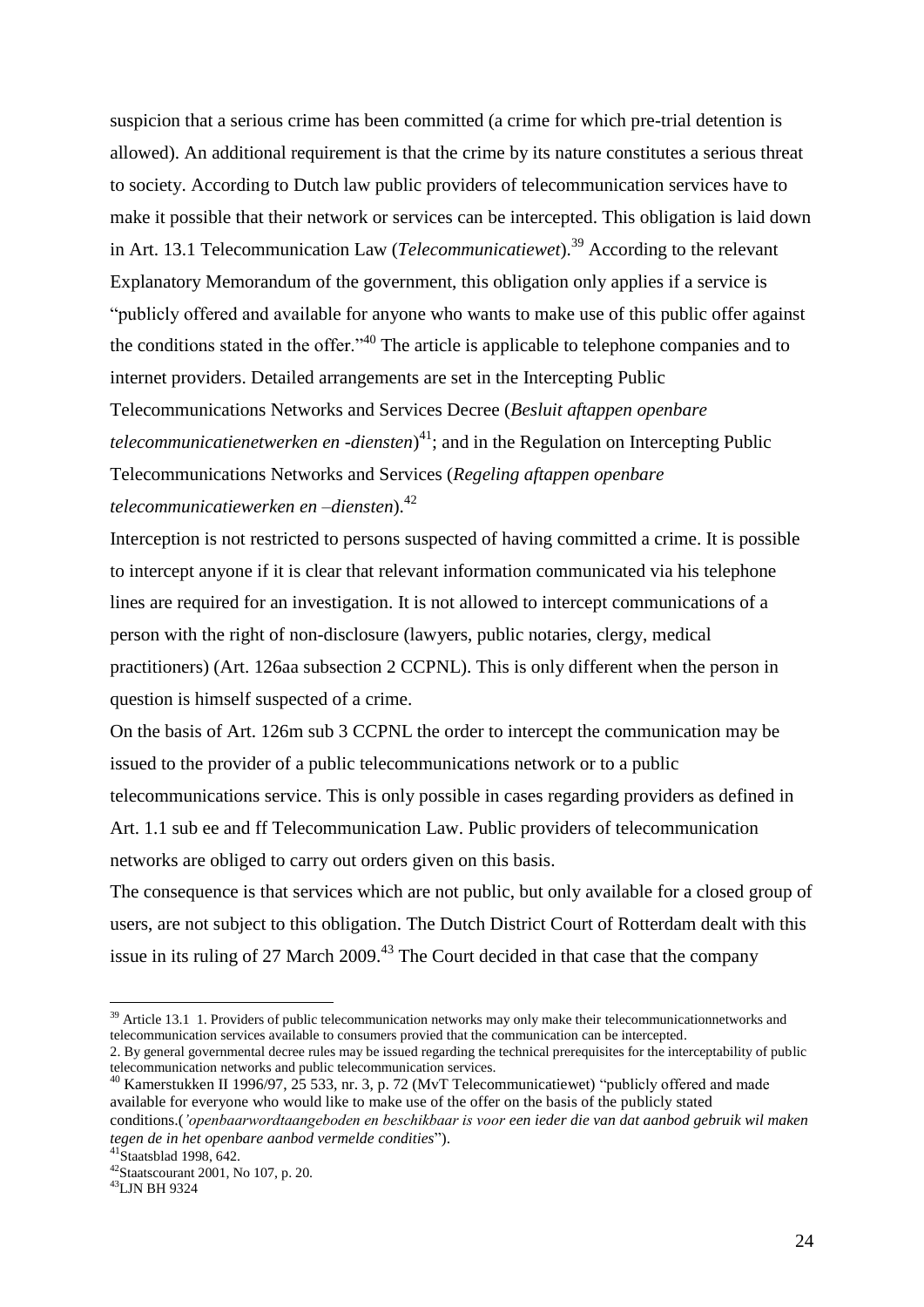"Surfnet" cannot be regarded as a public electronic network. "Surfnet" offered its services only to scientific institutions and universities. The Court regarded their services too limited for being considered a public network.

Dutch procedural criminal law does not make a distinction between the interception of information sent by phones, computers and other devices. On the basis of Art. 126 m, an order to cooperate in the interception can be given to both (mobile) telecom providers and internet service providers.

Another article relevant for the interception of telecommunication is Art. 126t. In case there is suspicion that a crime is committed for which pre-trial detention is possible, and this crime is because of its nature or because of its connection with other crimes, which have severely shocked Dutch society, the Public Prosecutor may order to an investigation officer to record, using technical equipment, communication which is not meant to be public and which takes places inside the services of a provider of a communication service. In subsection 5 of this article it is prescribed that the Public Prosecutor needs the authorization of the Examining Magistrate for giving such an order. Art. 126 la defines the concept of a "provider of a communication service". Art. 126 la determines a provider of a communication service to be a person or company which offers his services to people by offering the possibility to communicate with the help of automated systems, or to process or save data for the purpose of such a service or for the users of that service. Providers of communication services can for example be companies offering a webhosting service (as Leaseweb) or operators of a website (as Hyves). Articles 126m and 126t have a similar outlook, though are different. For services which are offered publicly the Telecommunication Law provides the obligation to providers that transmitted information should be possible to intercept. This obligation does not exist for providers of communication services as mentioned in art. 126t. On the basis of Art. 126m law enforcement authorities may record transmitted communications, though there is no obligation for the provider to make the information interceptable. Therefore, in the cases when communications are intercepted on the basis of Article 126t, the retrieved date can be illegible, while providers of communication services that are not publicly offered are not obliged to make it possible that the communications be intercepted. This is an important difference between these two articles. This is all the more of important, while in daily practice more and more people and also criminals use systems in which the transmitted information can be (and often is) encrypted. The most important example is "skype". In my view, "skype" is not a public telecommunication network, but a provider of a communication service. For that reason only the communication between the two automated devices may be intercepted,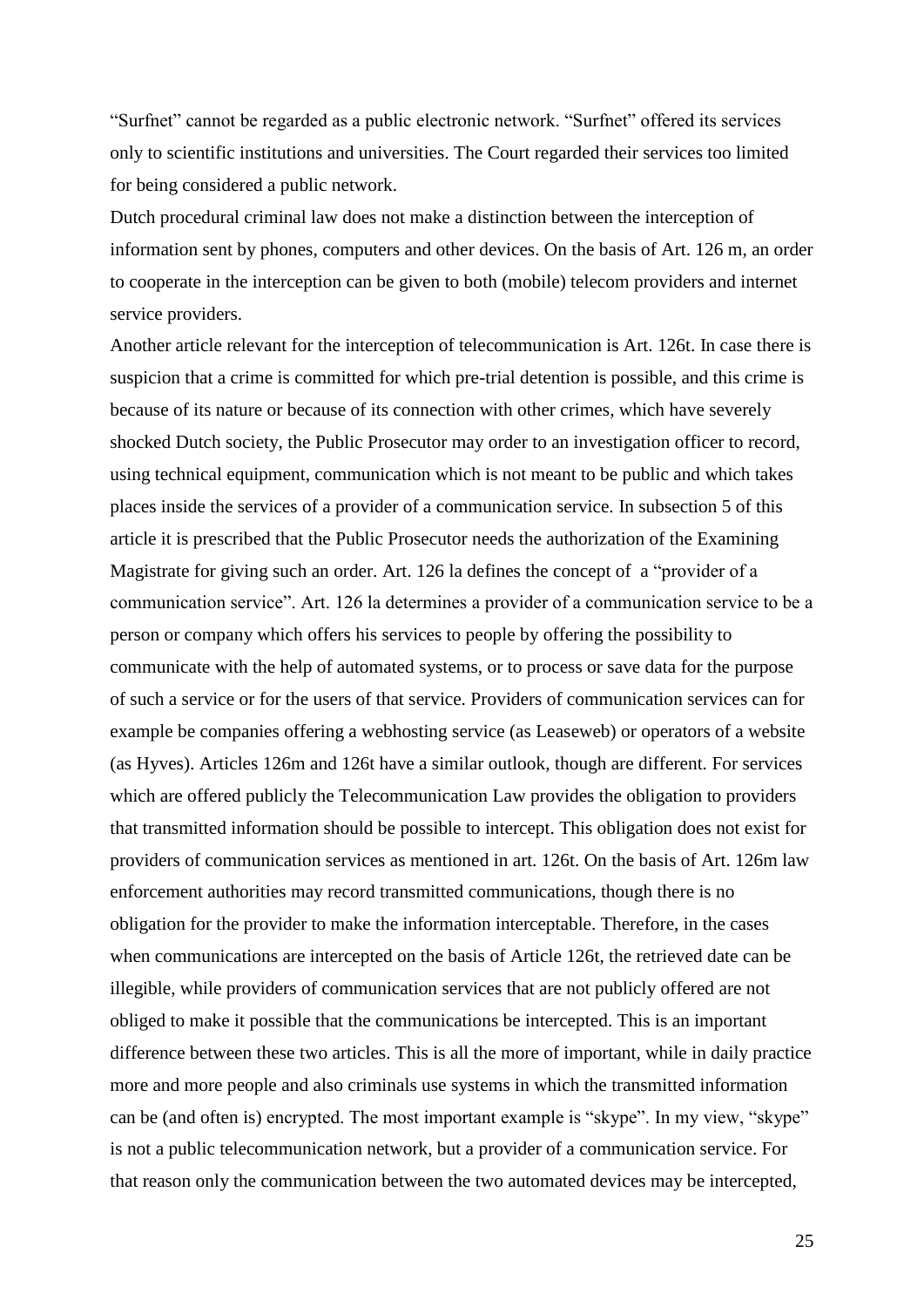but the company is under no obligation to provide the possibility that the communication can be intercepted. Even if the definitions of 'network provider' and 'communication service' are interpreted differently, and "skype" was to be considered a public telecommunication network, the issue that this company is not situated in the Netherlands remains.<sup>44</sup> I will get back on this jurisdictional issue later.

In case the intercepted communication is encrypted, the (legal) person who is likely to be acquainted with the decryption means may be ordered to decrypt the data. The possibility to give such an order is laid down in Art. 126m subs. 6 and 7 and in Art. 126t sub 6 CCPNL. This order cannot be given to a suspect. The issuing of such an order rarely leads to the unravelling of the code; good encryption is is hard to decrypt.

Because of the encryption of internet communications, it has become more difficult to know the content of these communications. The use of encryption can be seen as a sign that someone has something to hide. However, it is important that providers of internet services can offer services which are directed at the protection of individual communications on the internet. Therefore, encryption of the communication in internet services has its value. For law enforcement authorities, the only solution to this problem is entering the computer or smartphone and put some electronic device in it in order to look at or listen to the communication before the encryption takes place. Technically this can be done, though to date there is no legislation on this matter. With a letter to the Parliament, the Minister of Justice and Security has announced that new legislation is in preparation to render it possible to penetrate electronic devices.<sup>4546</sup>

Similar to orders to intercept wireless communications, an order may be issued regarding further information about the communications, the so-called traffic data. This order makes it possible to gain intelligence on the telephone number of the contacts and the name under which the telephone number is registered etc.. Art. 126n CCPNL provides the possibility to give this order with regard to the users of the communication service and the transmittance of the communication. In addition, Art. 126 na CCPNL provides for the requisition of the names and address details of the persons involved. Art. 126 nb CCPNL gives the possibility to get the information about a telephone or another device with special technical equipment. For this

<sup>44</sup>Another opinion is given by Odinot and De Jong in: Justitiële Verkenningen, tappen en infiltreren, *G. Odinot en D. de Jong,'*Wie belt er nou nog? De veranderende opbrengst van de telefoontap', p. 26.

 $45$  Since 2002 the intelligence- and security services may make use of such competencies on the basis of Article 24 of the law on intelligence and secret services. In Dutch Parliamentary history the Parliament explicitly stated that normal law enforcement authorities cannot excercise the competency to enter automated devices. According to the Parliament such competencies were not necessary for criminal investigations.

<sup>&</sup>lt;sup>46</sup> Letter of Minster of Security and Justice Mr. Van Opstelten to the chair of the Parliament of 15 October 2012.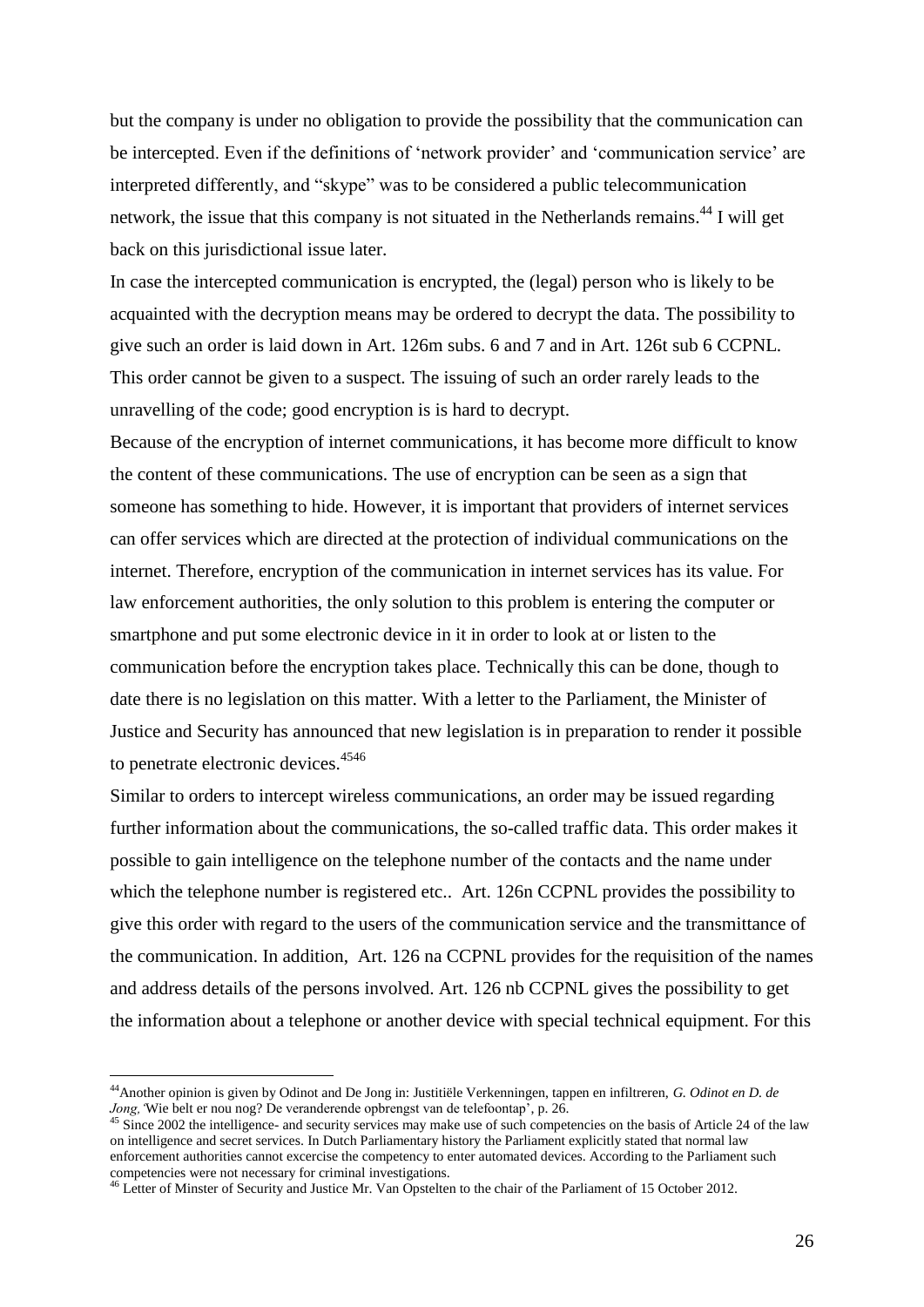purpose the police uses an IMSI (International Mobile Subscriber Identity) catcher. An IMSI catcher is a device that resembles a mobile phone base station, which attracts the traffic of mobile phones in its vicinity.

Another important provision is Art. 126 ni CCPNL. This article entitles the Public Prosecutor to order the preservation of data stored on a computer, which are particularly vulnerable to loss or change. The Public Prosecutor may issue this order in case of a suspicion of a crime for which pre-trial detention is allowed and which would seriously infringe the rule of law. This order may be given for a period of not more than 90 days. This period is once extendible for another 90 days. In subsection two of this article the obligation is laid down for the provider to also provide the data necessary for retrieving the identity of other providers whose networks or services were used for the relevant communication.

In Dutch law there is no distinction between the interception of telecommunication by means of telephones or by computers. While a phone tap is placed on a telephone number, an internet wiretap is placed on an IP (internet protocol) address. This IP address is the identification number of a computer on the internet. In the Netherlands only Dutch IP addresses can be intercepted. If the Dutch prosecutor wants to intercept a foreign IP address he would have to send a letter of request to his counterparts in the country where the IPaddress is registered. This is the same when he wants to intercept a foreign phone number. In case an IP address is wiretapped, all data of the computer are intercepted including the data traffic of other persons using the same IP-address.

Before a request is submitted, it has first to be verified at the Central Information Desk Telecommunication Research (CIOT) that the phone number or the IP-address is still in use. This centre is the link between the telecommunication providers and the investigators. Providers of telephone and internet companies are obliged to give all information about their customers within 24 hours.

If the internet is wiretapped this means that all information from and to the IP-address involved is sent by the provider to the central police registration unit, where all data are kept and stored in a safe environment. The consequence of such wiretaps is that a large amount of data is intercepted, for instance downloaded movies and website visits. The Public Prosecutor has as well the possibility to only intercept e-mail traffic by the specific IP-address. In addition, the provider could be ordered to provide the internet traffic data.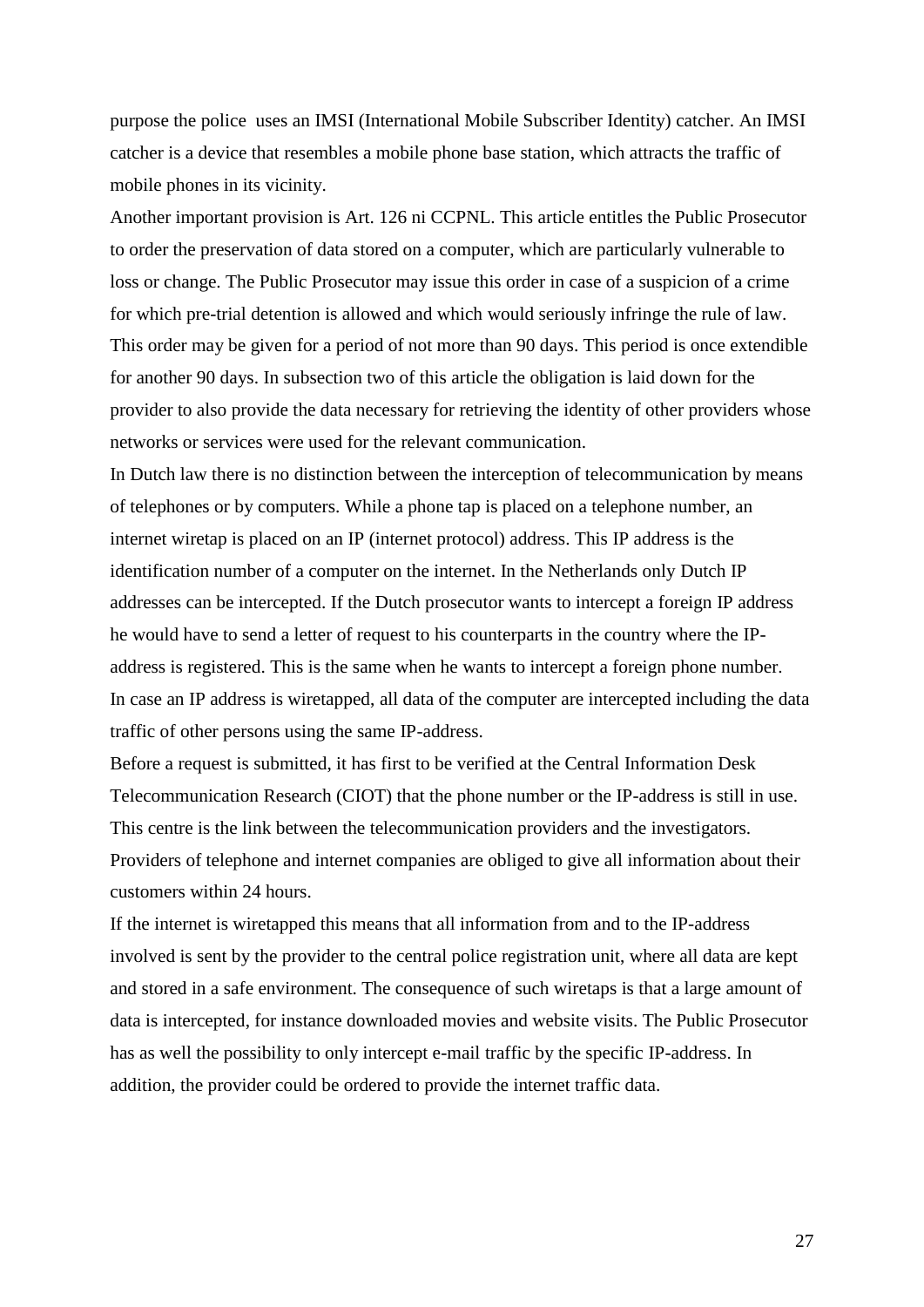The Dutch telecommunication law prescribes that data regarding the use of the internet have to be stored.<sup>47</sup> As from 16 July 2011, the period in which these data have to be kept is six months.<sup>48</sup> The data which have to be stored are among others the time when a person logs in, the IP-address, information regarding email contacts of the sender and the receiver and the IPaddresses of the internet pages that have been visited.

| Number of Telephone numbers |           | Number of<br>Telephone taps |                     |         | Percentage of tapped |                                   |
|-----------------------------|-----------|-----------------------------|---------------------|---------|----------------------|-----------------------------------|
| <b>Fixed Mobile</b>         |           |                             | <b>Fixed Mobile</b> |         | Fixed                | telephones<br><b>MobileMobiel</b> |
| 1993                        | 7.634.000 | 216,000                     | 3.610               | 0       | 0.05%                | $0\%$                             |
| 1994                        | 7.859.000 | 321.000                     | 3.284               | 0       | 0.04%                | $0\%$                             |
| 1998                        | 9.337.000 | 3.351.000                   | 3.000               | 7.000   | $0,03\%$             | 0,21%                             |
| 2007                        | 7.404.300 | 19.285.000                  | $3.997*$            | 20.985* | 0.05%                | 0,11%                             |
| 2008                        | 7.317.200 | 20.627.000                  | 2.642               | 23.783  | 0,04%                | 0,12%                             |
| 200                         | 7.320.000 | 21.182.000                  | 3.461               | 21.263  | 0.05%                | 0.10%                             |
| 9                           |           |                             |                     |         |                      |                                   |

In the Netherlands the instrument of telecommunication interception is often used in investigations. Since 1998 the number of telephone taps has increased. According to a report of the WODC (Scientific Research and Documentation Centre), the reason for this is the rise of the use of mobile phones.<sup>49</sup> In 2010 the number of taps amounted to 22.006. Regarding internet taps, there were 1704 requests for an IP-address interception in 2010. It is expected that this number will increase in the coming years.

Up until now the Dutch authorities address differently the interception of telephone lines and the interception of internet data. Due to the use of smartphones, people increasingly use the same instrument for both telecommunication networks. Today's practice is that two separate requests are made: one for a telephone tap and one for an internet tap. It is expected that in future orders to intercept internet data and to intercept telephone communication will be combined more and more. It is also expected that the use of internet taps will increase rapidly and may outnumber the orders for interception of telephone lines.<sup>50</sup> Data on 2011 and 2012 are unfortunately not yet available.

Interception of wireless communications can also be realised directly, instead of via a telecommunication provider. The Public Prosecutor may with the authorisation from the

 $47$  Art. 13.2a, par. 3 subsection b Telecommunication Law.

<sup>48</sup>Kamerstukken II 2009/10, 32 185, nr. 2, p. 1.

<sup>49</sup> WODC report, Het gebruik van de telefoon- en internettap in de opsporing, p. 81

 $^{50}$ Justitiële Verkenningen, Tappen en infiltreren, G. Odinot en D. de Jong Wie belt er nou nog? De veranderende opbrengst van de telefoontap, p. 13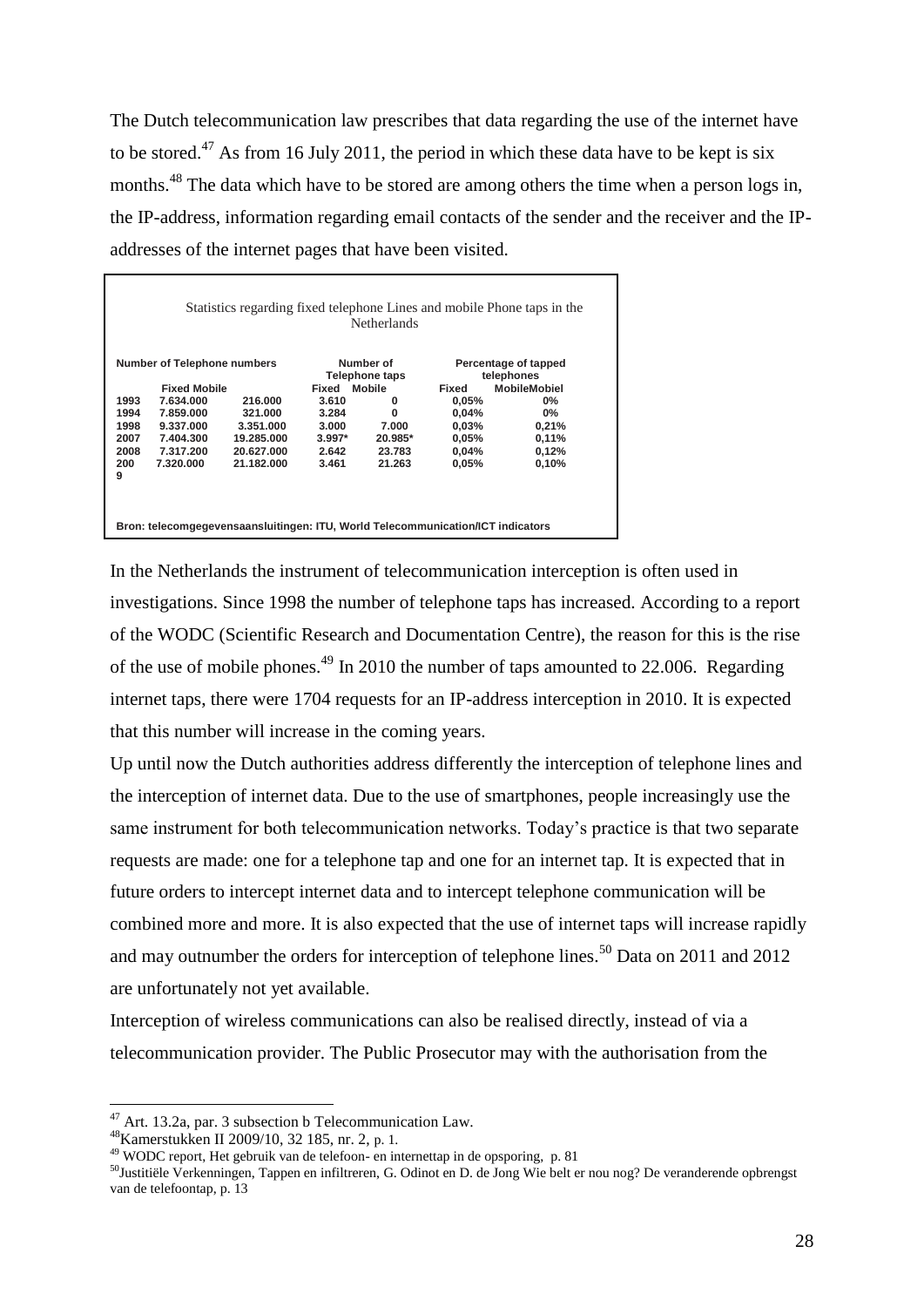Examining Magistrate order an investigation officer to record confidential communications with the help of a technical device (Art. 126l CCPNL). Such an order may only be given if there is suspicion of a crime for which pre-trial detention is allowed and which would seriously infringe the legal order. With regard to this article confidential communication is defined as "communication between two or more persons which takes place in private".<sup>51</sup> Confidential communication occurs not only in situations where two people just talk to each other directly, but also if someone is talking on the phone or communicating via a computer, monitor etc. Various technical devices are used for this kind of interception, for example directional microphones and keystroke loggers. If it is necessary to enter a residence to install the required technical equipment, this is allowed under the conditions described in the law.<sup>52</sup>

b. To what extent is it relevant that a provider or a satellite may be located outside the borders of the country?

For the execution of the order of the prosecutor to intercept (wireless) communication it is important where the provider of the public telecommunication network or service is located. The obligation for public providers of internet networks or services to comply with orders to intercept under the Telecommunication Act only applies in the Netherlands. Consequently, this obligation does not exist for providers abroad, such as Skype. Even if such companies were seen as a provider of public telecommunication, Dutch authorities could not enforce the Dutch telecommunication law which requires that the information be interceptable. An order under Art. 126m or Art. 126t CCPNL may only be issued and executed if the company is under Dutch jurisdiction. In case a company, or a branch of the company, is situated in the Netherlands, it falls under Dutch jurisdiction. It also happens that a company is represented in the Netherlands. For example Microsoft is a company obviously based in the United States, but is represented in The Netherlands, by Kennedy van Der Laan Counsellors. If the company has neither branches nor legal representatives in the Netherlands, the Public Prosecutor will sent a request for mutual assistance to the country where the company involved is registered.

Only through mutual assistance can an order to a telecommunication provider abroad be enforced. Of course it depends on the rules of the relevant country whether the order will be executed. With regard to mutual assistance, law enforcement authorities should in general

<sup>&</sup>lt;sup>51</sup> Supreme Court, 12 October 2010, LJN BN 0526

 $52$  Art. 126l subsection 2.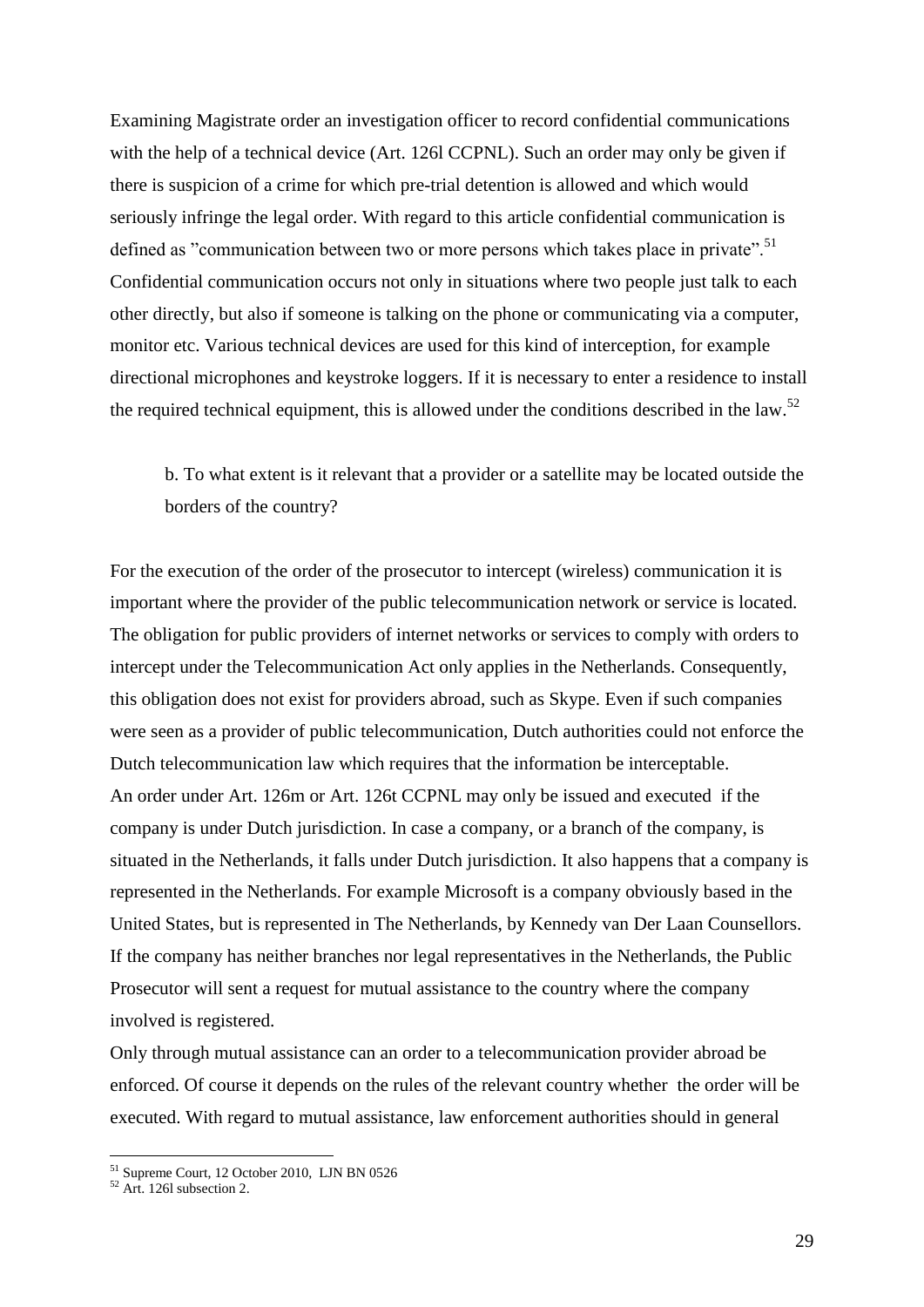keep in mind that serious delays in the execution of interception orders may occur. Moreover, even if the order is executed in time, extra efforts may be necessary because the available information may be encrypted.

c. Does your national law provide for mutual legal assistance concerning interception of telecommunication? Did your country conclude international conventions on it.

Our national law provides for the possibility for mutual legal assistance regarding the interception of telecommunication. On the basis of several international treaties a letter of request can be sent to the Netherlands for intercepting telecommunications. Such a request may only be executed if all conditions of Dutch law regarding wiretapping, mentioned above, are fulfilled. Art. 552k sub 1 CCPNL states that, if a letter of request from a foreign law enforcement authority is based on a treaty, it will be executed as far as possible. Art. 552oa CCPNL determines that a request from a foreign public authority, which is based on a treaty, may be executed in accordance with inter alia Art. 126m CCPNL and Art. 126t CCPNL. In particular, Article 552ob CCPNL provides the interception of telecommunications and direct transmittance of the intercepted lines on a request of and to the foreign authority involved. However, there must be a Treaty which gives rules for this kind of mutual assistance, in particular for direct transmittance. For instance, Article 18 of the Convention on Mutual Assistance in Criminal Matters between the Member States of the European Union provides for this possibility. In cases of mutual assistance on this legal basis the Dutch authorities will not even take cognizance of the intercepted communications.

Art. 552oc CCPNL deals with the notice that under a treaty has to be sent by a foreign government, informing that communication of a person who is on Dutch soil will be intercepted by the law enforcement authorities of that State. Art. 20 of the Convention on Mutual Assistance in Criminal Matters between the Members States of the European Union is an example of a Treaty which provides for this possibility.

The Dutch criminal procedural law does not contain rules for letters of request to be sent abroad by the Dutch authorities. These rules are to be found in the treaty on which the mutual assistance is based. Below I have listed a number of treaties regarding mutual assistance:

- European Convention on mutual assistance in criminal matters (Strasbourg 20-4-1959)
- The Convention on Mutual Assistance in Criminal Matters between the Member States of the European Union (29 May 2000)
- Schengen Implementation Agreement (Schengen, 19 June 1990)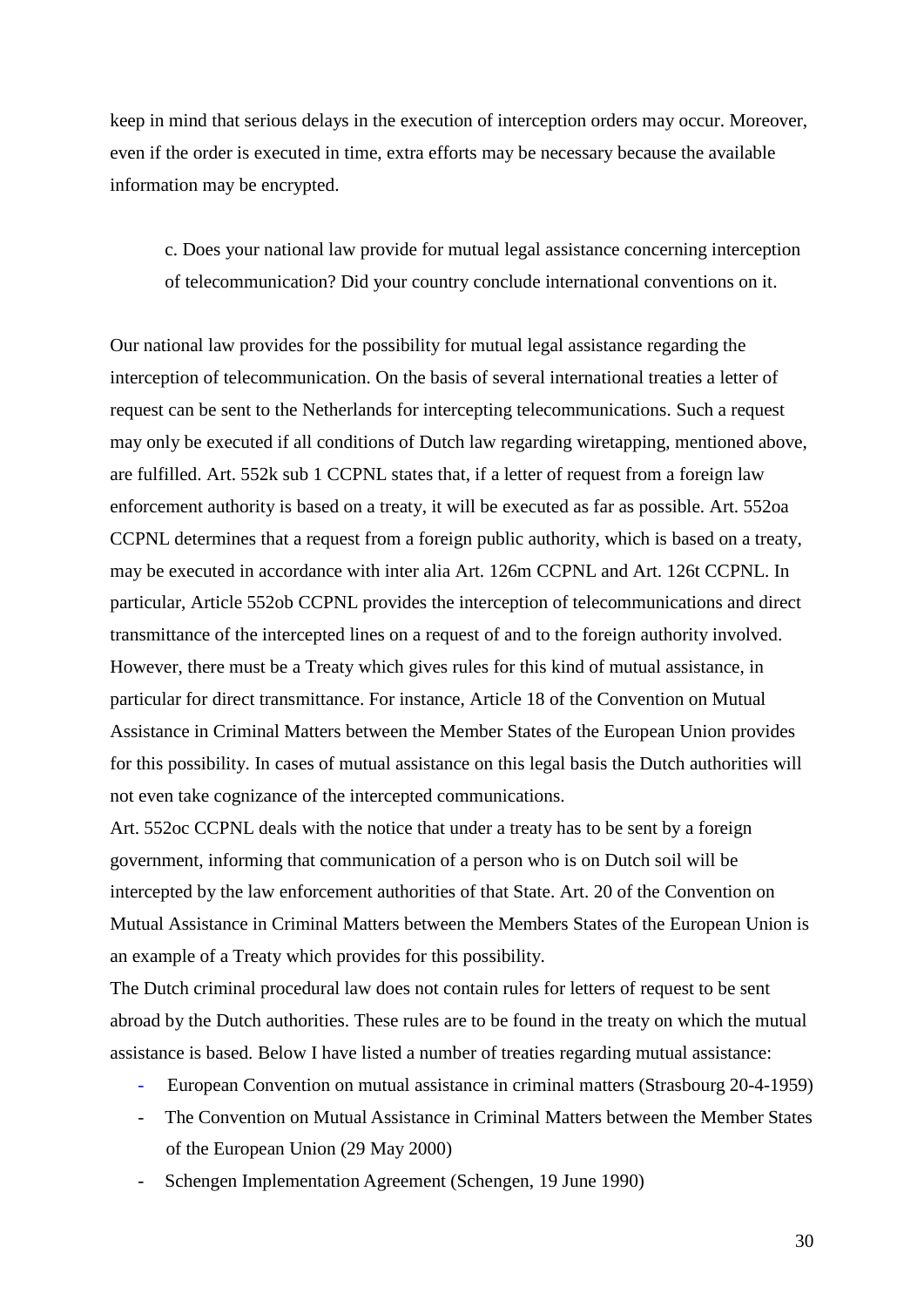- Benelux Treaty on extradition and mutual assistance in criminal matters (Brussels, 27 June 1962)
- Treaty between the Kingdom of the Netherlands and the United States of America regarding mutual assistance in criminal matters ('The Hague, 29 September 2004)
- Treaty between Canada and the Kingdom of the Netherlands on Mutual Assistance in Criminal matters and protocol(The Hague, 1 May 1991)
- Treaty between the Kingdom of the Netherlands and Australia concerning mutual assistance in criminal matters (Canberra, 26 October 1988).
- Agreement between the government of the Hong Kong Special Administrative Region of the Peoples Republic of China and the Government of the Kingdom of het Netherlands concerning mutual legal assistance in criminal matters (Hong Kong, 26 August 2002)
- Convention on mutual assistance and cooperation between customs administrations (Naples II, 18 December 1997)
- VN Convention against transnational organized crime (15 November 2000)
- Convention on the stepping up of cross-border cooperation, particularly in combating terrorism, cross-border crime and illegal migration (Treaty of Prüm, 27 May 2005).

Next to the treaties concerning assistance there is cooperation between countries on the basis of mutual recognition. The first possibility is the order of freezing property or evidence, laid down in the Council Framework Decision on this subject.<sup>53</sup> For the purpose of a cross-border procedure a 'freezing order' means any measure taken by a judicial authority in a Member State to prevent the destruction, transformation, displacement, etc. of property or evidence. Evidence means objects, documents or data which could be produced as evidence in criminal proceedings. This Council Framework Decision is implemented in the Dutch procedural criminal law. The Articles  $552$  jj  $-552$  qq contain rules concerning the recognition and execution of an order from a foreign State. The Articles 552 rr – 552 vv give procedural rules concerning Dutch orders requested to be executed in another country. On the basis of such an order it is for instance possible that a computer can be seized which contains important evidence in a case. Also data stored on a server may be 'freezed' in a foreign country on this basis.

<sup>&</sup>lt;sup>53</sup> Council Framework Decision 2003/577/HA of 22 July 2003 on the execution in the European Union of freezing property or evidence.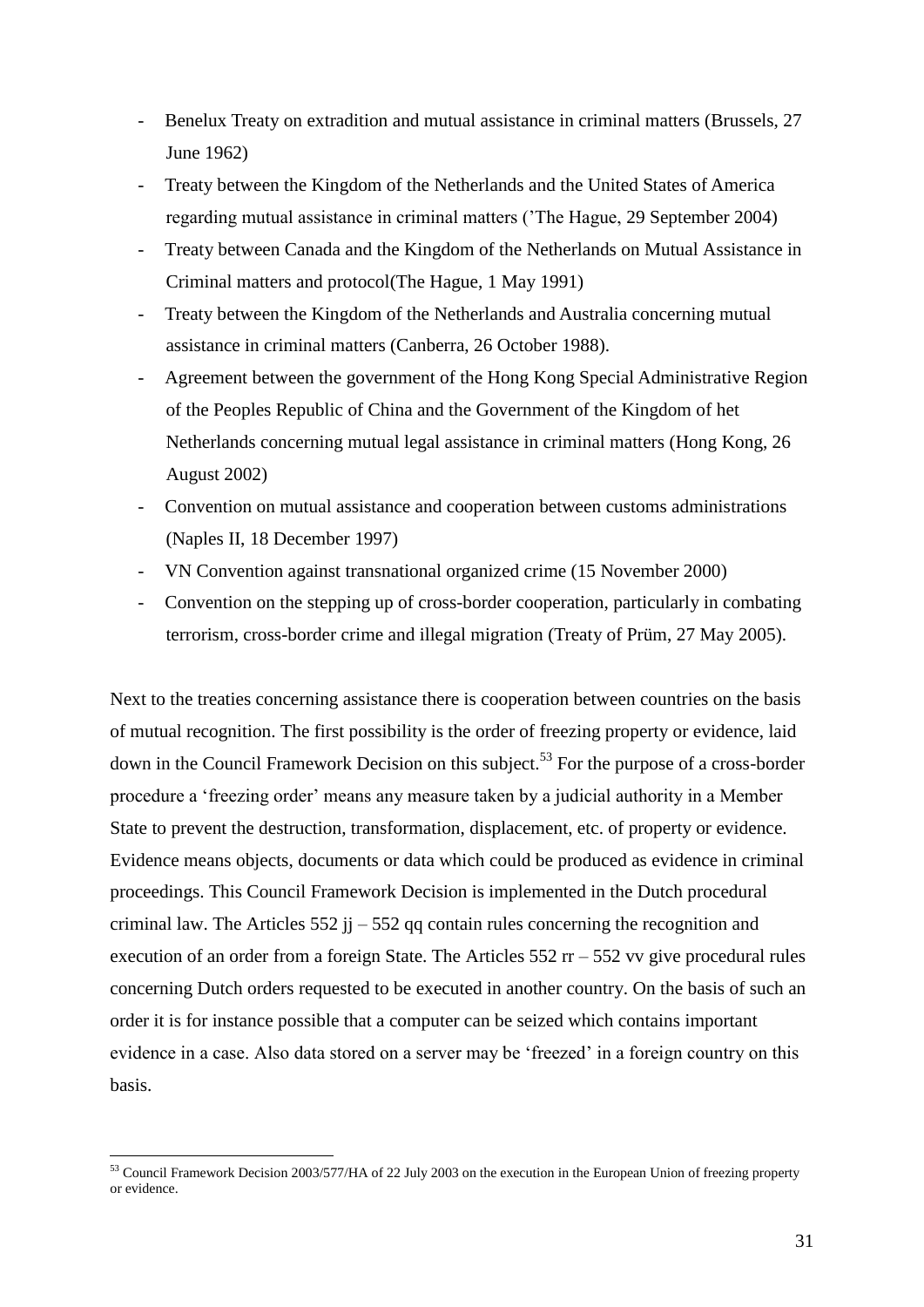Mutual recognition is also the basis of the European Evidence Warrant (EEW). The European Evidence Warrant is created for the purpose of obtaining objects, documents and data for the use in criminal proceedings. For implementing the relevant Council Framework Decision<sup>54</sup> the new Articles 552 ww through 552 hhh have been enacted.<sup>55</sup> According to the new Article 552 ww it will be possible to recognize and execute an order given by an authorized judicial authority of another Member State of the European Union. Such an order may regard the seizure of objects or documents available anywhere in the territory of the European Union. The order may also regard stored or recorded data available in Dutch territory or accessible under Dutch law. It is expected that the Dutch implementation act will enter into force on the first of July 2013.

3. To what extent do general grounds for refusal apply concerning internet searches and other means to look into computers and networks located elsewhere?

The Netherlands only has the possibility to execute letters of request if they can be carried out on Dutch territory. If a request is made for a search in a computer or a network situated elsewhere in the world and not in the Netherlands, this request will be refused.

4. Is in your national law the double criminality requirement for cooperation justified in situations in which the perpetrator caused effects from a state in which the conduct was allowed into a state where the conduct is criminalised.

If I understand the question right, the hypothetical case is that another state requests cooperation from the Netherlands for a crime which caused effects and is punishable in the Netherlands, but the perpetrator was acting from a state where the conduct was allowed. First of all, the conduct must obviously be punishable in the requesting state. Secondly, in case another state asks mutual assistance the Dutch law enforcement authorities will look at the Dutch legislation to see if the facts are a criminal act in our laws. Only if this is the case mutual assistance will be given (if there are no objections on other points). The situation that the person acted from a state where such acts are allowed is not relevant.

 54 Council Framework Decision [2008/978/JHA](http://eur-lex.europa.eu/LexUriServ/LexUriServ.do?uri=CELEX:32008F0978:EN:NOT) of 18 December 2008 on the European evidence warrant for the purpose of obtaining objects, documents and data for use in proceedings in criminal matters

<sup>&</sup>lt;sup>55</sup> Wet van 13 december 2012 tot implementatie van het kaderbesluit nr. 2008/978/JBZ van de Raad van de Europese Unie van 18 december 2008 betreffende het Europees bewijsverkrijgingsbevel ter verkrijging van voorwerpen, documenten en gegevens voor gebruik in strafprocedures (PbEU L 350)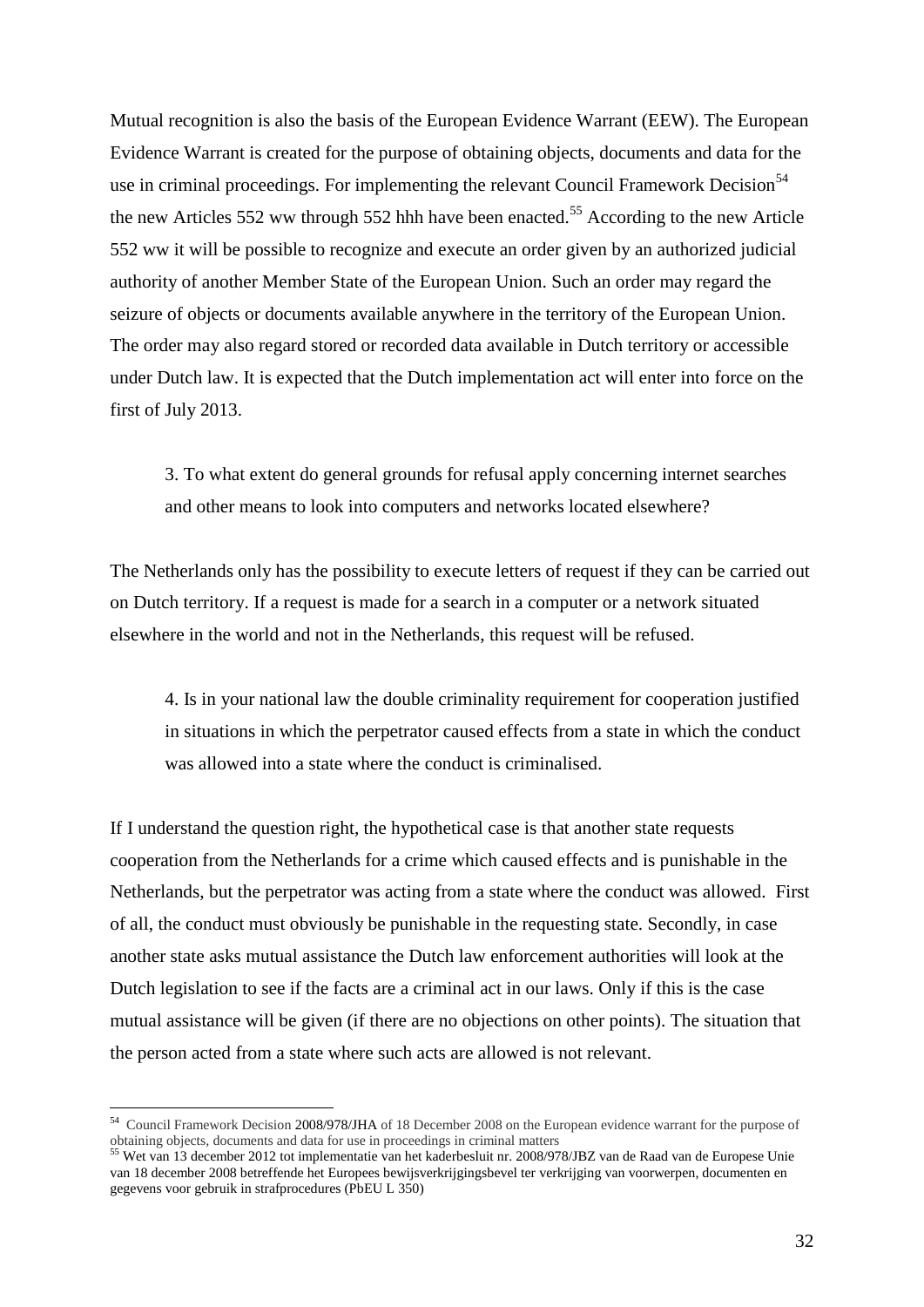5. Does your national law allow for extraterritorial investigations? Under what conditions? Please answer both for the situation that your national law enforcement authorities need information as when foreign authorities need information available in your state.

In general, investigations take place in the Netherlands. Though, in some circumstances extra territorial investigations are executed abroad. According to Art. 539a CCPNL a Dutch investigation officer is allowed to act outside the territory of the Netherlands. Several treaties include measures for law enforcement authorities to act abroad. For example the Schengen acquis<sup>56</sup> contains such a measure in the Articles 40 and 41. An important condition is if the extraterritorial actions have to be allowed beforehand or can be allowed after the actions. If approval has to be provided beforehand cooperation is needed and therefore there is no infringement of sovereignty possible. In urgent cases for example when the police chases the suspect across the border into another country it is possible to achieve the consent afterwards from the country involved.

Besides, Dutch law enforcement authorities may act abroad in the framework of a Joint Investigation Team. The Dutch Supreme Court ruled on the issue of extraterritorial law enforcement in its judgement of 5 October 2010.<sup>57</sup>

In its judgement the Supreme Court considers among others that the Dutch court is responsible to verify if the investigative actions of Dutch law enforcement authorities abroad complied with Dutch procedural rules. It is remarkable that the Court determined that it is not for the Dutch court to check whether provisions of international public law have been complied with. According to the Court, compliance with international public law is a matter for the state where the actions took place and not of the suspect.

As a result of the EU Treaty on Mutual Assistance of 2000<sup>58</sup> there are also some other possibilities of exterritorial investigations incorporated in Dutch procedural law. These exceptions are laid down in Art. 126 ma CCPNL. Two different situations can be distinguished in cases regarding investigations including wiretapping. The first situation is if

<sup>&</sup>lt;sup>56</sup>Convention from 19 June 1990 applying the Schengen Agreement of 14 June 1985 between the Governments of the States of the Benelux Economic Union, the Federal Republic of Germany and the French Republic on the gradual abolition of checks at their common borders, L 239, 22/09/2000.

<sup>57</sup> Supreme Court, 5 October 2010, LJN BL5629.NJ 2011, 169 with the comments by. T.M. Schalken **<sup>58</sup>**Convention on Mutual Assistance in Criminal Matters between the Member States ofthe European Union, 29 May 2000, *OJ*C197/1, 12.7.2000.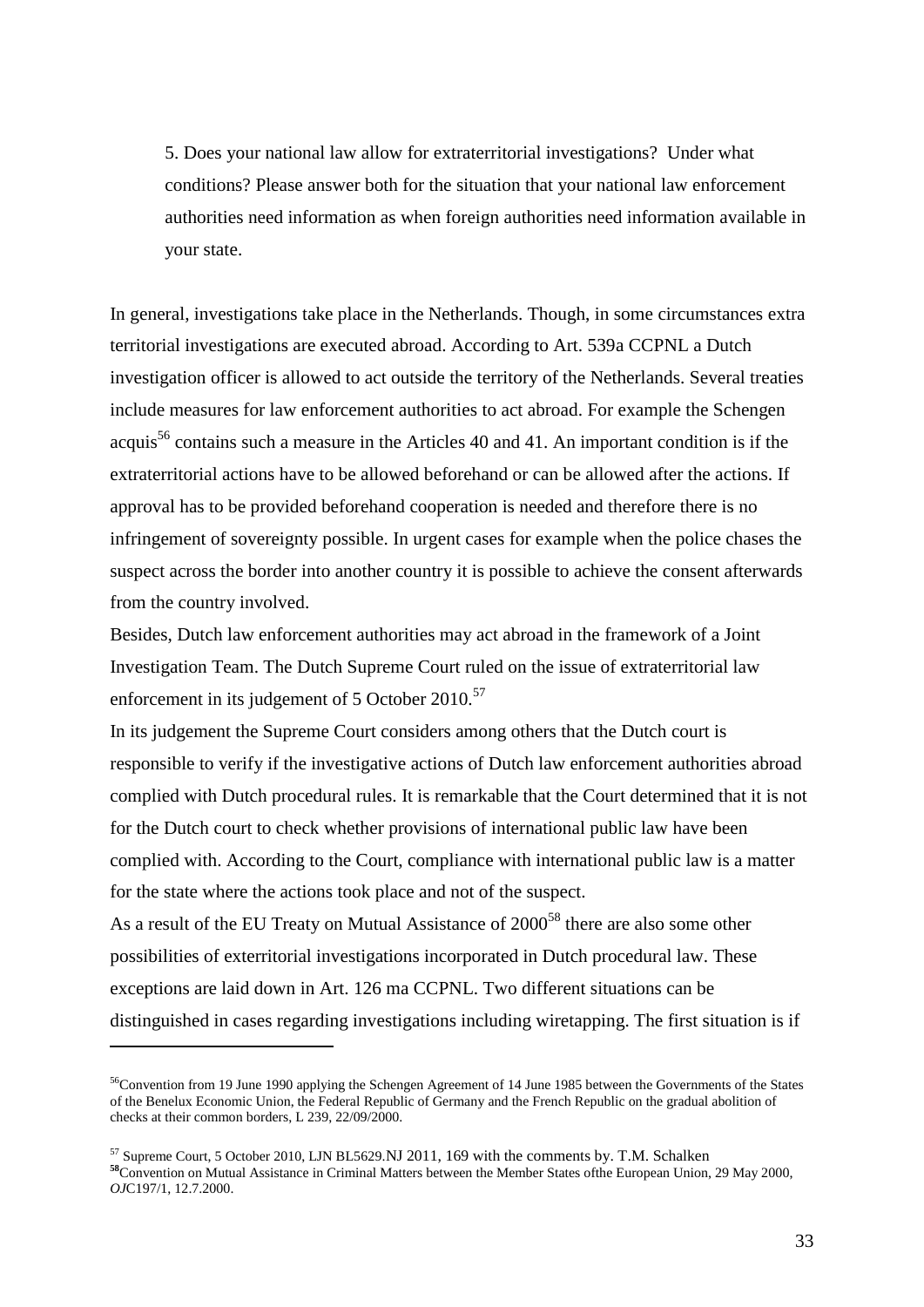it is known beforehand that the person whose phone or computer is wiretapped goes or is abroad. In such a case a notification is sent to the relevant State before the wiretapping takes place. The second situation is where a person leaves the country unexpectedly, and while the wiretapping is continued information from abroad is intercepted as well. In such a case the notification should be sent afterwards.<sup>59</sup>

6 and 7. Is self service (obtaining evidence in another state without asking permission) permitted? What conditions should be fulfilled in order to allow self service? Please differentiate to public and protected information. What is the (both active and passive) practice in your country? If so does this legislation also apply to searches to be performed on the publicly accessible web, or in computers located outside the country?

On the basis of Art. 125i CCPNL a computer and the data stored at this electronic device maybe searched.<sup>60</sup> Moreover, Article 125j CCPNL allows searches in computer networks. A network search is only allowed to the degree to which the network is lawfully accessible to the persons regularly using the computer concerned. The law enforcement authorities are not allowed to hack into the whole network. In relation to such a network search, Art. 32 of the Cybercrime convention is important. <sup>61</sup> According to this provision, publicly available information including (open) source stored computer data, may be accessed, regardless of the geographical location where the data are stored. Another way to have lawful access to data is access with the consent of the person or organisation entitled to disclose the data. These data

<sup>59</sup> Art. 126ma

Paragraph 1

If it is known, when an order is being issued as meant in Art. 126m, third paragraph, that the user of the number, as meant in Art. 126m, second paragraph sub c, is in the territory of another state, this other state shall, as far as prescribed by a treaty and with application of that treaty, be informed of the intention to record telecommunication, and approval of that state shall be obtained before the order will be executed.

Paragraph 2

If, after the recording of telecommunication on the basis of the order, it becomes known that the user is in the territory of another state, this other state shall, as far as prescribed by a treaty and with application of that treaty, be informed of the recording of telecommunication, and approval of that state shall be obtained.

 $60$  Art. 125i Code of Criminal Procedure

The examining magistrate, the public prosecutor, the assistant public prosecutor and the investigating official are under the same conditions as meant in Art. 96b, Art. 96c, first, second and third paragraph, Art. 97, first through fourth paragraph, and Art. 110, first and second paragraph, entitled to search premises for the recording of data that could in those premises be recorded or stored on a data carrier. They may record those data in the interest of the investigation. Art. 96, second paragraph, 98, 99, and 99a are equally applicable. .

 $61$ Art. 32 Cybercrime treaty: A Party may, without the authorisation of another Party: a access publicly available (open source) stored computer data, regardless of where the data is located geographically; or b access or receive, through a computer system in its territory, stored computer data located in another Party, if the Party obtains the lawful and voluntary consent of the person who has the lawful authority to disclose the data to the Party through that computer system.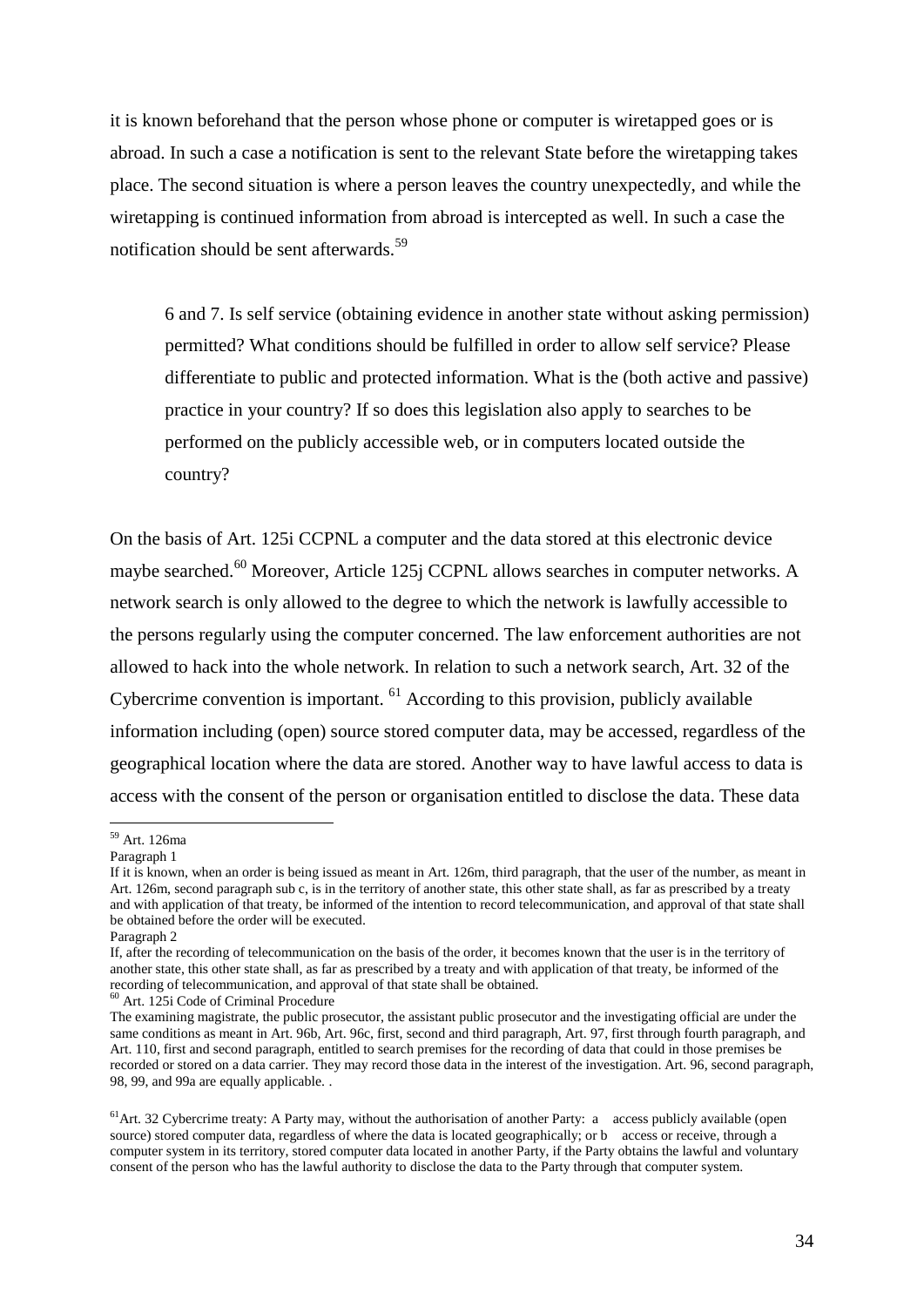may be stored on a server abroad. An internet search may only take place while searching the computer of a suspect. After the search is finished and the computer has been seized according to Article 96 CCPNL, the internet search may no longer take place. As mentioned before, "self service" by public investigators is allowed as far as it regards public information. The District Court of The Hague addressed this issue in its decision of 23 December 2011.<sup>62</sup> The Court reasoned that police forces may search the internet, in analogy with overseeing the non-digital public sphere. Therefore, an explicit legal provision is unnecessary for searches on the internet. In this particular case, the police had used Google Earth to have a look at the garden of the suspect. The police file included a print of the garden. According to the Court, this conduct was legal.

The gathering of protected information by law enforcement authorities is different. For the search of protected information the consent of the user of the computer is needed, as discussed above. In case of such a search it is possible that the computer is situated in another country. In such a case it is possible that the territoriality of this particular country is violated. With regard to the issue of searches in computers, two decisions in the same case before the District Court of Rotterdam and the Appeals Court of The Hague are interesting. The facts of the case are as follows. The police got information that a large shipment of cocaine was being brought to the Netherlands. The received messages revealed that there was further information about this drugs transaction on a hotmail account. Three possible passwords of this hotmail account were given. The Public Prosecutor, with the authorization of the Examining Magistrate, gave an order to the Microsoft office, situated in the United States, to provide information on certain emails. To effectuate this order a letter of request had to be sent to the United States. Because of the urgency of retrieving the information, the Public Prosecutor had ordered a policeman to log in at the hotmail account and get the information about the cocaine transport. Detailed information about the ship by which the cocaine was brought to Rotterdam was indeed present in the inbox. The District Court in Rotterdam decided on 26 April 2010 that the police had no permission to log in on the email account and take cognizance of the email messages.<sup>63</sup> For getting the information, the Public Prosecutor would have been obliged to approach the Microsoft Company, in response to a letter of request sent to the United States law enforcement authorities. This procedural defect resulted in a reduction of the punishment. The Appeals Court in The Hague came to another decision on 27 April 2011.<sup>64</sup> The court

 $^{62}$ LJN BU 9525.

<sup>63</sup>LJN: BM 520

<sup>64</sup>LJN: BR 6836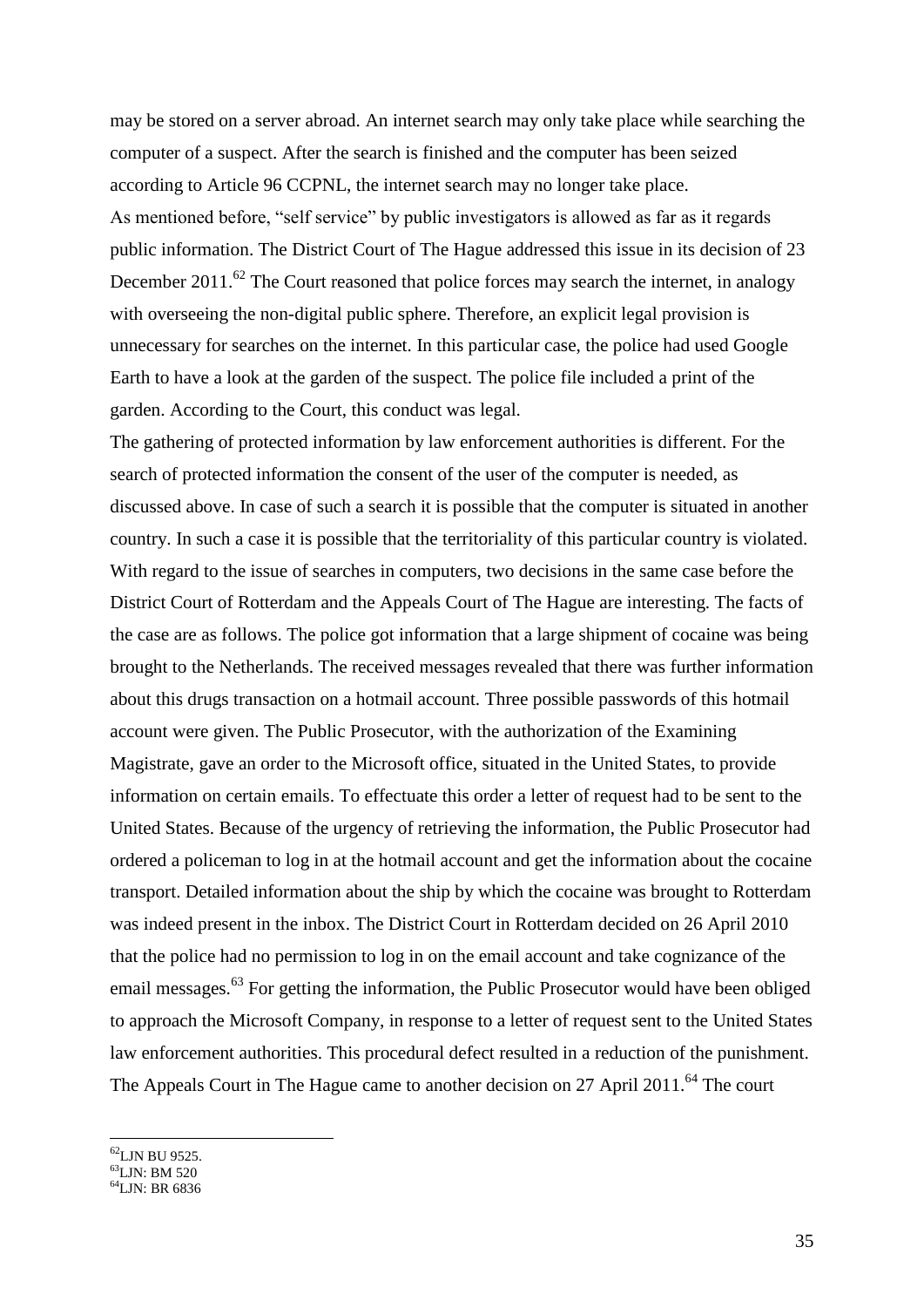considered that the suspect had during his hearings stated that he was not the proprietor of the hotmail account and that it was not in his use. The Appeals Court stated that even if there was a procedural defect, this had no effect on the case of the suspect. This is the so-called "Schutznorm" requirement. While by logging into the hotmail account there was no infringement of the interests of the suspect, he could not successfully invoke the intrusion into the hotmail account.

In my opinion another argument is relevant in this case as well. The police got their information legally according to Dutch criminal procedural law. By looking at the emails, the police violated only the territoriality of the United States while the storage of data of hotmail accounts is situated there. Nonetheless, this is a matter between States. There is not a violation of the rights of the suspect. My conclusion is the same, even if there was a procedural defect; this had no effect on the case of the suspect.

As it is not allowed for Dutch authorities to take cognizance of protected information situated abroad, foreign authorities are not allowed to search for hidden information that is situated in the Netherlands. For getting access to such information a letter of request is required (Art. 552 h CCPNL).

In the letter of the Minister for Justice and Security to the chair of the Parliament of  $12<sup>th</sup>$ October 2012, the Minister states that an important issue is that it is not always clear in which country the data are stored. If it is known where the information is kept, a letter of request have to be sent. If it is unknown where the information is stored, however, the Minister argues that the police should be allowed to search in the systems without consent of the owner. The Minister plans to propose a change of the law in order to make this possible.

With this in mind, the question remains whether universal enforcement jurisdiction in cyberspace is necessary for successful investigations. While data (systems) can be reached from all over the world, shouldn't investigations be allowed from all over the world as well? One may argue that the sovereignty of a state is at issue if a search is directed at internet data stored in that State. This kind of "violation" is very different, however, from a house search by law enforcement authorities in the territory of another State. While it is often highly difficult to trace the source, and the territory where the data are stored, it might be a good solution to allow for searches without consent if the location of the data is unknown.<sup>65</sup>

 $<sup>65</sup>$  Another opinion you find in the article of M. Hildebrandt and M.E. Koning, Universelehandhaving sjurisdictie in</sup> Cybrspace, Strafblad, March 2012, p. 195 – 203; [http://merelkoning.krikkit.nl/wp](http://merelkoning.krikkit.nl/wp-content/uploads/2012/06/HildebrandtKoning-Strafblad-2012-3-final.pdf)[content/uploads/2012/06/HildebrandtKoning-Strafblad-2012-3-final.pdf](http://merelkoning.krikkit.nl/wp-content/uploads/2012/06/HildebrandtKoning-Strafblad-2012-3-final.pdf)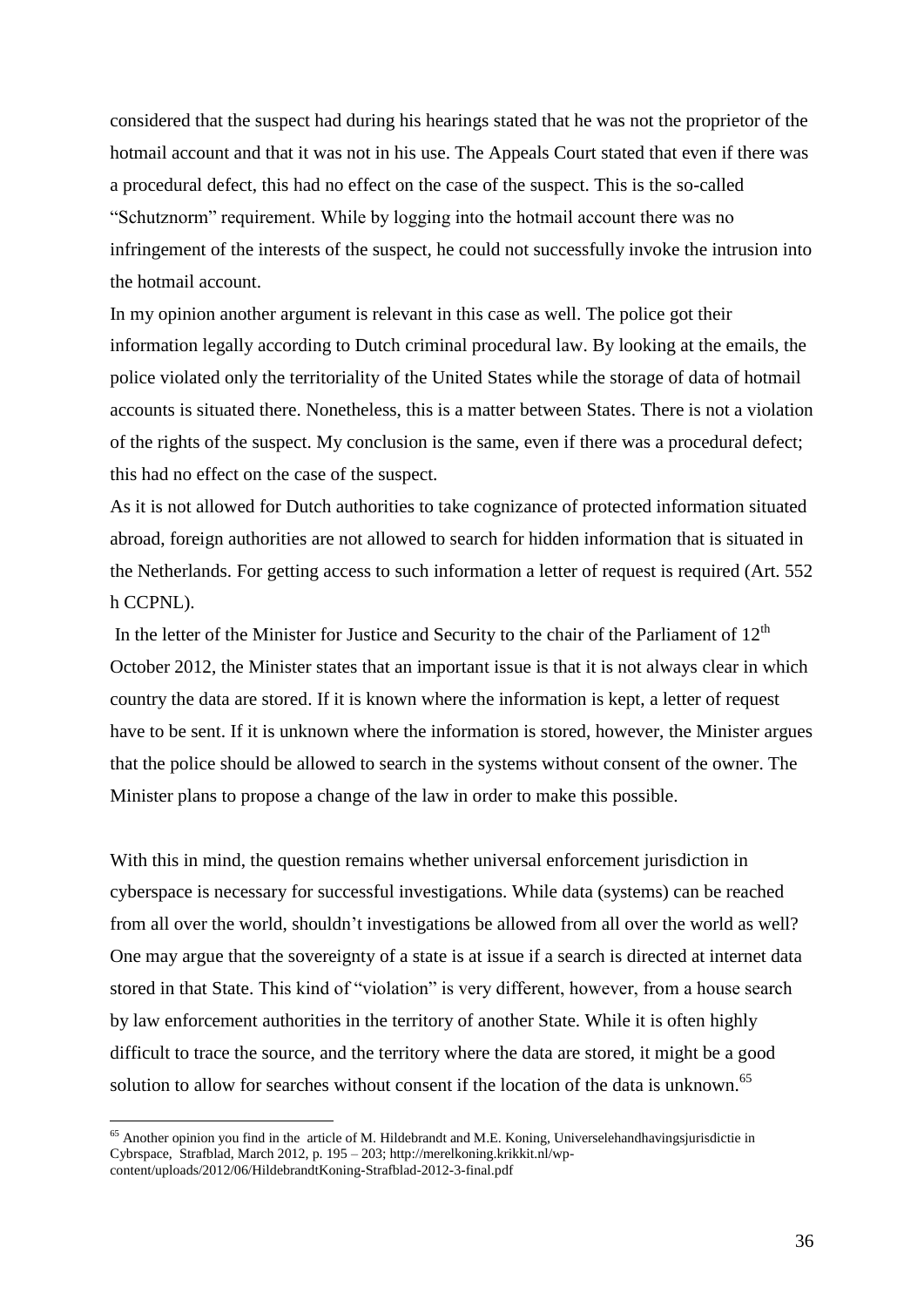8. Is your country a party to Passenger Name Record (PNR) agreements? Please specify and state how the exchange of data is implemented into national law. Does your country have anon call unit that is staffed on 24/7 basis to exchange data? Limit yourself to the issues relevant for the use of information for criminal investigations.

The Netherlands is party to the Passenger Name Record (PNR) agreements. The Dutch government may request passengers' data from the airline company who brings passengers to Dutch soil. This competence is based on Art. 4 par. 3 of the Aliens Act 2000.<sup>66</sup> This Article implements Council Directive  $2004/82/EG$ .<sup>67</sup> The passengers data which have to be delivered by the airline companies are (among others):

- the number and the source of the travelling document;
- the nationality of the traveller;
- the complete name;
- the date of birth;
- the place where the traveller entered the country;
- means of transport;
- time of leaving and arriving;
- the total of persons carried on in that means of transport;
- the initial point of embarkation.

The Royal Military Police (Koninklijke Marechaussee) has a special service, which can be reached 24/7 to get information about Passengers Data. Passengers Data are also provided to Australia, Canada and the United States. The legal bases are agreements between the EU and these countries.<sup>68</sup>

At present a proposal on the basis of Art. 82 paragraph 1 sub d TFEU is pending regarding the use of "passenger data". The objective of the Directive is to provide further measures for the prevention, detection, investigation and prosecution of terrorist offenses and serious crimes.<sup>69</sup>

<sup>68</sup>Agreement between the European Union and the United States of America on the procession and transfer of Passenger Name Record (PNR) dat by air carries to the United Nations Department of Homeland Security (DHS) (PNR agreement 2007), Washington 26 July 2007.

Agreement between the European Union and Australia on the processing and transfer of European Union-sourced passenger name record (PNR) data by air carriers to the Australian Customs Service. 8.8.2008. (L 213/51).

<sup>69</sup>COM (2011)32

<sup>&</sup>lt;sup>66</sup> Art. 4 paragraph 3 Aliens Act; A transporter as meant in the first paragraph may, in the interest of border surveillance and counteracting illegal immigration, be obliged to collect passenger data and to supply these to the border surveillance officials.  $^{67}$ Council Directive 2004/82/EC of 29 April 2004 on the obligation of carriers to communicate passenger data L 261/24

Agreement between the European Community and the Government of Canada on the processing of Advance Passenger Information and Passenger Name Record data. 21.3.2006. (L 82/15).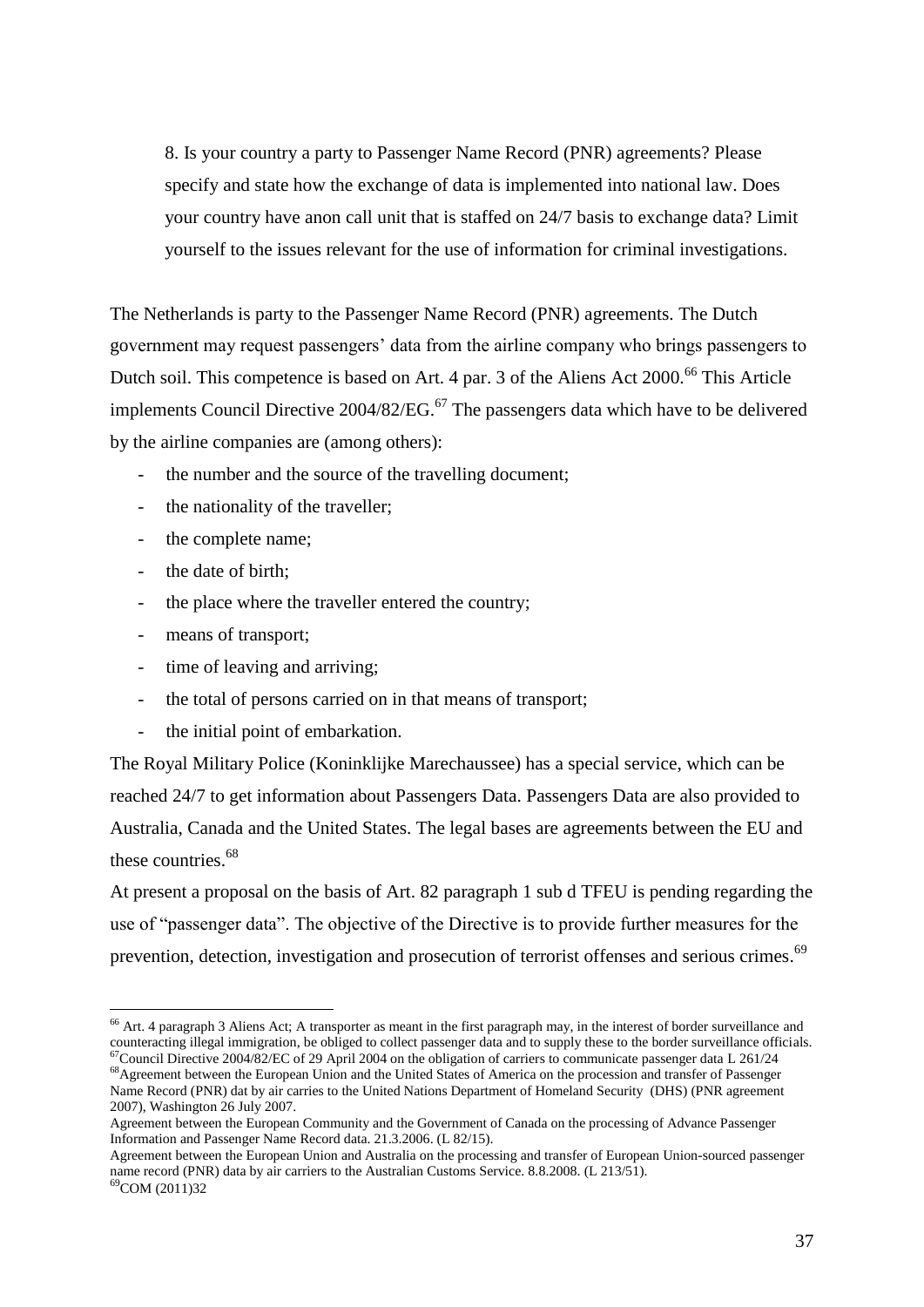9. To what extent will data referred to in your answer to the previous question be exchanged for criminal investigation and on which legal basis? To what extent does the person involved have the possibility to prevent/correct/delete information? To what extent can this information be used as evidence?

Data which have been gathered can be exchanged with other police forces or foreign law enforcement authorities on the normal legal basis. The exchange of data may take place via police to police information exchange, or via mutual legal assistance.

There are some specific treaties regarding the protection of data. Directive 95/46/EC concerns the protection of passengers' data.<sup>70</sup> Moreover, Dutch laws regarding the right to privacy are applicable. According to Directive 95/46/EC a passenger has the right to send a request to the airline company to get acquainted with the data that are stored by it related to him. A passenger may also request the correction of the data in case they are incorrect. Corrections can only be made, of course, if the data are not yet destroyed. On the basis of the Law on Police Data<sup>71</sup>, passengers have the same rights regarding data stored at the Royal Military Police. Every passenger may send a request to ask which data are stored there, and corrections may be requested in case of supposed errors. These requests are dealt with by the Commander of the Royal Military Police in The Hague.

The gathered information regarding passengers may be used as evidence in Court. Information may be included which is derived from the PNR record. Such a police report is admissible evidence on the basis of Art. 344 section 1 sub 2 CCPNL.

Does the law of your country allow for a Notice and Take Down of a website containing illegal information? Is there a practice? Does the seat of the provider, owner of the site or any other foreign element play a role?

In our country a Notice and Take Down procedure is in place.

<sup>&</sup>lt;sup>70</sup>Directive 95/46/EC of the European Parliament and of the Council of 24 October 1995 on the protection of individuals with regard to the processing of personal data and on the free movement of such data

<sup>&</sup>lt;sup>71</sup> Chapter 4, Wet op de politiegegevens (Law on the Police Data), Staatsblad 2007, 549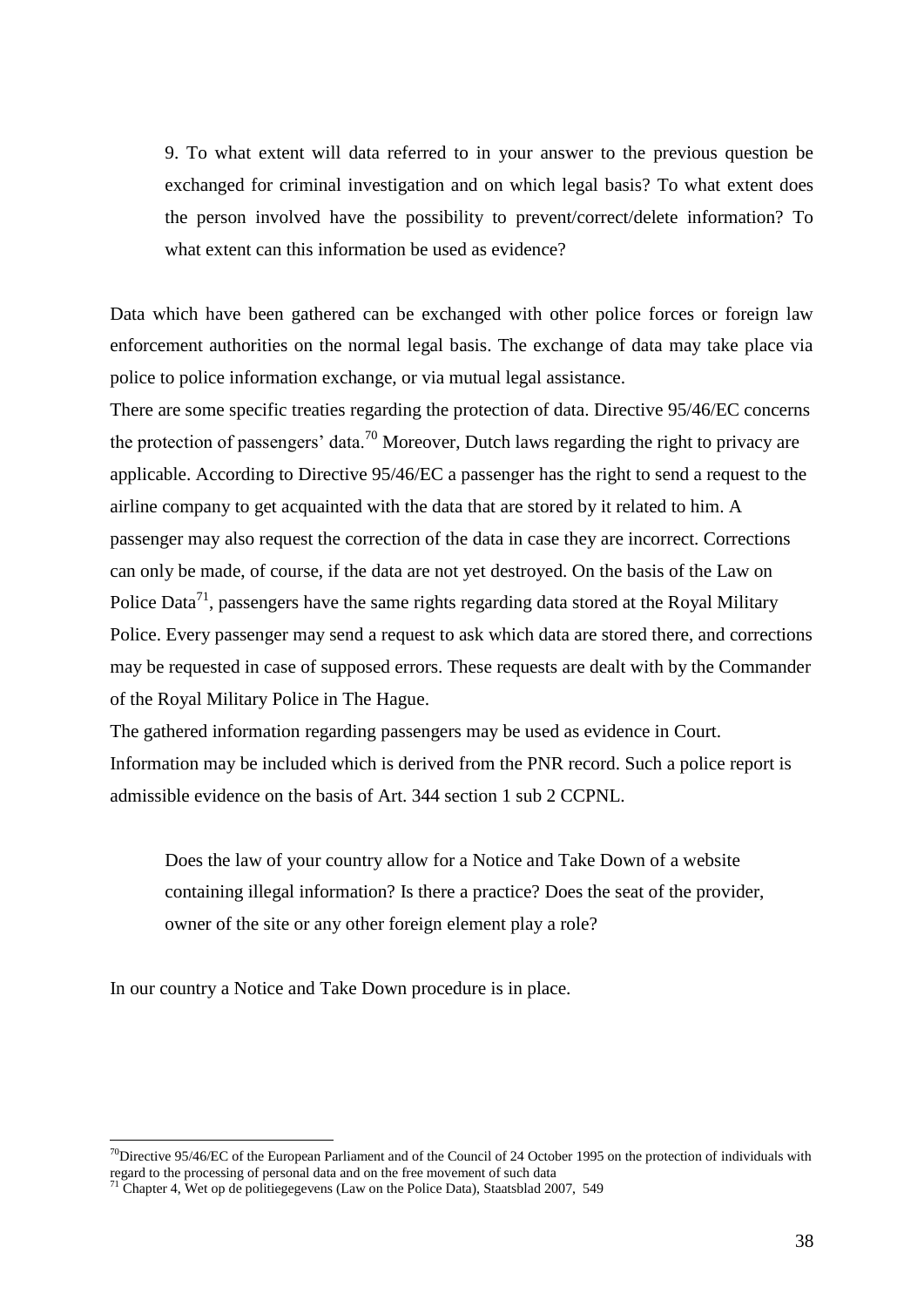# **GEDRAGSCODE NOTICE-AND-TAKE-DOWN** Aangeboden aan de Staatssecretaris van Economische Zaken op 5 oktober 2008 kpn Ni kahe **S4ALI SÍDN** 2iGGC **ZeelandNet** De gedragscode is tot stand gebracht in overleg tussen diverse publieke en<br>private organisaties die een rol hebben bij de bestrijding van Cybercrime

Next to this procedure, there is a procedure for individuals for complaining about the content of an internet site.<sup>72</sup> This procedure is the result of The National Infrastructure Cybercrime, a working group of many parties, among which Dutch hosting providers organisation, Google, Ebay, the Ministry of Security and Justice, etc. This procedure provides rules for investigating complaints about internet sites. It constitutes a self-regulating system. This mutually agreed procedure allows providers to take appropriate action on their own behalf. In cases of serious crimes, such as child pornography, the hosts can be ordered by the public prosecutor to take down the website.

The Public Prosecutor may order the internet service provider (ISP) to take down an internet site, after authorization by the Examining Magistrate**.** The legal basis of this order is Art. 54a CCNL $^{73}$  and Art. 1250 CCPNL. <sup>74</sup>The order may only be issued if the host of the website, either a person or a company, is located in the Netherlands or is represented in the

<sup>74</sup>Art. 125o Criminal Procedure Code.

 $\overline{a}$  $72$  On this internet site you can fine the English translation of het Dutch code concerning notice and take down: http://www.ecp-epn.nl/sites/default/files/NTD\_Gedragscode\_Engels.pdf

**<sup>73</sup>**Art. 54a CCNL; An intermediary, who provides the transmission or storage of data coming from someone else as a telecommunication service, will not be prosecuted as such if he obeys a warrant from a prosecutor, issued after authorization from an investigating judge upon request of the prosecutor, to take all measures that reasonably can be required from him to render those data inaccessible.

<sup>1.</sup> If during a search in an automated device data are found with regard to which or by means of which the offence has been committed, the public prosecutor or, during the preliminary inquiry, the examining magistrate, may decide that those data shall be made inaccessible as far as necessary for the breaking up of a criminal offence or for the prevention of new criminal offences.

<sup>2.</sup> Making data inaccessible is understood to mean the taking of measures for preventing the administrator of the automated device meant in the first paragraph or third persons from further cognizance or use of those data, as well as for the prevention of further distribution of those data. Making inaccessible includes removing the data from the automated device, preserving them for the prosecution.

<sup>3.</sup> As soon as the interest of the prosecution allows the discontinuance of the measures meant in the second paragraph, the public prosecutor or, during the preliminary inquiry, the examining magistrate may decide that those data shall be restored to the disposal of the administrator of the automated device.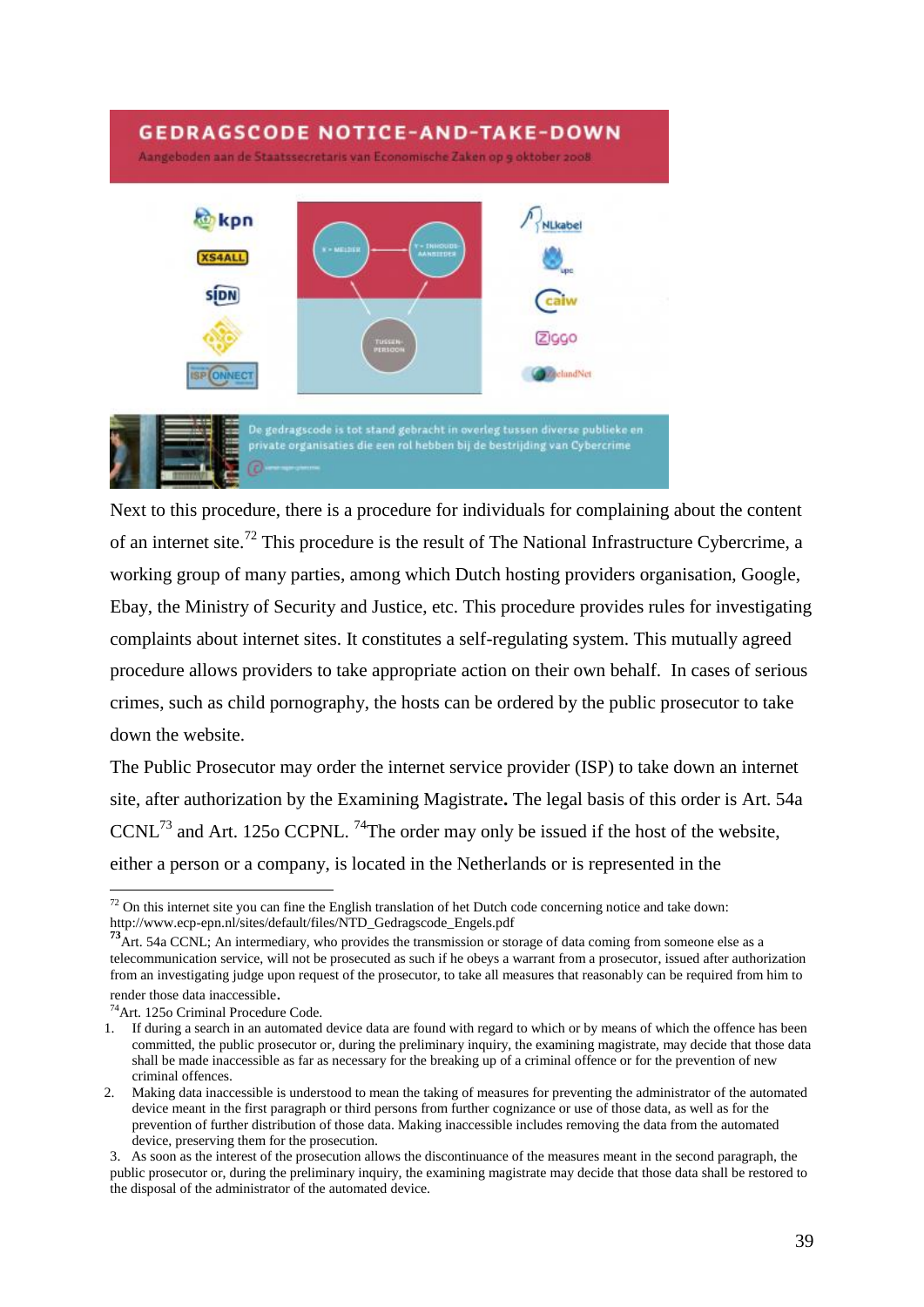Netherlands. In case the provider is located abroad the ISP may be alerted. On a voluntary basis ISP may be asked to undertake the necessary steps. The information concerning the site can also be given to the relevant State. On the basis of this information the authorities can decide on the next steps.

Another problem is whether it is possible to give a notice and take down order taking into account that the ISP is just an intermediary for information that is stored on a computer outside the country. According to the Dutch Parliament Art. 125o is in such a situation not applicable.<sup>75</sup> The order to take down an internet site may not be issued with regard to data that are stored on a computer outside the country. However, an order can be given to prevent the dissemination of this information to the Netherlands. The Public Prosecutor may order the Dutch ISP to make the information unavailable for people on Dutch territory.

An example of a case where the content of website was destroyed is the decision of the District Court in The Hague of 10 July 2008.<sup>76</sup> The suspect in this case sold drugs via two internet sites. The Public Prosecutor had made the websites inaccessible, on the basis of Art. 125o CCPNL. The court destroyed the websites on the basis of Art. 354 CCPNL.<sup>77</sup> because the criminal acts were committed by making use of these websites and because of the danger that new crimes might otherwise be committed with the use of these websites.

At present, the legal basis for the order of the public prosecutor to take down information from the internet is unclear. For that reason the Minister of Security and Justice has made proposals for changing the law. A new Art. 125p CPCNL<sup>78</sup> is proposed, which would entitle the Public Prosecutor to order the inaccessibility of data that are stored or transferred. Moreover, if someone does not comply with the order it would create the possibility for the Public Prosecutor to determine a penalty payment. This will be arranged in the (also)

 $\overline{a}$ 

2. The order shall be in writing and state:

<sup>75</sup>Kamerstukken II 1998 – 1999, nr. 3, p. 36.

<sup>76</sup> LJN BD 7012

<sup>&</sup>lt;sup>77</sup>Article 354 (1): In those cases, referred to in Article 353 sub 1, the court as well decides on the application of Article 1250 regarding the data which were made inaccessible if the concerning measures were not yet lifted. (2) The court may decide that the data are destroyed provided that the data concerned the violation of a crime, as far as the destruction of the data is necessary to prevent subsequent crimes. In all other cases the Court will decide on making the data available again to the administrator of the automated device.

 $78$  Art. 125p (not yet enacted) of the Code of Criminal Procedure

<sup>1.</sup> The public prosecutor may order a provider of a communications service or a person in control of an automated device to take all measures that can reasonably be required of him for making data that are stored or transferred inaccessible, as far as necessary for breaking up a criminal offence or for the prevention of other criminal offences.

a. the criminal offence and if known the name or else an as precise as possible indication of the suspect;

b. the facts and circumstances showing that making the data inaccessible is necessary for breaking up or preventing the criminal offence;

c. if necessary the penalty payment due in case of the order not or too late being fulfilled.

<sup>3.</sup> Art. 125o, second and third paragraph, is equally applicable.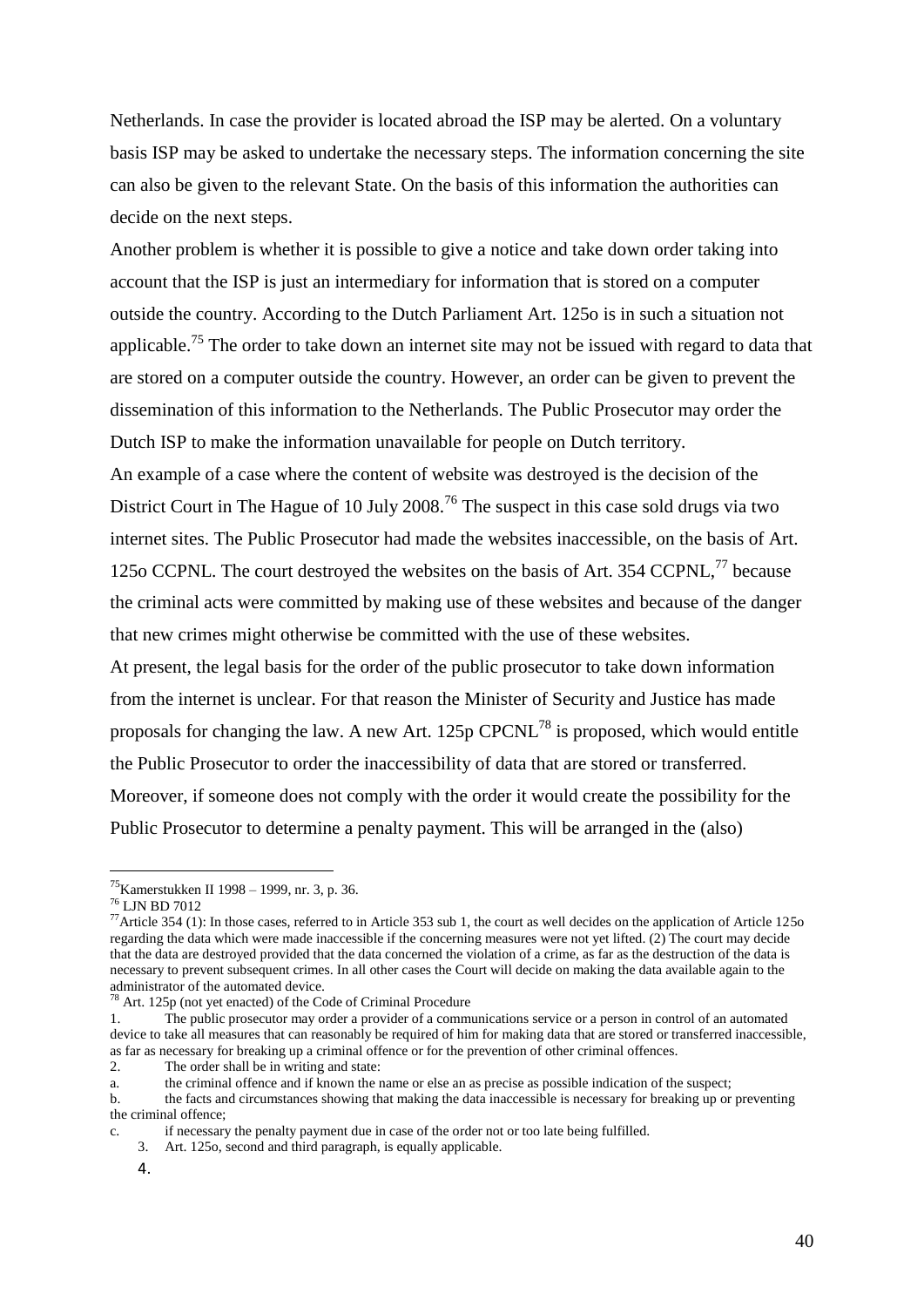proposed Art. 125q CPCNl. If it is important that the website is removed quickly, the public prosecutor will be entitled to impose a penalty payment. In relation to the order as defined in Art. 125p it is also proposed to change Art. 54a CCNL.<sup>79</sup> In case the order were to be ignored this provision would create criminal liability for a provider or a communication service.

10. Do you think an international enforcement system to implement decisions (e.g. internet banning orders or disqualifications) in the area of cyber crime is possible? Why (not)?

In my opinion it is possible to create an international enforcement system to implement decisions in the area of cyber crime. According to the same method by which verdicts may be recognized in other States, a system can be developed in which decisions concerning the internet would be carried out. Especially a "Notice and take down" forum could be organised internationally. At this moment the Dutch authorities may not issue a take down notice if the ISP is situated outside the country. While the order cannot be issued, there is not a criminal act committed by the provider ignoring the order and it is also impossible to ask mutual assistance from the country where the websites are registered according to this crime. As it is not possible to give such an order under Dutch law no crime is committed by the provider and a request for mutual assistance can not be sent in order to ask assistance in investigating this crime. For adequately controlling criminal behaviour on the world wide web, I recommend the establishment of international rules regarding the criminal behaviour on internet websites and making possible the take down of these internet sites. If an order is given by a country to take down because the content of an internet site is against these rules it should be recognized internationally.

11. Does your country allow for direct consultation of national or international databases containing information relevant for criminal investigations (without a request)?

 $79$  Art. 54a (not vet enacted revision) Criminal Code

A provider of a communications service shall, in case of a criminal offence committed by that service, not as such be prosecuted if he

a. is not aware of this offence or, as soon as he is aware of it, immediately takes all measures that can reasonably be required of him for making the data regarding this offence inaccessible;

b. fulfils an order as meant in Art. 125p of the Code of Criminal Procedure.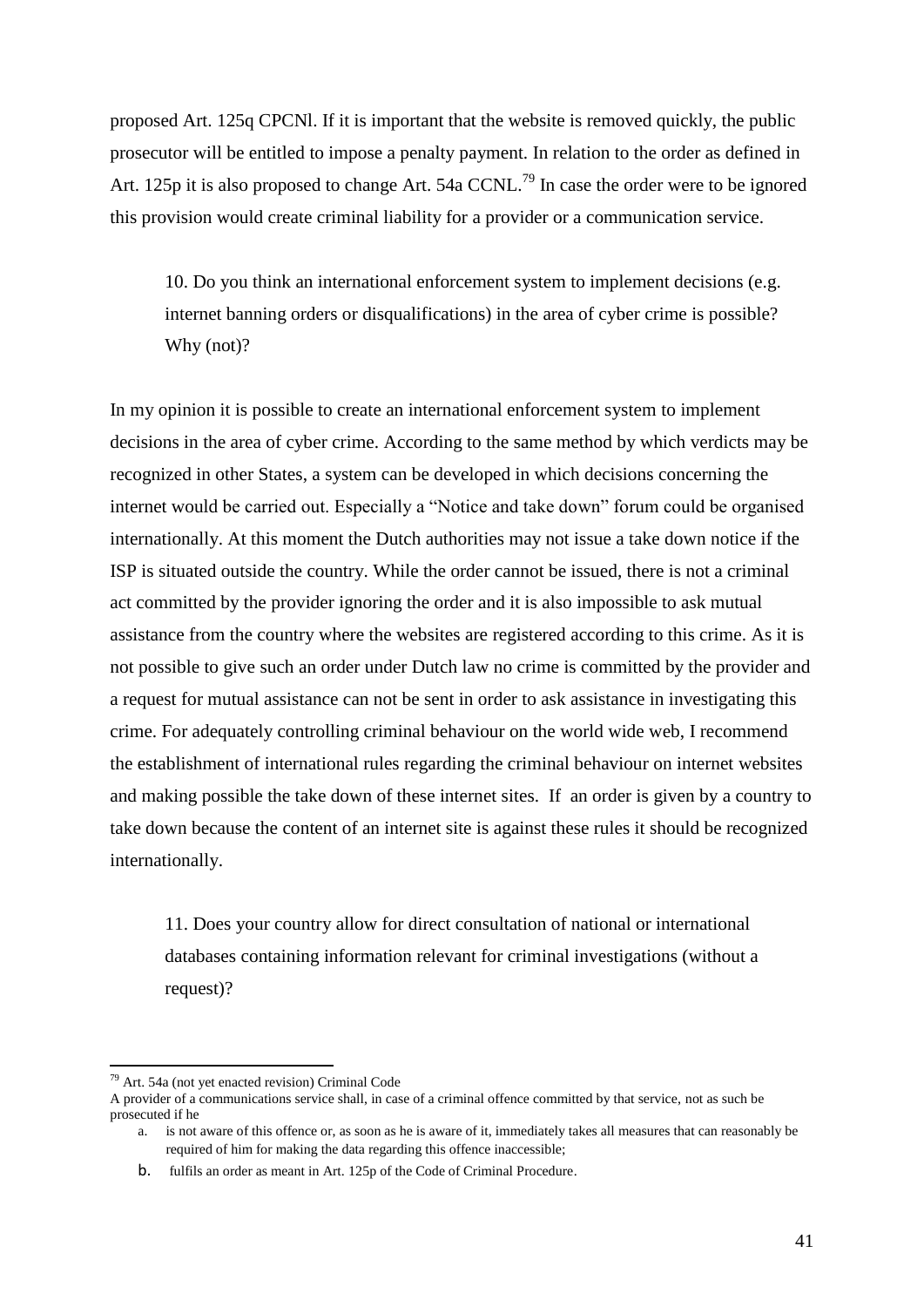Yes, as a consequence of the Prüm treaty it is possible for agencies of other Member States to have direct access to the Dutch DNA database, and the database containing license plates for cars. In principle, the Dutch Police authorities also have direct access to the fingerprint databases of a group of EU countries. The reason for the malfunctioning of the matching of these databases is of a technical nature. The systems of matching fingerprints differ from one State to another, and it is rather difficult to align the systems. At this moment an experiment is going between Dutch law enforcement authorities and the district of Wiesbaden in Germany to do searches in each other's fingerprint database.

The Dutch DNA databank is hosted by the Dutch Forensic Institute in Rijswijk. Every trace in the databank goes to all participating countries in the data exchange project. The Netherlands received 255.000 profiles in 2009; 25.000 profiles were sent by the Netherlands. Mr. Van Beek, working at the Dutch Forensic Institute, has stated the following: "At the Dutch Forensic Institute every morning between 6.00 and 7.00 a new copy of the databank is made. All new or changed profiles go automatically to the nine countries who are operational at the moment."<sup>80</sup> Up until now the matching of international profiles resulted in 1735 matches in the Netherlands. About half of these matches were with profiles in Germany. In case of a hit via the matching of DNA profiles, a letter of request has to be sent to the responsible national authority to get further personal information.



 $80$  R. Leyen in Blauw, Opsporing, 5 February 2011 – Nr. 3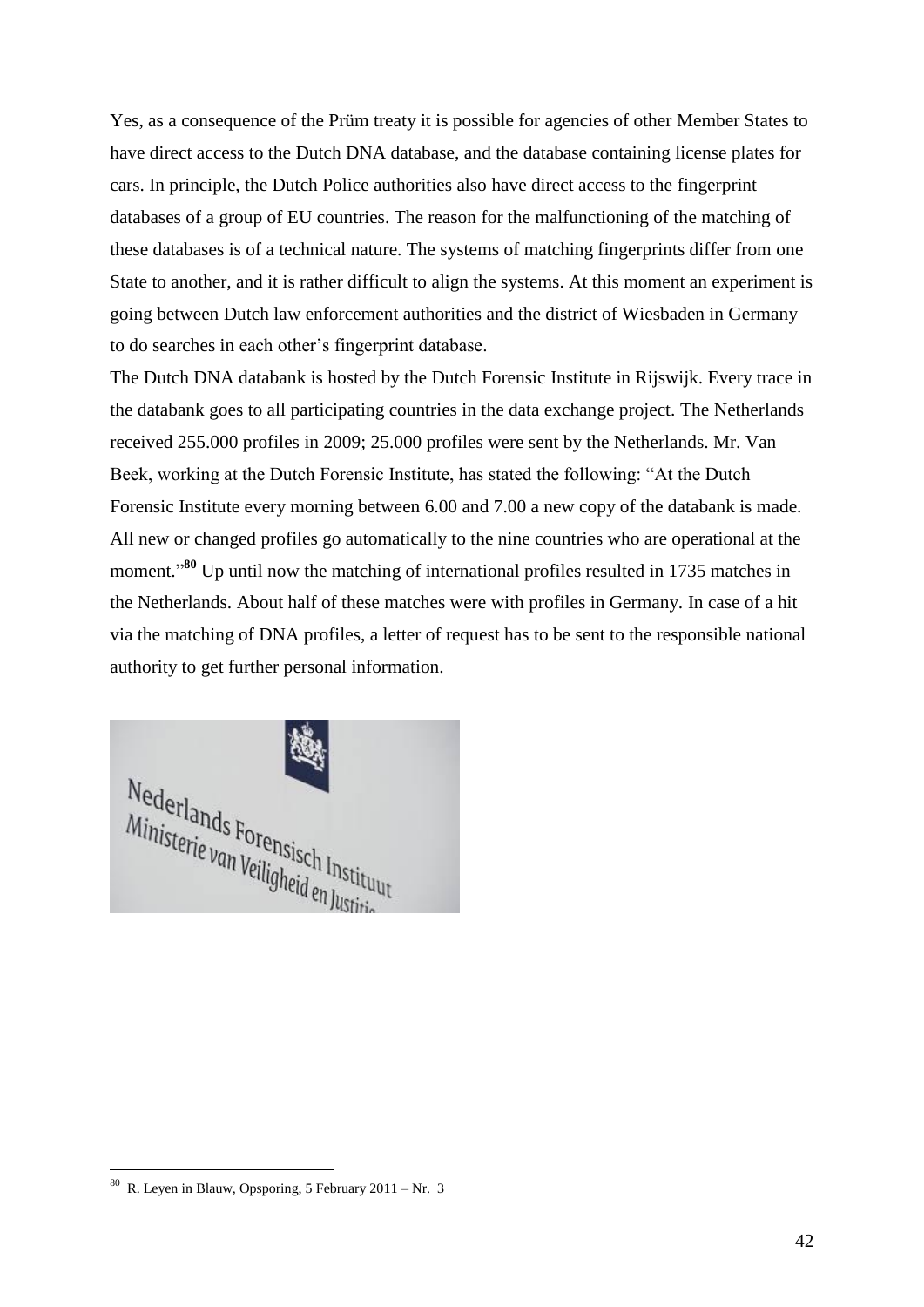

# **Growth of the DNA-databank**

# **Growth of the DNA databank in the last 12 months**

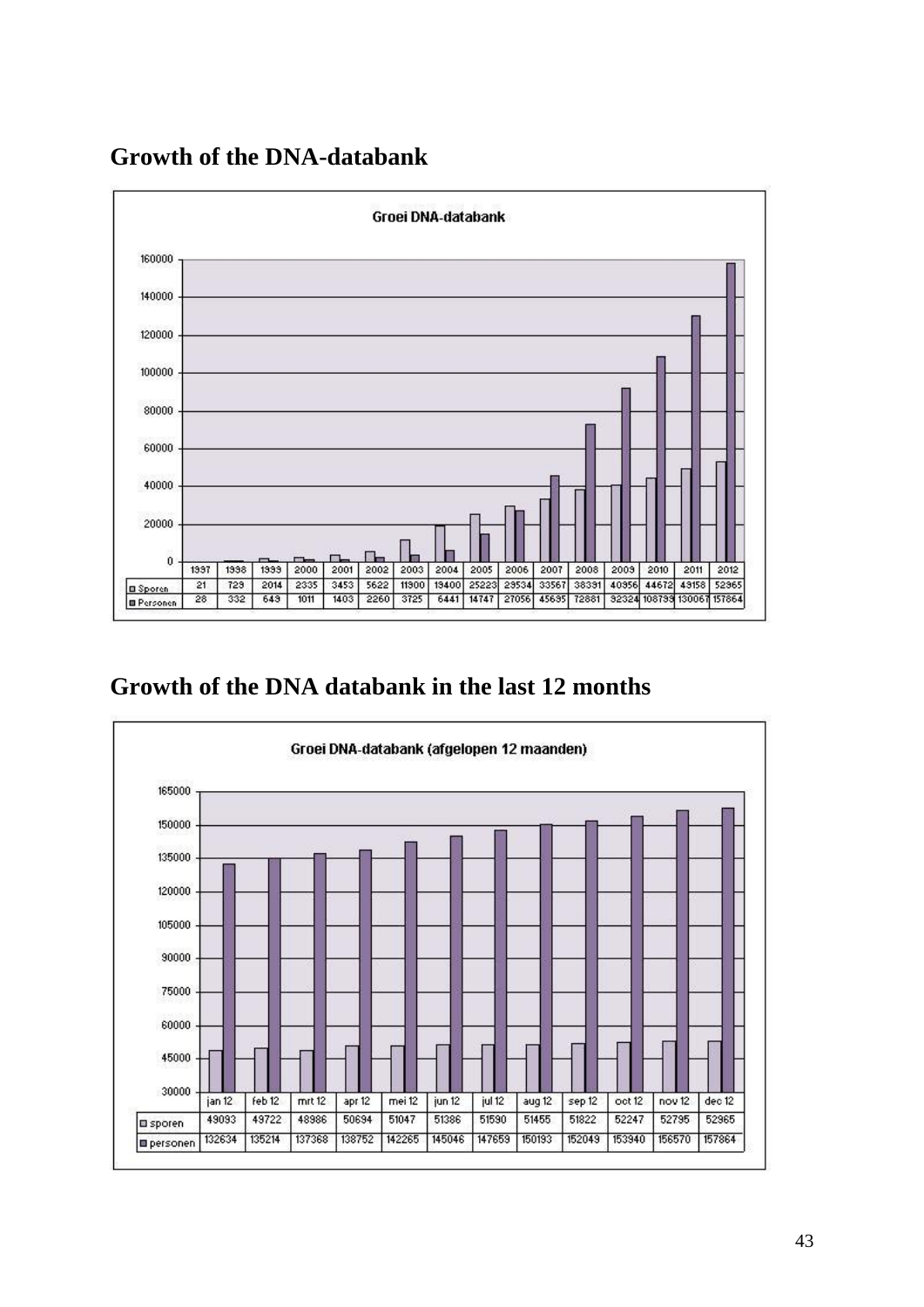12. Does your state participate in Interpol/Europol/ Eurojust or any other supranational office dealing with the exchange of information? Under which conditions.

Yes, the Netherlands takes part in Europol and Eurojust, which are situated in the Hague. The Netherlands also participates in Interpol. The exchange of information takes place according to the regulations of these organisations.

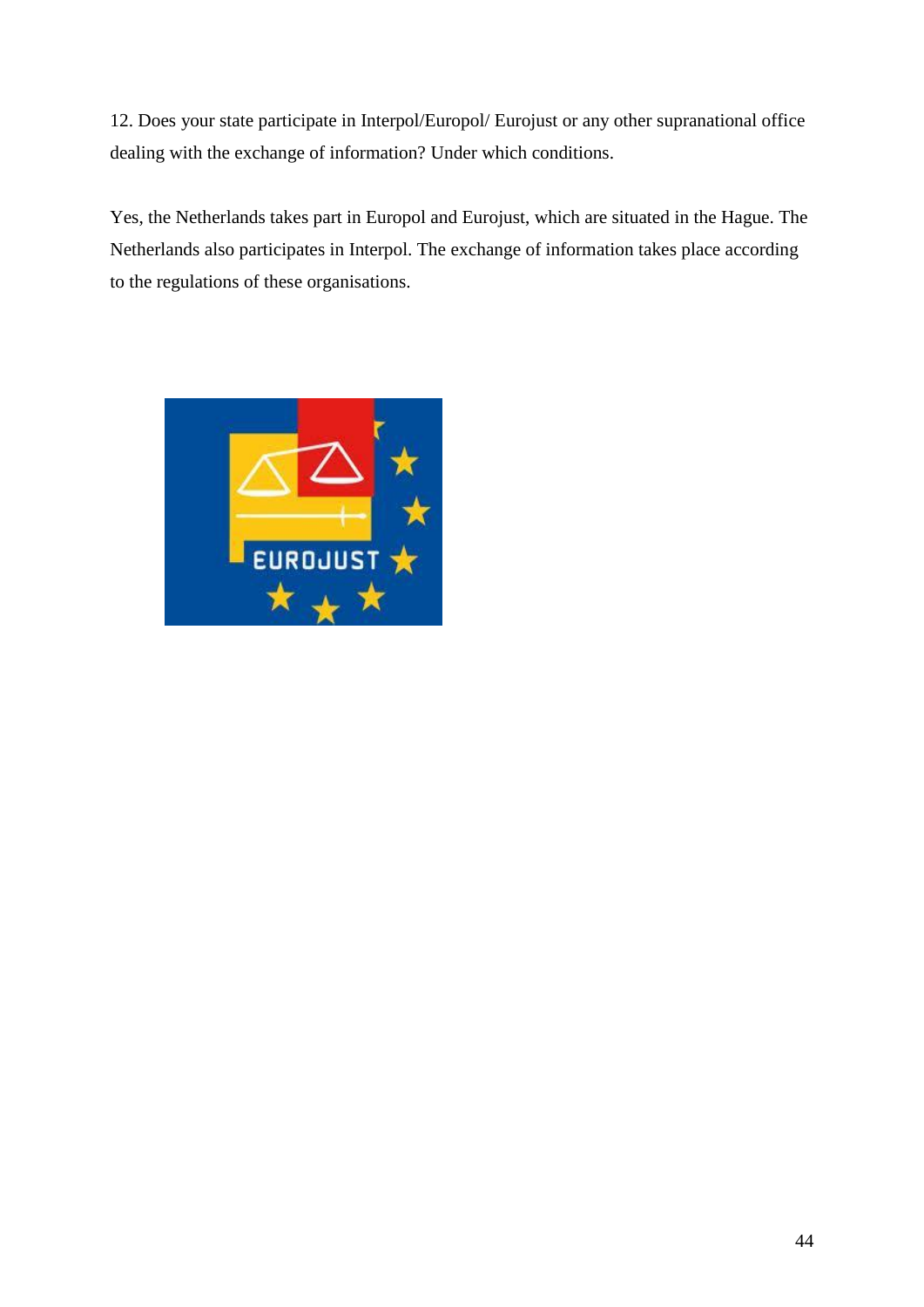## Chapter 5 Human Rights

E. Which human rights or constitutional norms are applicable in the context of criminal investigations using information technology? Is it for the determination of the applicable human rights rules relevant where the investigations are considered to have been conducted? How is the responsibility of your state involved in international cooperations regulated? Is your state for instance accountable for the use of information collected by another state in violation of international human right standards?

Human rights with relevance for the investigations in cybercrime offences are the right to respect for privacy, the right to a free life, and the right to a fair trial. The Cybercrime Convention refers in Article 15 to conditions and safeguards laid down in domestic law, in the European Convention on Human Rights and in the International civil and political rights covenant.

The human right to privacy protects the individual against intrusions which may occur in the fight against cybercrime. The right to privacy is codified in Article 10 of the Dutch Constitution and in Article 8 of the European Convention on Human Rights. In its judgments the ECHR has given a broad definition of private life, namely the physical and psychological integrity of a person.<sup>81</sup> The storing of data relating to the private life of a person amounts to an interference within the meaning of Article  $8.^{82}$  The national governments may not interfere in one's private life. Exceptions on this rule may only be in accordance with the law and must be 'necessary in a democratic society in the interests of national security, public safety or the economic well-being of the country, for the prevention of disorder or crime, for the protection of health or morals, or for the protection of the rights and freedoms of others.'<sup>83</sup> While cybercrimes are committed by individuals and not by states, the human right to privacy does not apply directly. Indirectly, however, it is highly important with regard to the possible impact of cybercrimes. Not the unlawful use of the stored private data by governments is the real danger, as many would believe, but the most threatening is the obtaining of personal data by third parties through hacking or defects in the storage system.

 $81$  Pretty v. the United Kingdom, n. 2346/02, para.61, ECHR 2002-III.

<sup>82</sup> Leander v. Sweden, 26 March 1987, para.48, Series A no. 116.

 $83$  Article 8 (2) ECHR.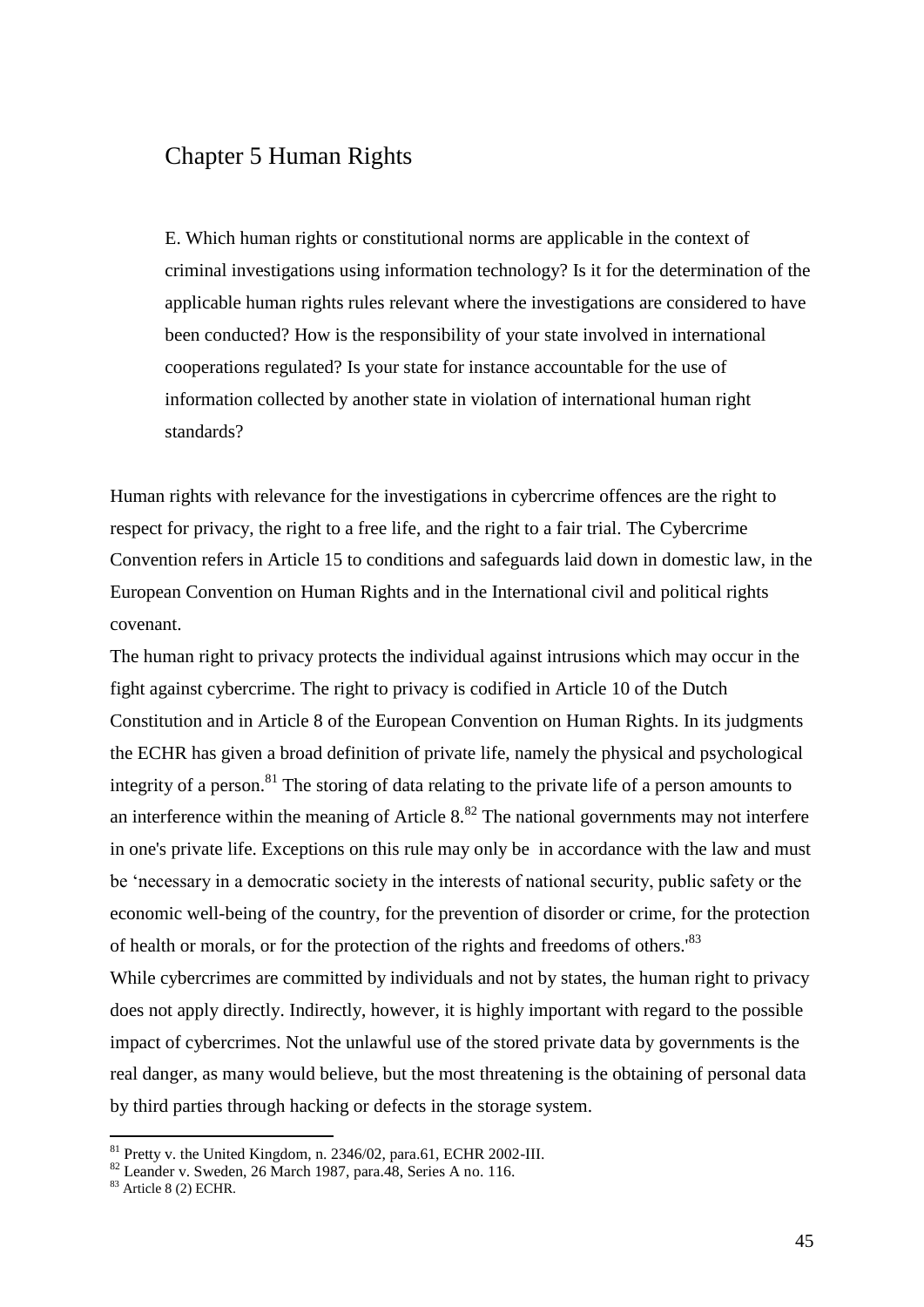It seems to me that, in relation to investigations using information technology and large databases, privacy is the human right that is most in danger. However, other human rights have to be mentioned as well. The first one to name is the right to liberty of the person as laid down in Art. 15 subsection 1 of the Dutch Constitution and in Art. 5 of the European Convention on Human Rights. It is often suggested that electronic surveillance, DNA analysis and data matching by government agencies could endanger our freedom in decision making. Another human right that can be named is freedom of expression (Art. 7 of the Dutch Constitution, Art. 10 ECHR), while in relation to criminal investigations email and mobile phone communications are monitored consequently and also the internet is being observed. This could result in a lesser freedom of expression, because people would feel restrained due to all this surveillance.

Another human right that I perceive as relevant for cyber crime investigations is the right to a fair trial as laid down in Art. 6 ECHR. In the Code of Criminal Procedure of the Netherlands there are a lot of new rules concerning for instance searches in computers and computer networks and concealing electronic evidence through the use of encryption. The obligation in laws to require individuals to disclose encryption keys is seen as contrary to the right on a fair trial. In Dutch procedural law the investigation officer may give an order to undo a security measure (Art. 125k par. 1 CCPNL) and may give an order for the decryption of or handing over of a decryption key for encrypted data (Art. 125k, par. 2 CCPNL). These orders cannot be given to a suspect. At the moment this provision does not seem to be contrary to the right on a fair trail. In the letter of the Minister for Justice and Security to the chair of the Parliament of  $12<sup>th</sup>$  October 2012 that I already mentioned before, the Minister emphasised that research is being done regarding the legal basis for ordering decryption according to Art. 125k CCPNL also to the suspect. The results of this research will be available shortly. At the moment this order can't be given to a suspect.

In the same letter, the Minister states that measures should be introduced to make it possible to penetrate a computer for the wiretapping of confidential communication. According to this letter it is sometimes necessary to install software secretly in the suspects devices to render it possible to encrypt the data or get round the encryption. Looking at these new plans of the Minister, one wonders if this would create tension regarding the admissibility of evidence, and regarding the right to a fair trial.

Article 13 of the Dutch Constitution states that the confidentiality of mail, telephone and telegraph transmissions is inviolable. With regards to transmissions by means of electronic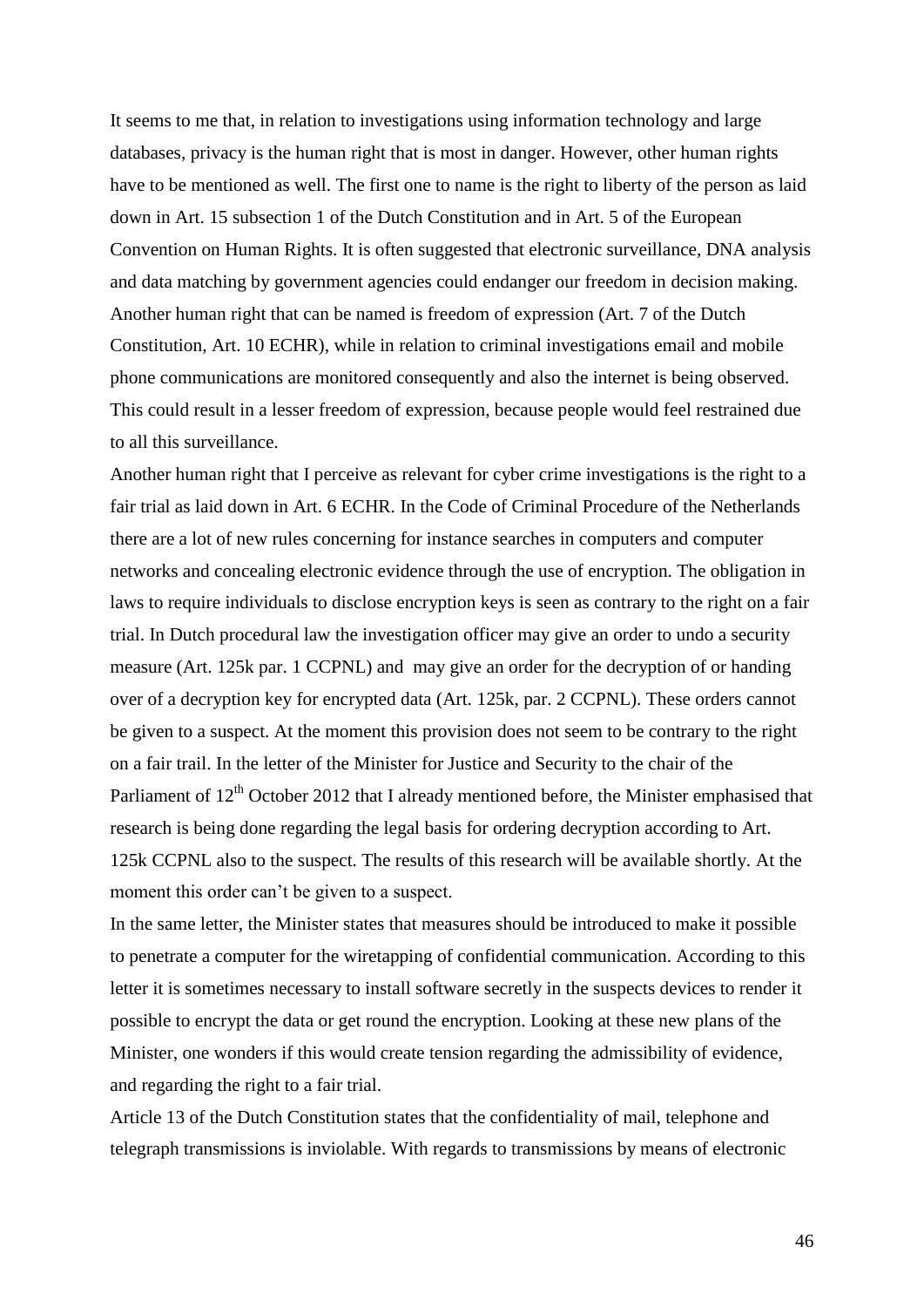devices this provision is perceived as too limited. A proposition for an amendment has been drafted. The proposed article is as follows:

Art. 13 (not yet enacted revision) of the Constitution:

- 1. Everyone is entitled to the privacy of his correspondence and telecommunications.
- 2. This right may be restricted in cases provided for by statute, if authorized by a court or, in the interest of national safety, by one or more ministers designated by statute.
- 3. Rules for the protection of the privacy of correspondence and telecommunications are prescribed by statute.

The purpose of the amendment is to extend the scope of the current provision to include all present and future usage of telecommunication. The idea is that an article which does not refer to the method of telecommunication better matches current reality and makes the law future proof. Hence, the proposed article for the Constitution would protect the content of any private telecommunications, notwithstanding the used method or technology.

The Netherlands only work together with other countries in the field of criminal prosecution that respect human rights. Therefore, in case the Dutch authorities receive information from cooperating countries, they will automatically assume that the information has been gathered according to the procedural rules in the providing country and according to human rights standards. Mutual assistance in criminal cases requires mutual trust that the requested information has been retrieved according to the country specific procedural rules and with respect to human rights. Within the European Union this principle of mutual trust is laid down in the so-called Stockholm programme.<sup>84</sup> The Stockholm programme is the road map of the European Union for the cooperation on, inter alia, the field of criminal cooperation. Par 1.2.1 of the Stockholm programme states that mutual trust between the authorities and services in the different member states is the basis for cooperation. All kind of new cooperation measures, as for example the European Arrest Warrant, have their basis in the principle of mutual recognition, which implies mutual trust.

There is no real possibility and opportunity to verify the circumstances under which information is gathered in the providing country. Hence, if the Netherlands receives and uses information from another state, the Dutch State is not accountable if the information was collected in violation with international human right standards.

<sup>84</sup> <http://eur-lex.europa.eu/LexUriServ/LexUriServ.do?uri=OJ:C:2010:115:0001:0038:EN:PDF>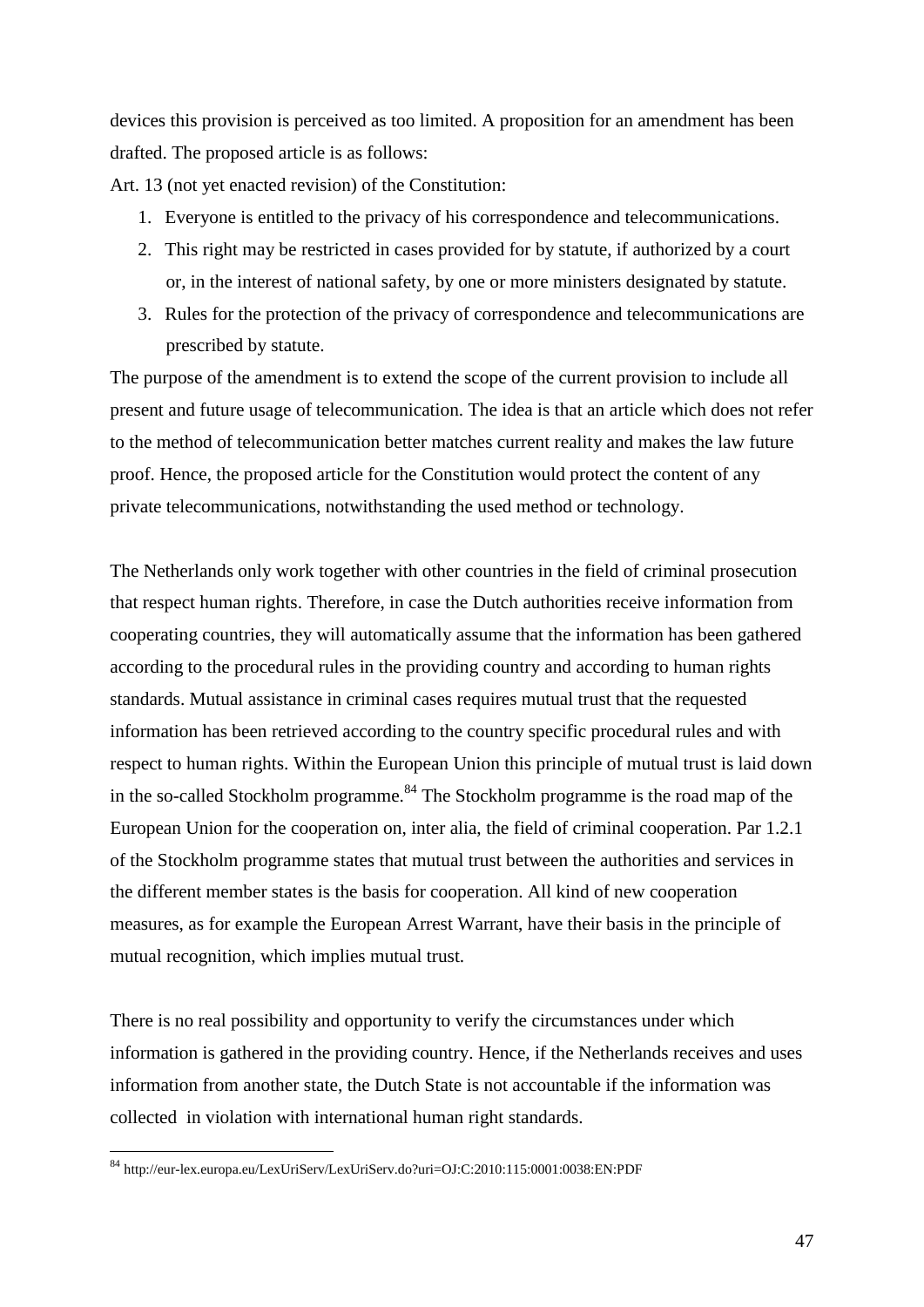With regard to fundamental human rights, it is irrelevant where the investigations have been conducted. These fundamental human rights must always be respected. If evidence is gathered in violation with fundamental human rights, this is a procedural defect in the Dutch procedure. In Art. 359a CCPNL the consequences of a procedural defect are given. If a procedural defect is detected, there are tree possibilities. In case of the most flagrant violations the judge may decide that the case is inadmissible. This decision will only be made in very severe cases of human rights violations. The second possibility is that the judge may decide that the information which was gathered wrongfully will not be used as evidence. The third possibility is that the concerning information will be used, but that the punishment will be reduced. The judge will choose for this option if it considers that there has been only a minor violation of human rights.

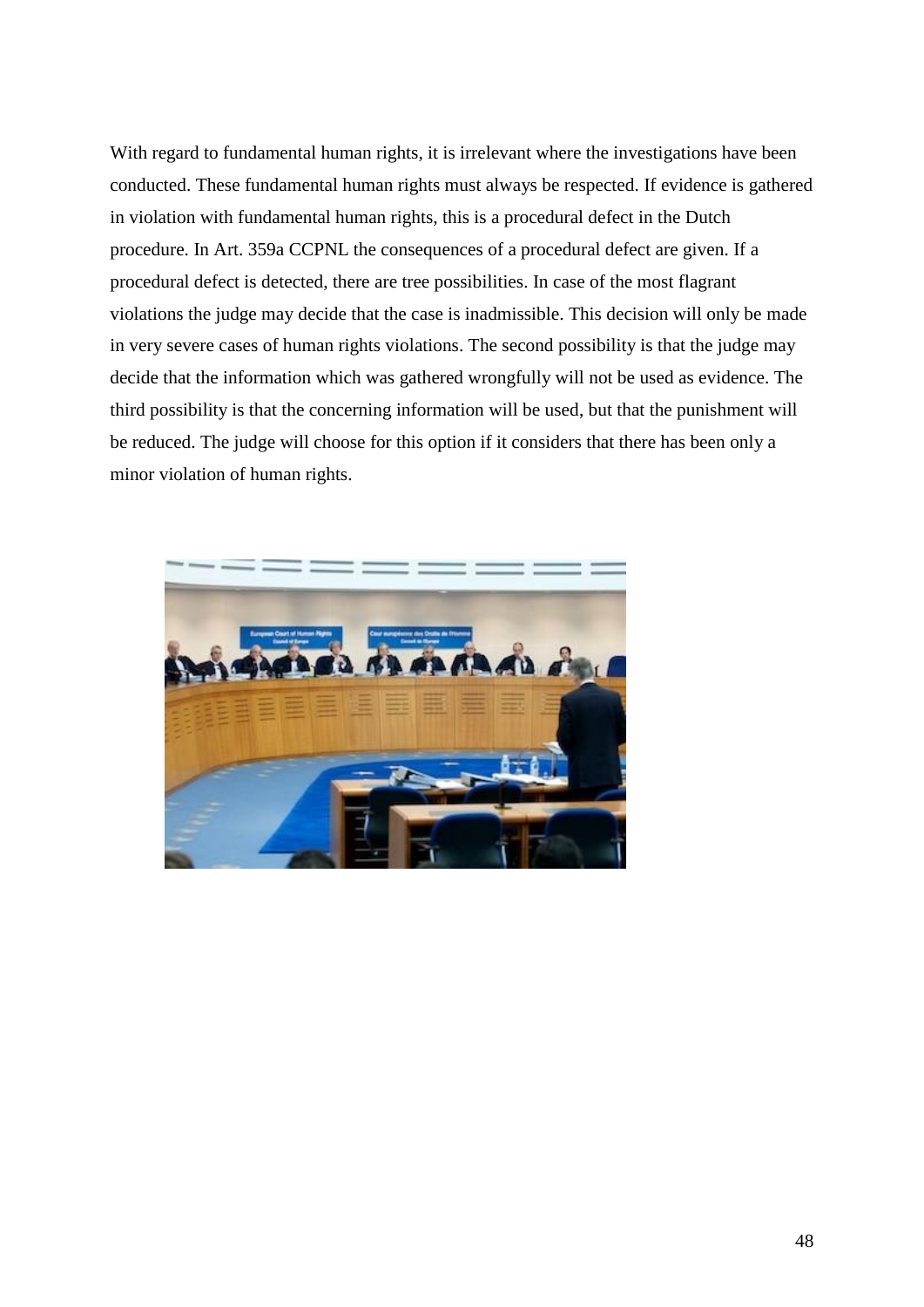#### Chapter 6 Future Developments

Modern telecommunication creates the possibility of contacting accused, victims and witnesses directly over the border. Should this be allowed, and if so, under which conditions. If not, should the classical rules on mutual assistance be applied (request and answer) and why?

In the Netherlands there is sometimes contact between the police and the judiciary and the accused, victims and witnesses in another country. For example, if a victim asks for compensation for damages. In such cases contact is often needed to inform the respective victim about the right to demand compensation in a Dutch criminal case against the accused. This compensation claim can also be submitted to the court in writing. The presence of the victim at the Court is not required. The aggrieved party may demand compensation by a specific form which has to be sent to the Public Prosecutor, as laid down in Article 51b of the CCPNL. The victim can also submit his claim during the court session. There can be informal contact with the victim about this procedure, for instance by email. The claim cannot be sent by email, though has to be submitted and signed by the aggrieved party using the special form. The victim and other witnesses can be asked to come to the Netherlands for making a statement. However, if a witness refuses to come, the Dutch authorities are out of other options to deal with this. In general, the Dutch judiciary has no instrument to oblige a victim, witness or suspect, who resides in a foreign country, to cooperate, if they do not want to have any contact with the Dutch judiciary and do not want to cooperate with the Netherlands. In these cases it is necessary to sent a letter of request to the authorities where the suspect, victim or witness is living to enforce cooperation.

Is there any legal impediment under the law of your country to court hearings via the screen (skype or other means) in transnational cases? If so which? If not, is there any practice?

There is no legal impediment against court hearings via the screen. The general legal provision which renders it possible to have hearings by means of a videoconference is the law introduced on 1 January 2007. With that law Article 78a CCNL was included in which is laid down that all notices of interrogations incorporated in the Criminal Code or the Criminal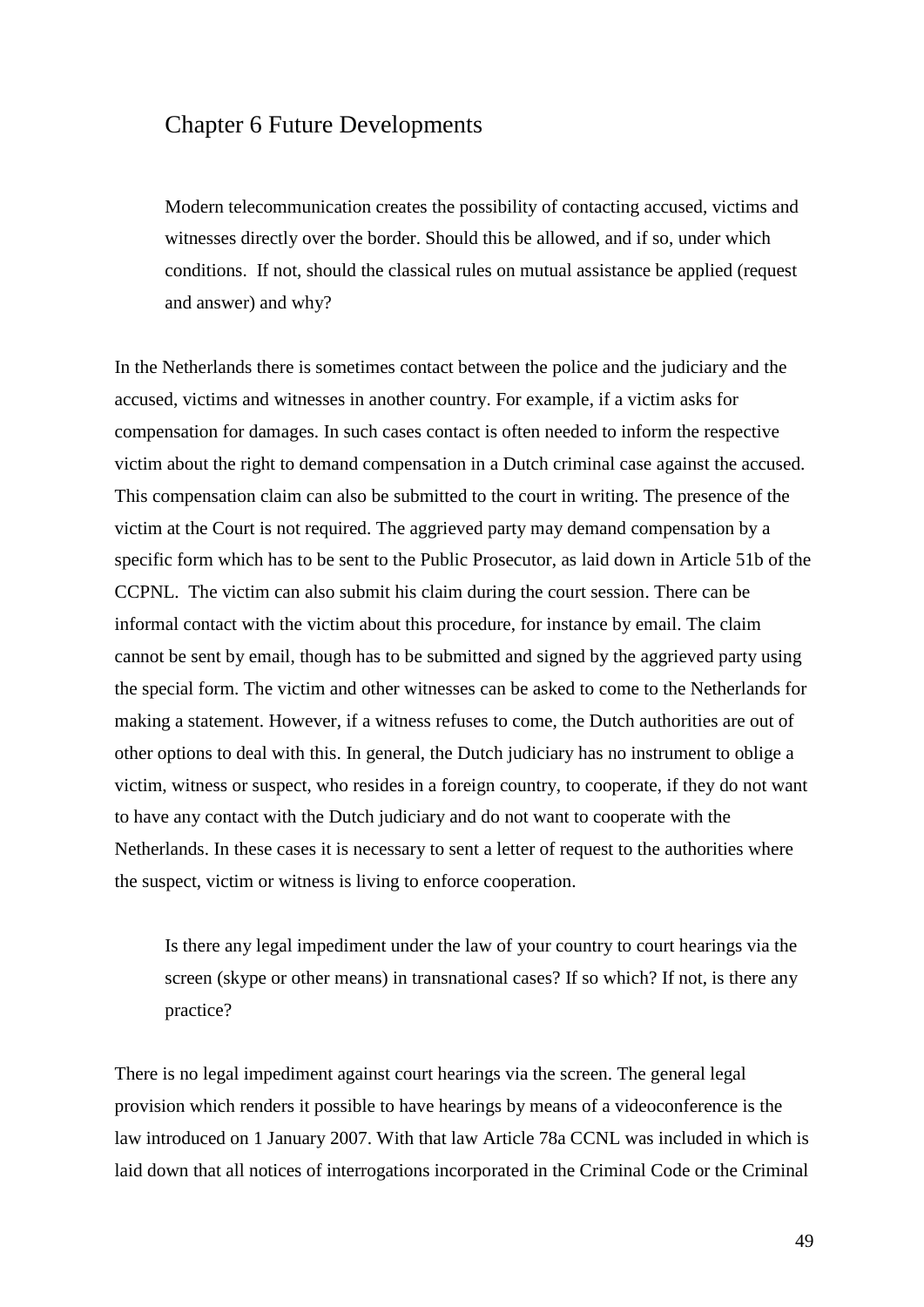Procedure Code of the Netherlands may take place by means of a videoconference. It is up to the judge to decide on the usage of a videoconference. For making this decision, the judge informs himself about the opinions on the matter of the suspect or his counsel and of the Public Prosecutor.<sup>85</sup>

Court hearings of witnesses via the screen in transnational cases are conducted by the Examining Magistrate of the District Court or of the Court of Appeal. Mutual Legal Requests are often sent to the Netherlands asking for a video conference to hear a witness. The hearing of witnesses by these means of modern technology occurs frequently. According to Art. 552n CCPNL subsection 1 par. A the Public Prosecutor sends a request to hear a witness or an expert by videoconference to the Examining Magistrate. The Examining Magistrate supervises the hearings videoconference in the Netherlands.

At the e-justice site of the European Commission there is an overview of all locations with videoconference facilities in the European Union.<sup>86</sup> At this link there is a list of places in the Netherlands with videoconference equipment.<sup>87</sup> The legal basis of hearings by videoconference of a person who is present in a foreign country is often the Convention of Mutual Assistance in Criminal matters 2000 and the second protocol by this Convention on Mutual Assistance in Criminal matters 2000. The Dutch government has made a declaration when signing the Convention and the Second Protocol concerning the hearing of an accused via a videoconference in the Netherlands. Because of this declaration, the Dutch authorities remain the possibility to refuse a request to hear an accused on this legal basis. The Dutch authorities also use videoconferences for the hearing of witnesses abroad, not only in European countries, but as well in countries such as Australia, the United States and South-Africa.

Although the Dutch government has made a declaration about the hearing of an accused by videoconference in the Netherlands it is possible for the Dutch authorities to ask for a hearing

<sup>85</sup>Art. 78a CCNL

<sup>1.</sup> Authorization under this Code for hearing, questioning or interrogating persons includes – cases as designated by Order in Council excepted –the hearing, questioning or interrogating by videoconference through a direct image or sound connection between the persons involved.

<sup>2.</sup> The president of the board, the judge, examining magistrate or official who is in charge of directing the hearing, shall decide whether a videoconference will be used, taking into account the interest of the investigation. Before deciding, the person to be heard or his counsel and in occurring cases the public prosecutor shall be enabled to give their view on the use of videoconference. Further rules in this context may be prescribed by Order in Council.

<sup>3.</sup> The decision to use videoconference is not subject to separate appeal.

<sup>86</sup> https://e-justice.europa.eu/content\_videoconferencing-69-eu-en.do

<sup>&</sup>lt;sup>87</sup> Unfortunately this list is not complete. For example in 's Hertogenbosch there is the possibility of a videoconference but this city is not in the list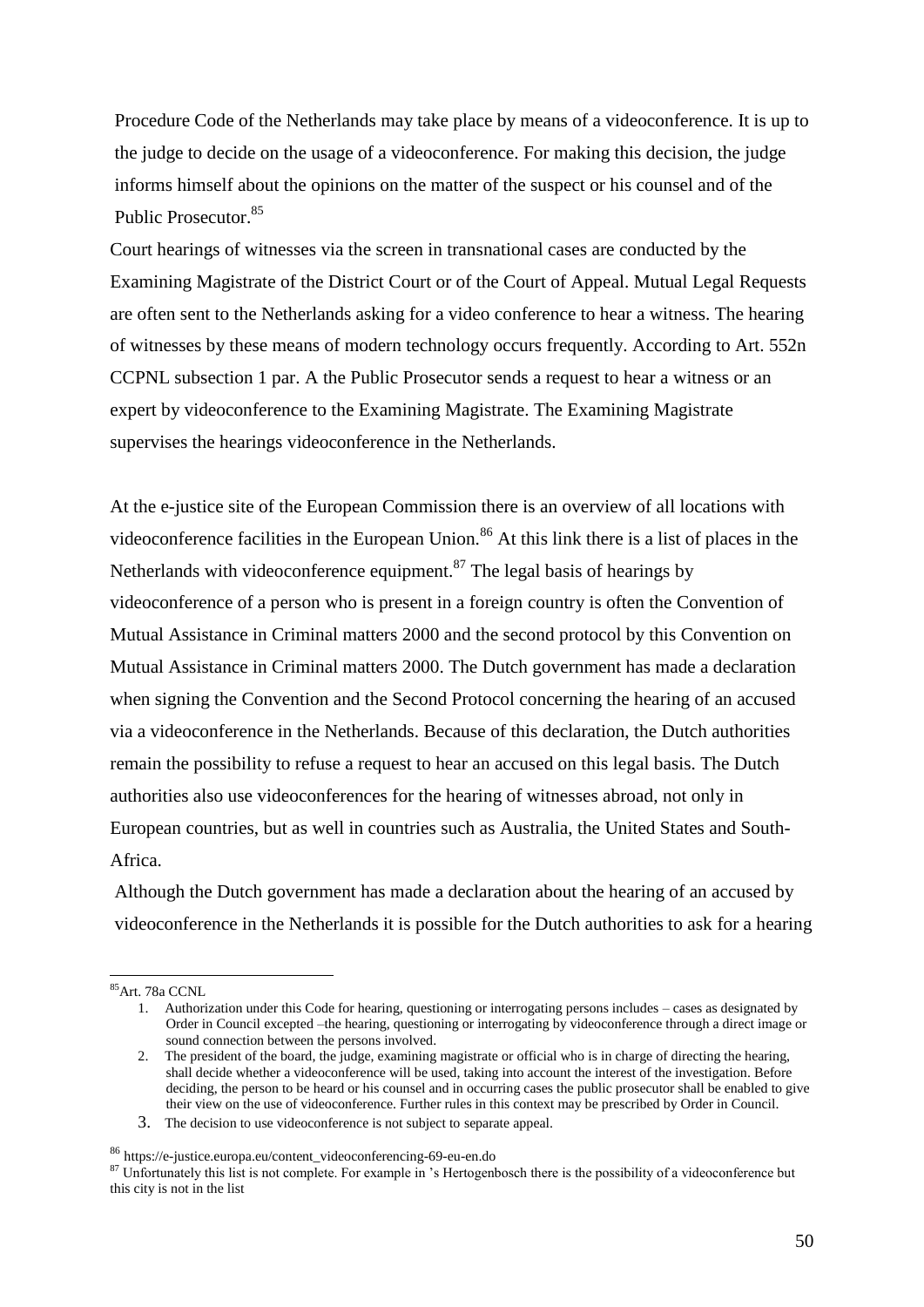of an accused abroad via videoconference. Other countries often cooperate with these requests. In practice videoconference hearings of accused asked by the Dutch authorities do not occur often.

Is there any other issue related to information society and international criminal law which currently plays a role in your country and has not been brought up in all the questions before?

In today's society the usage of secured internet sites and email has become common knowledge with regard to governmental services, for example for the submission of tax forms and applications for subsidies. The use of the internet or email could more often be applied in the communication between the Public Prosecutor and the judiciary, and in the official communications between governmental agencies and suspects, victims and witnesses in criminal proceedings. For instance, witnesses and suspects could be summoned to appear in Court by email. Hypothetically, suspects and witnesses would only have to be reached by post as a back-up. This modernising of the means of communication would have great advantages, while digital communication operates faster, and while citizens are themselves more familiar at the moment with this method of communication as with registered post. If this future development would be realised, it is very important that the safety of the communication is ensured. Documents concerning criminal procedures contain sensitive personal information. Before the digital distribution of these kind of documents in criminal procedures can be realised , it is very important to arrange and guarantee the safety of the system.

In addition, the communication between the judiciary and councillors could take place through a secured and personalised internet website or email. At the Court of Appeal at Den Bosch, preparations are being made for a whole digitalisation of proceedings. In the future, it seems likely that official files will only be distributed digitally to judges and the advocategeneral, and no longer in paper. The files which are intended for the bar could also be sent digitally. At the moment this not happens yet in all cases. Especially in cases with extended files the documents are digitalised. At the stage the digitalisation is finalized the usage of paper files during the proceedings in Court could even be omitted.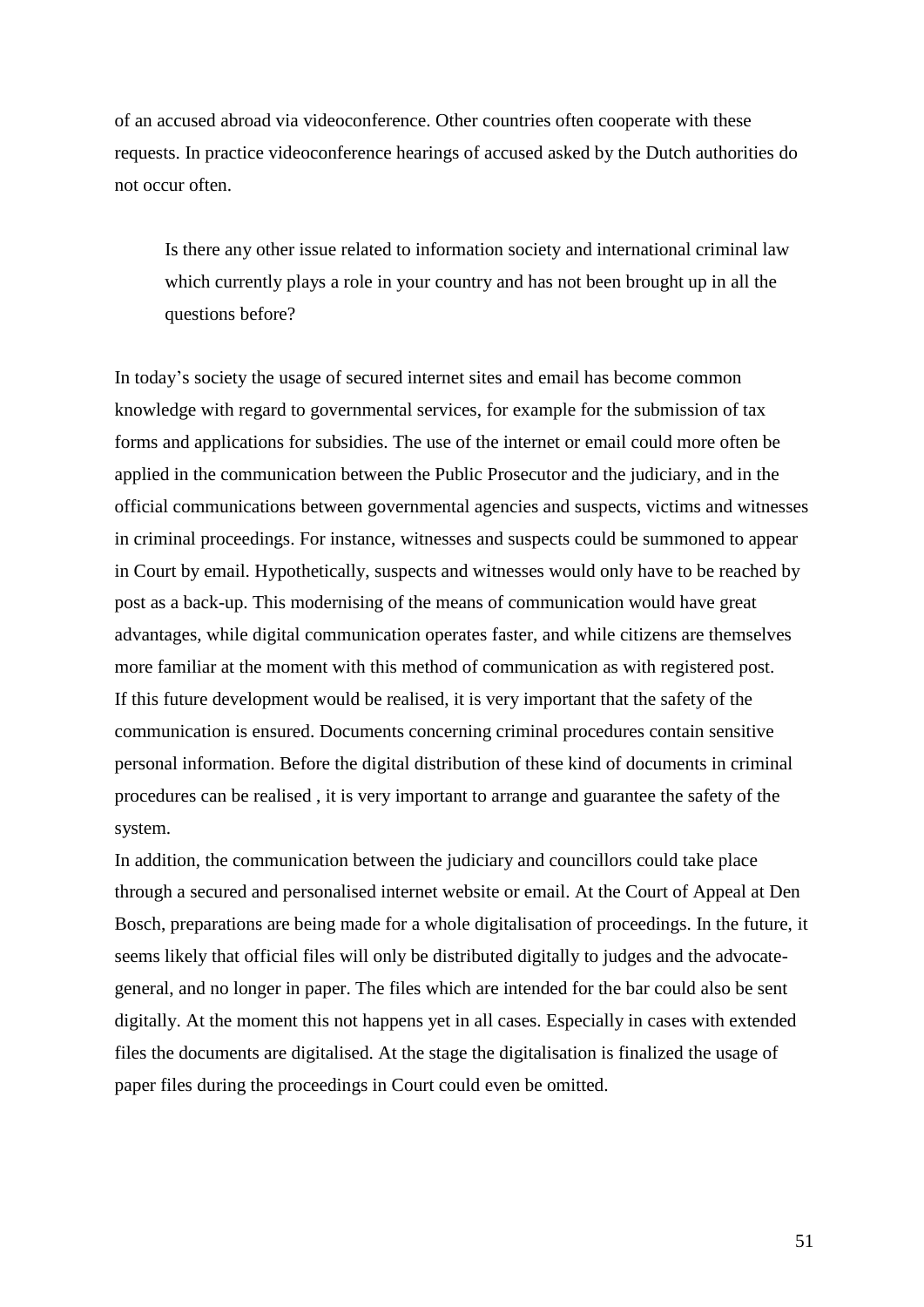### Final remarks

As stated in the introduction cybercrime is a serious problem for our society. Awareness about the threats and consequences of cybercrime has steadily augmented inside governments and in the media. Fighting cybercrime is not only a concern for the government. Also, for example banks and multi nationals are trying to tackle this problem. In the CPNI, the Centre for protection of the national infrastructure, public and private organisation work together to fight cybercrime.<sup>88</sup> Part of this organisation is the information exchange centre *(Informatieknooppunt*) where information is shared and brought together. This information centre works with the exchange model as illustrated bellow.



Next to this there is the National Cyber Security Centre  $(NCSC)^{89}$  from the Ministry of Justice. The object of this centre that opened his doors on the 1th of January 2012 is increasing the resilience of Dutch society against cybercrime.

The Public Prosecutors Office gives special attention to the subject. There is a special hotline on cybercrime at which civilians can report cases of child pornography and of radical and

<sup>88</sup> [www.cpni.nl](http://www.cpni.nl/)

<sup>89</sup> [www.ncsc.nl](http://www.ncsc.nl/)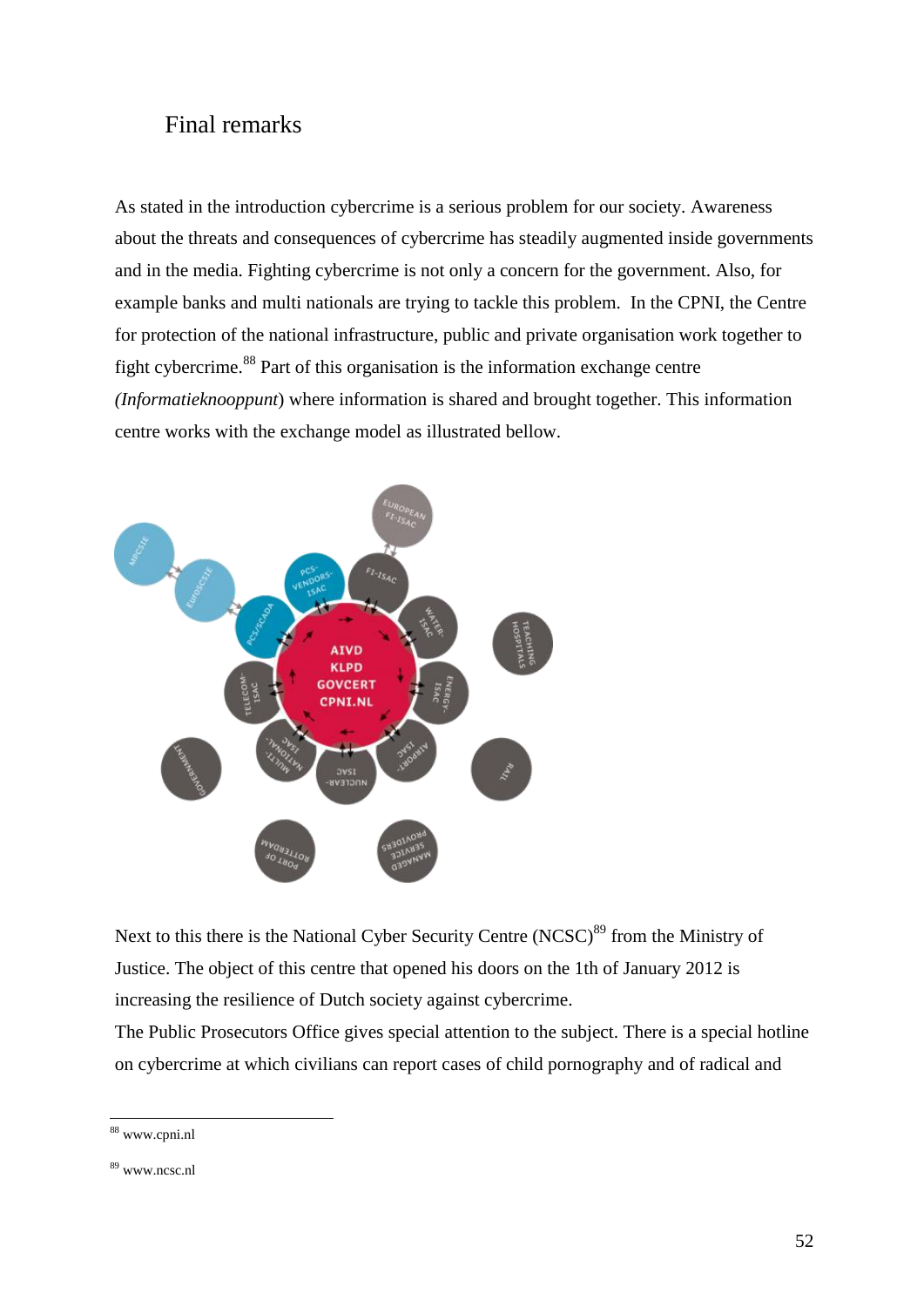terroristic statements that have been spotted on the internet. The Public Prosecutors service also started a national hotline on internet fraud. An Electronic Crimes Taskforce has started and also a National Skimming Point. There is a Knowledge and Expertise Centre Cybercrime (*Kennis- en Expertisecentrum*) that gives information advice and training to the Public Prosecutors Office and the police. Within the police a special High Tech Crime Unit of the national police service has been introduced. Also the judiciary has been expanded with a Cybercrime Centre which is located at the court of appeal in The Hague. In the media there is a lot of attention on the subject. Identity fraud, problems about privacy with digital stored information about persons (for example patients), computer viruses, problems with internet banking, skimming, cyber plague, aspects on cybercrime are almost daily discussed in the media.<sup>90</sup> Commercials are shown on national television pointing out the dangers of the (unsafe) use on the internet. A lot of information is provided to prevent cybercrime. <sup>91</sup> Moreover, on schools attention is paid to the safe use of the internet. After the successful completion of these lessons, they get a diploma "save use of the internet."<sup>92</sup> What we see in recent years is that a lot of attention is paid on the "real" cybercrime, cybercrime where the internet is used to commit the crime, or where the internet is the object of the crime.

In my opinion the "real" cybercrime gets more and more attention national and internationally. Though, another aspect of the subject is that ICT plays an increasing role in all kind of "old fashion" crimes like fraud, theft, drug trafficking etc. This is a result of the place ICT has in our society as a whole and the way ICT is used between people in general. The social media are more and more important and the use of the internet for communication is booming. While ICT has become very common in our society, criminals as well use these digital ways, for example preparing drugs transactions or robberies. Evidence is more and more not on paper but as data available in a computer. Moreover, in the investigations of the police the social media can play a more important role. The "friends" of a person on facebook (with pictures) give a lot of information of the people he or she is dealing with. Video films of suspects are spread by the public on internet and sometimes this leads to very fasts results.

What I perceive as a problem is that the "normal" police force often still uses old fashion ways of investigating crimes. Requests for a wiretap on a phone and sometimes when a

<sup>90</sup> This link gives an overview: http://www.ru.nl/opleidingen/bachelor/natuur-techniek/informatica/vm/cyber-security/cybersecurity-media/

<sup>91</sup> http://www.nederlandveilig.nl/veiliginternetten/

<sup>92</sup> http://diplomaveiliginternet.kennisnet.nl/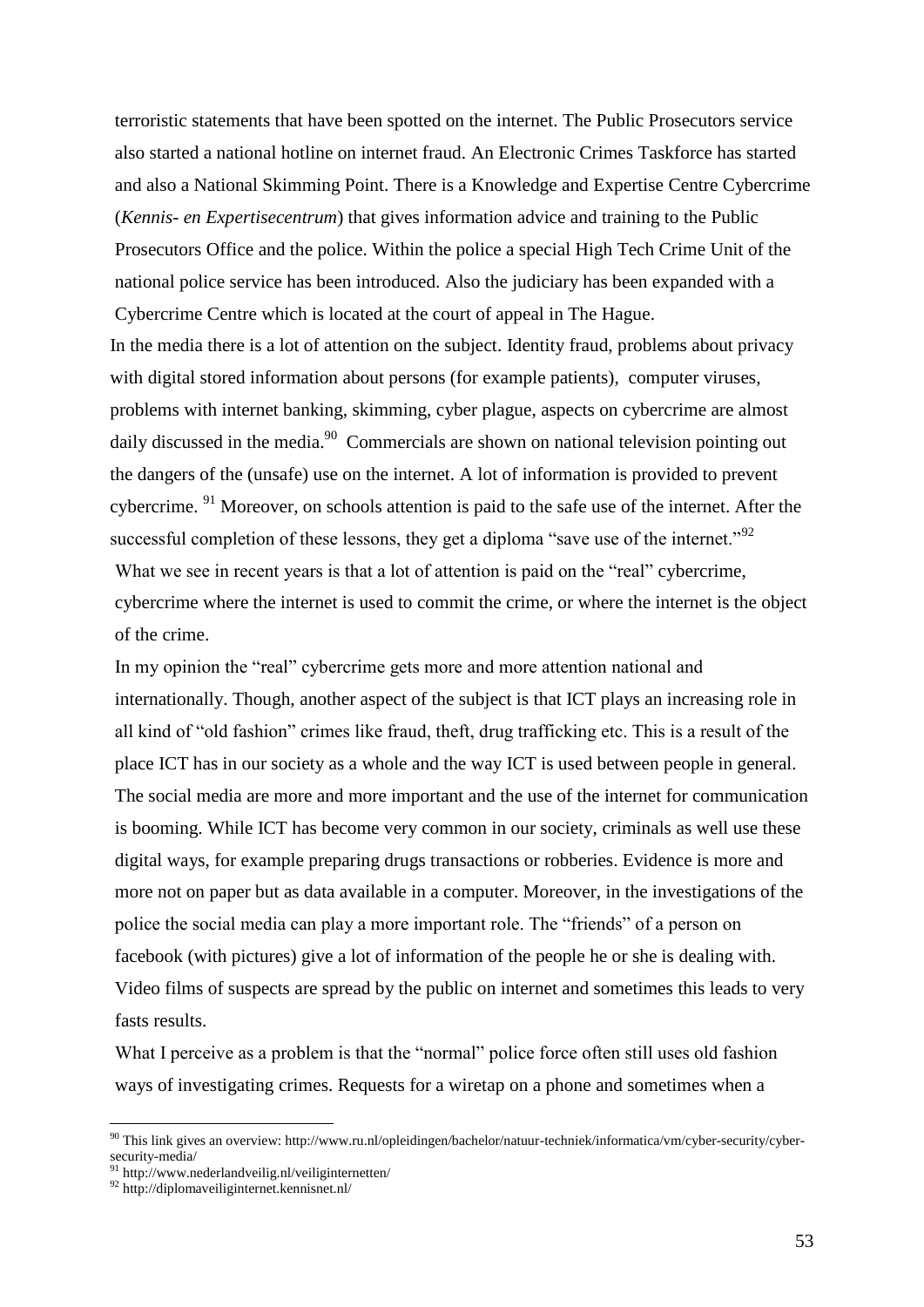smartphone is involved an internet tap. However, a lot of people use ipad's or other tablets or laptops and communication is taking place via a chat using these instruments. Or to say it with a telephone commercial "Who's still calling?".<sup>93</sup> In every day's work of the police the ICT aspect of the preparation or committing of a crime and the possibilities of solving a crime should be more ingrained in daily police practice. Of course there are specialists on cybercrime in high tech units. But this is not enough. My suggestion is that the ICT aspect of crime should be more important in the education and daily practice of all policemen. These observations are as well applicable for international cooperation. In big cases for example of a botnet (as described in the introduction) or international fraud there is an intensive cooperation between the countries. There is worldwide working together to solve these kinds of cases. The botnet case gives a good example of this worldwide working together. After the police did an investigation on the server the suspect who was an Armenian citizen was arrested on the airport of Jerevan, Armenia. The Dutch authorities asked for this arrest. The Dutch police was already looking for him for weeks and worked together with the Russian and Armenian police to trace him. During the investigations of the Dutch police the suspect tried to get back the control on the botnet and did an attack on his hosting provider with 22.000 infected computers. This attack was tackled by cutting down his server situated in Paris from the internet.<sup>94</sup> The arrested person was convicted in Armenia on 22 May 2012 to a sentence of four years imprisonment.

In these big cases the high tech crime units of the several countries are working together in a proper way. Eurojust and Europol can play an important role in coordinating cooperation. As discussed in chapter four the establishment of Joint Investigation teams is a good tool for the international cooperation in a fast and efficient way.

Though, in the solving of "normal" cases of cross boarder crime for example drug trafficking or human trafficking the working together is often still focusing on wiretaps on phones and surveillance. Cross boarding internet wiretapping is not often asked by the Netherlands or asked from the Netherlands. The international searching and seizing of data and the search of computers is not yet a very common instrument in tackling cross border crime. Police, the Public Prosecutors Office and the investigation judges could use these instruments more, while it is certain that the criminals are changing or have changed their way of communications. A search in the computer of a criminal can give a lot of information,

 $93$  http://www.youtube.com/watch?v=14RlmlvajGE

<sup>94</sup> http://nos.nl/audio/193901-landelijk-parket-over-aanhouding-verdachte-leider-botnet.html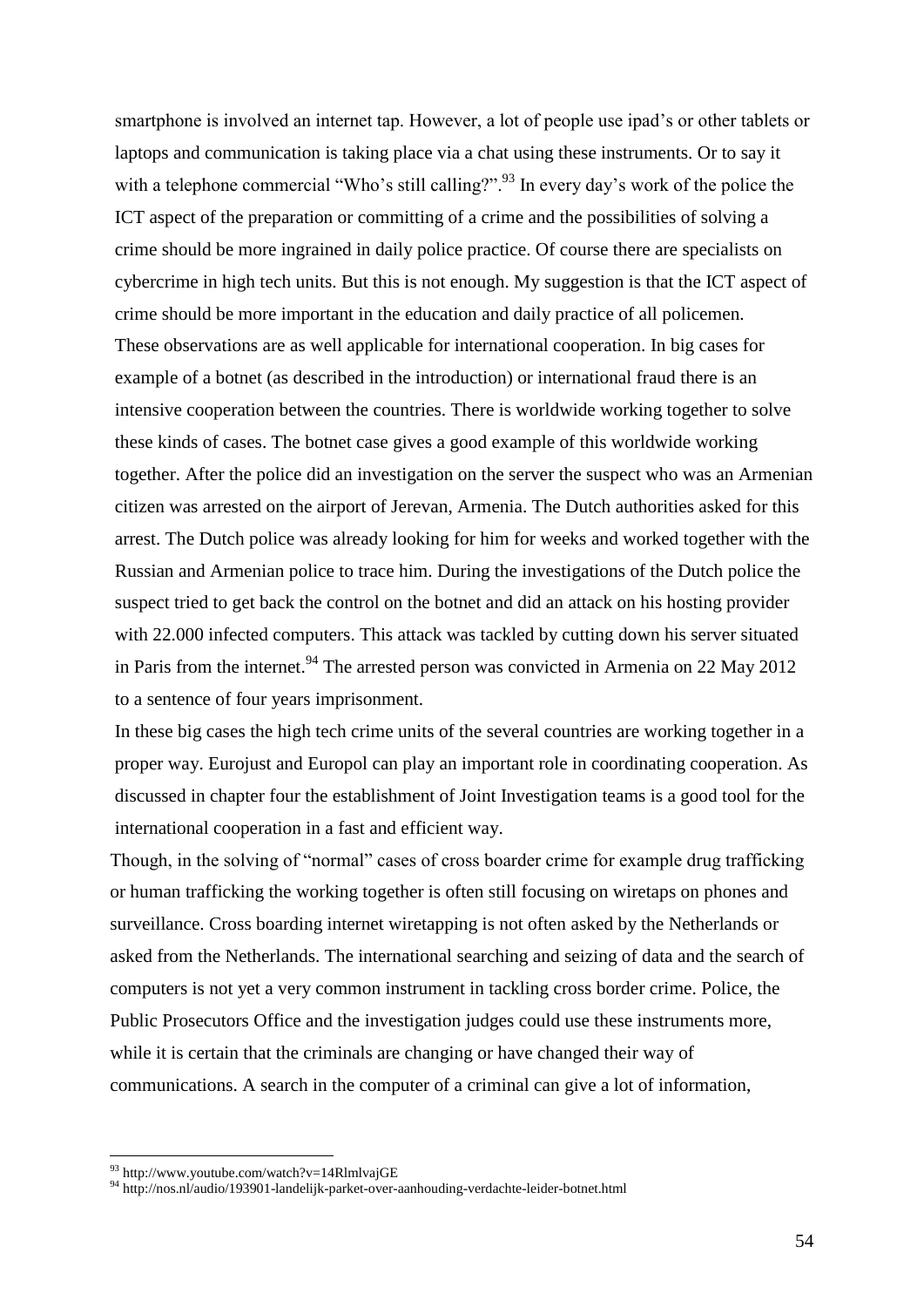especially when not only the existing files but also the unallocated files with the deleted messages are investigated.

In international cooperation more evolved instruments and the use of digital communications in the cooperation between law enforcement authorities offers substantial gains. Digital communications between law enforcement authorities could result in more efficiency and a speed-up of the cooperation. Paper files and letters sent by post could be replaced by digital files and requests sent by email. While it is not yet possible to intercept communications through for example "skype", this medium could be used to communicate with our counterparts.

The working together worldwide is also very important in order to realise the necessary Notice and Take Down procedures and to remove for example child pornography more definitely from the internet.

The first aspect I wanted to emphasize is the importance of the working together on cybercrime cases. The second  $-$  and as important aspect  $-$  is the aspect of human rights. There is cybercrime and cybercrime. A person can hack a computer to get money of a bank or secrets of a company, other people are hacking to get information for example from the government or the army. Not because they want to blackmail people, but because they are critical towards the functioning of the policy, the government, or banks or the army. They want to denounce certain things or let the people now "the truth" about events that have taken place. A group like "Anonymous" claims their actions serve the freedom of humanity.<sup>95</sup> According to them hacking is as a tool.<sup>96</sup>

The goal of a hacker may be the gathering of information to expose for example a failure of the government. In Dutch jurisprudence there is a case about hacking the mailbox of Mr. J. de Vries, the state secretary of the Ministry of Defence.<sup>97</sup> The person who was prosecuted was a journalist. He stated that the reason for his action was that he wanted to show that it was easy to hack into the computer of the State Secretary. He wanted to emphasize that the security of the systems was not sufficient. The court convicted the journalist involved. The court considered that the journalist worked together with a person who not only entered the mailbox but also manipulated the system with the effect that the mails were automatically sent

 $95$  http://www.youtube.com/watch?v=SNLPXvWpP4o.

<sup>96</sup> http://www.youtube.com/watch?v=2K0E8sMDJ9M.

<sup>97</sup> District Court of The Hague 23 November 2009, LNJ BK 4065 (Hacking Mailbox Jack de Vries).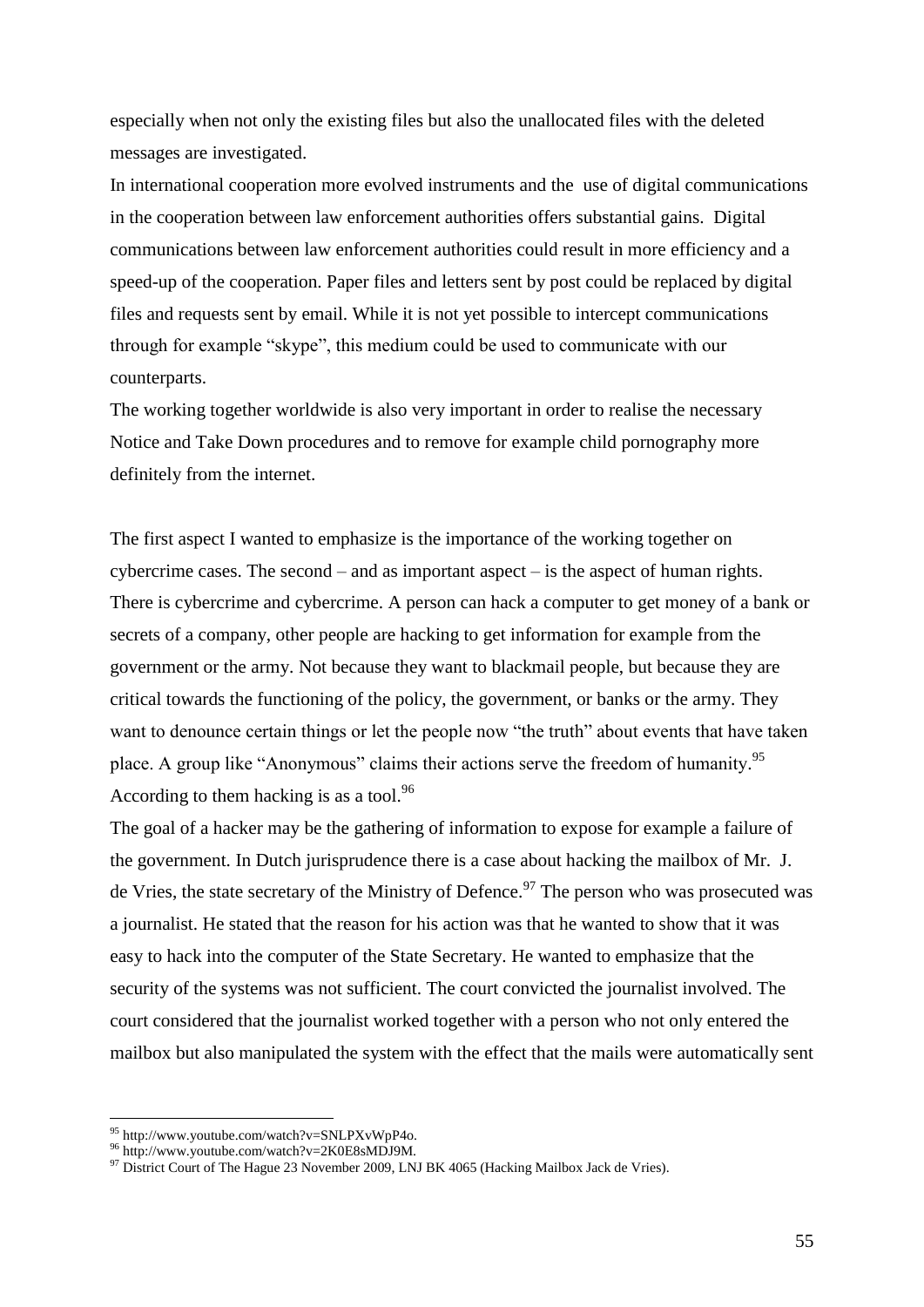to the hacker. The Court considered that this was unnecessary for the purpose of the journalist.

In cases like this hackers consider themselves sometimes as "revolutionist". Human rights and especially freedom of speech can be an important issue in cases like this.

The same problem can occur in cases of "notice of take down" order from internet sites. The closing down of sites can in some cases be considered as a form of censorship. In the implementation of orders of another country this may be an issue.

For the future the challenge will remain to intensify international cooperation and cooperate more efficiently to fight all kinds of cybercrime. The struggle against new possibilities for cybercrime and the developments to fight against it by law enforcement authorities world wide will continue. In this struggle the protection of human rights, as the right on privacy and the right on a fair trail, have to be respected. The specific content of these rights with regard to cyber crime offences will have to crystallize more in the judicial practice in the future.

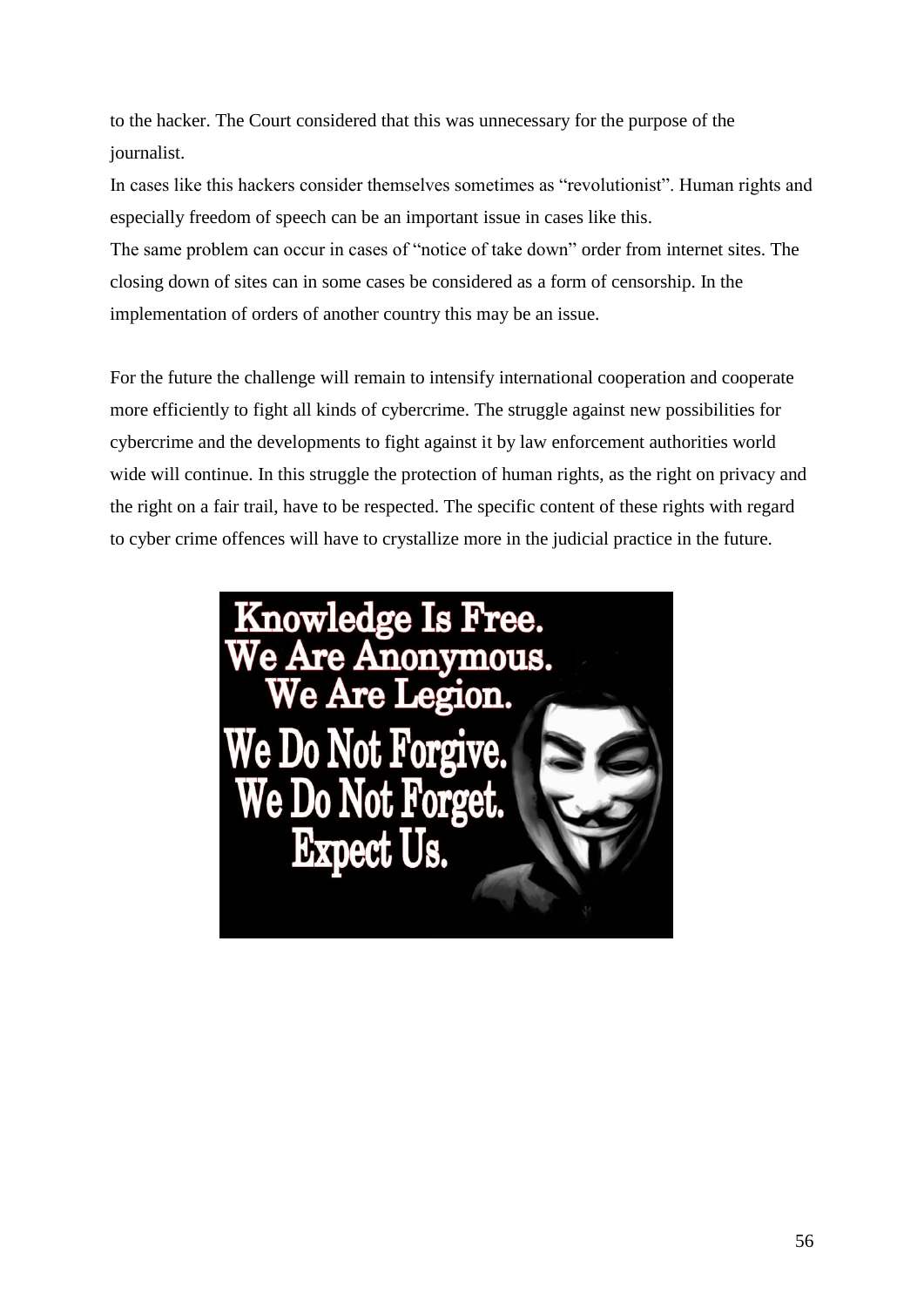## Bibliography

S.W. Brenner and B.J. Koops, ''Approaches to Cybercrime Jurisdiction'', *Journal of High Technology Law* 2004, p. 1-30.

Europol, *['Theat assessment: Internet facilitated Crime'](http://pi.bistro.ro.minjus.nl/db/Lists/Documenten/Internet_Facilitated_Organised_Crime_iOCTA.pdf)*, iOCTA, Den Haag 7 January 2011, [file number 253-264.](http://pi.bistro.ro.minjus.nl/db/Lists/Documenten/Internet_Facilitated_Organised_Crime_iOCTA.pdf)

[Faber, W., Mostert, S. Faber, J. en Vrolijk, N.,](http://pi.bistro.ro.minjus.nl/db/Lists/Documenten/2011-%20Phishing,%20kinderporno%20en%20advance%20fee%20internet%20fraud.pdf) *'Phishing, kinderporno en Advance-Fee [Internet Fraud: hypothesen van cybercrime en haar daders'](http://pi.bistro.ro.minjus.nl/db/Lists/Documenten/2011-%20Phishing,%20kinderporno%20en%20advance%20fee%20internet%20fraud.pdf)*, rechearch on behalf of WODC [and NICC, August 2010.](http://pi.bistro.ro.minjus.nl/db/Lists/Documenten/2011-%20Phishing,%20kinderporno%20en%20advance%20fee%20internet%20fraud.pdf)

Ferreira Pires, L., *'Wat is Cloud computing?'*, in: Computerrecht, tijdschrift voor informatica, telecommunicatie en recht, afl. 3, 2011, p. 104.

S.L. Gellarts en C.M. Jobse, *''Inleiding ICT en recht''*, especially chapter, p. 156-176 Hesseling, R., *'Slachtofferschap van cybercrime'*[, : Secondant, nr. 5, October 2010.](http://pi.bistro.ro.minjus.nl/db/Lists/Documenten/Slachtofferschap%20van%20cybercrime,%20Hesseling%20(2010).pdf)

M. Hildebrandt en M.E. Koning, ''Universele handhavingsjurisdictie in cyberspace? Van computer- naar cybercriminaliteit'', *Strafblad* 2012 (3).

Hulst, R.C. van der en Neve, R.J.M., *['High Tech Crime, soorten criminaliteit en hun daders'](http://pi.bistro.ro.minjus.nl/db/Lists/Documenten/High%20Tech%20Crime,%20soorten%20criminaliteit%20en%20hun%20daders,%20WODC,%20nr.%20264,%20jaar%202008.pdf)*, [WODC, Den Haag, Boom Juridische Uitgevers: 2008.](http://pi.bistro.ro.minjus.nl/db/Lists/Documenten/High%20Tech%20Crime,%20soorten%20criminaliteit%20en%20hun%20daders,%20WODC,%20nr.%20264,%20jaar%202008.pdf)

Leukfeldt, E.R., Domenie, M.M.L. en Stol, W.Ph., *'Verkenning Cybercrime in Nederland 2009'*, Den Haag, Boom Juridische Uitgevers 2010.

H.W.K. Kaspersen, ''Bestrijding van cybercrime en de noodzaak van internationale regelingen'', *Justitiële Verkenningen* 2004, p. 58-75

A.H. Klip en A.S. Massa, "*Communicerende grondslagen van extraterritoriale rechtsmacht''* (research on behalf of WODC), p.97-101

Koops, B.-J., *['Verdachte en ontsleutelplicht: hoe ver reikt nemo tenetur?'](http://pi.bistro.ro.minjus.nl/db/Lists/Documenten/Verdachte%20en%20ontsleutelplicht,%20hoe%20ver%20reikt%20nemo%20tenetur,%20ITeR,%2031,%20Deventer%20Kluwer,%20125%20pp.pdf)*, Deventer, Kluwer: [2000.](http://pi.bistro.ro.minjus.nl/db/Lists/Documenten/Verdachte%20en%20ontsleutelplicht,%20hoe%20ver%20reikt%20nemo%20tenetur,%20ITeR,%2031,%20Deventer%20Kluwer,%20125%20pp.pdf)

Koops, B.-J., *'Strafrecht en ICT, Monografieën Recht en Informatietechnologie'*, Den Haag, 2007.

Koops, B.-J., '*[Cybercrime legislation in the Netherlands'](http://pi.bistro.ro.minjus.nl/db/Lists/Documenten/Cybercrime%20legislation%20in%20the%20Netherlands,%20B-J%20Koops,%20februari%202010.pdf)*, Country report for the 18th [International Congress on Comparative Law, Washington, DC, 25-31 July 2010, session](http://pi.bistro.ro.minjus.nl/db/Lists/Documenten/Cybercrime%20legislation%20in%20the%20Netherlands,%20B-J%20Koops,%20februari%202010.pdf)  ['Internet Crimes',](http://pi.bistro.ro.minjus.nl/db/Lists/Documenten/Cybercrime%20legislation%20in%20the%20Netherlands,%20B-J%20Koops,%20februari%202010.pdf) feb 2010.

Koops, B.-J., *'Tijd voor Computercriminaliteit III'*, in: [Nederlands Juristen Blad 2010, p. 1982](http://pi.bistro.ro.minjus.nl/db/Lists/Documenten/Tijd%20voor%20computercriminalitiet%20III,%20Koops.pdf)  [e.v.](http://pi.bistro.ro.minjus.nl/db/Lists/Documenten/Tijd%20voor%20computercriminalitiet%20III,%20Koops.pdf)

Koops, B.-J., *['Digitale grondrechten en de Staatscommissie: op zoek naar de kern'](http://pi.bistro.ro.minjus.nl/db/Lists/Documenten/Digitale%20grondrechten%20en%20de%20Staatscommissie,%20op%20zoek%20naar%20de%20kern,%20B-J%20Koops,%20UvT%202011.pdf)*, in: [Tijdschrift voor constitutioneel recht, 2011, vol. 2, nr. 2, p.168-185](http://pi.bistro.ro.minjus.nl/db/Lists/Documenten/Digitale%20grondrechten%20en%20de%20Staatscommissie,%20op%20zoek%20naar%20de%20kern,%20B-J%20Koops,%20UvT%202011.pdf)

Koops, B.-J., *'The internet and its opportunities for cybercrime'*, Tilburg Law School Legal Studies Research Paper Series, no. 09/2011

Koops B.J., (ed.), *''Strafrecht en ICT'',* Second edition, SDU publishers, 2007.

Koops B.J. and Brenner S.W. (eds.), *''Cybercrime and Jurisdiction, a global survey"* TMC Asser, 2006.

Luchtman, J.J. M. Transnationale rechtshandhaving in de EU en het ne-bis – in –idem beginsel, SEW, Tijdschrift voor Europees en Economisch recht, June 2011

Nationaal Cyber Security Centrum - Ministerie van Veiligheid en Justitie, *''Cybercrime - van herkenning tot aangifte''*.

[Nationaal Coördinator Terrorismebestrijding,](http://pi.bistro.ro.minjus.nl/db/Lists/Documenten/Jihadisten%20en%20het%20internet,%20update%202009,%20NCTB,%20Akerboom,%20mei%202010.pdf) *'Jihadisten en het internet'*, Koninklijke De Swart, [April 2010.](http://pi.bistro.ro.minjus.nl/db/Lists/Documenten/Jihadisten%20en%20het%20internet,%20update%202009,%20NCTB,%20Akerboom,%20mei%202010.pdf)

Oerlemans, J.J., *'Het concept wetsvoorstel versterking bestrijding computercriminaliteit nader bezien'*, in: Tijdschrift voor Internetrecht, nr. 5 oktober 2010, p. 148 e.v.

Oerlemans, J.J. en Koops, B.-J., *['Hoge Raad bewijst een slechte dienst in high tech crimezaak](http://pi.bistro.ro.minjus.nl/db/Lists/Documenten/Hoge%20Raad%20bewijst%20slechte%20dienst%20in%20High%20Tech%20crimezaak%20over%20botnets%20Oerlemans%20en%20Koops%20NJB%202011%20afl%2018%20p%20914e%20v%20.pdf)  over botnets'*[, in: NJB 2011,](http://pi.bistro.ro.minjus.nl/db/Lists/Documenten/Hoge%20Raad%20bewijst%20slechte%20dienst%20in%20High%20Tech%20crimezaak%20over%20botnets%20Oerlemans%20en%20Koops%20NJB%202011%20afl%2018%20p%20914e%20v%20.pdf) p. 914 e.v.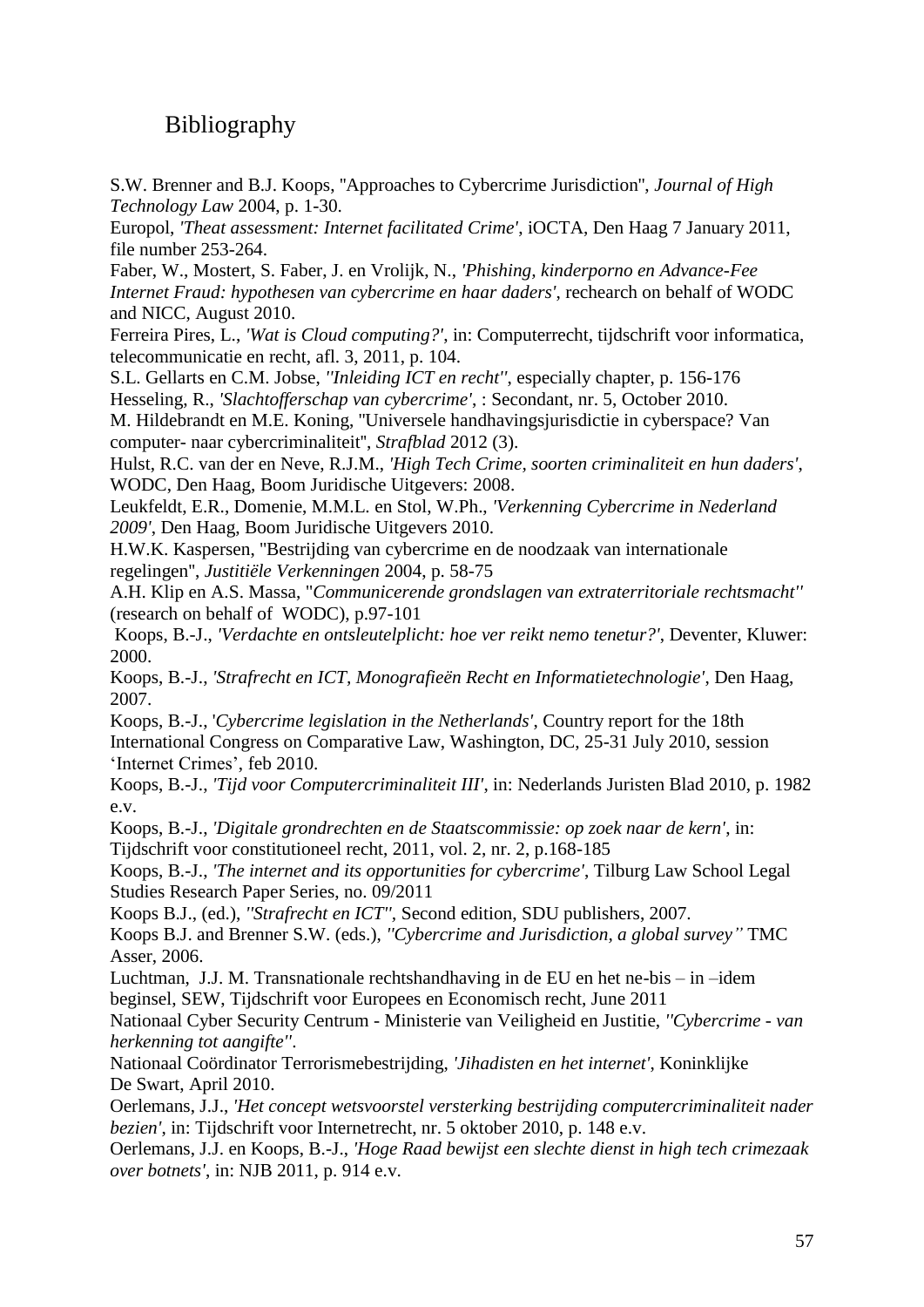Schellekens, M, *''Aansprakelijkheid van Internetaanbieders''* SDU publishers, 2001. Schermer, B.W., *'High Tech Crime en ambient intelligence'*, in: Computerrecht, tijdschrift voor informatica, telecommunicatie en recht, afl. 6, 2010, p. 283-287. Wilsem, J. van, '*[Digitale en traditionele bedreiging vergeleken, Een studie](http://pi.bistro.ro.minjus.nl/db/Lists/Documenten/Digitale%20en%20traditionele%20bedreiging%20vergeleken,%20Johan%20van%20Wilsem,%20tijdschrift%20voor%20criminologie%202010%20(52)%201.pdf) naar risicofactoren van slachtofferschap',* in: [Tijdschrift voor Criminologie 2010 \(52\) 1.](http://pi.bistro.ro.minjus.nl/db/Lists/Documenten/Digitale%20en%20traditionele%20bedreiging%20vergeleken,%20Johan%20van%20Wilsem,%20tijdschrift%20voor%20criminologie%202010%20(52)%201.pdf) [Wiemans, F.P.E., 'Onderzoek van gegevens in geautomatiseerde werken',](http://pi.bistro.ro.minjus.nl/db/Lists/Documenten/Proefschrift%20Paul%20Wiemans%20(UvT),%202004.pdf) Nijmegen, Wolf Legal Publishers, 2004. (diss.) Zoontjens, P. *''Fundamentele rechten in een ICT-omgeving*'', in Recht en Informatietechnologie - Handboek voor rechtspraktijk en beleid Zwenne, G.-J., *'Over IP-adressen en persoonsgegevens, en het verschil tussen individualiseren en identificeren'*, in: Tijdschrift voor Internetrecht, nr. 1, February 2011.

[Justitiële Verkenningen 'Cybercrime', December 2004 \(jrg. 30, nr. 8\)](http://pi.bistro.ro.minjus.nl/db/Lists/Documenten/Cybercrime,%20Justitiële%20Verkenningen,%201-12-2004.pdf) [Justitiële Verkenningen 'Veiligheid in cyberspace', March 2012 \(jrg. 38, nr. 1\)](http://pi.bistro.ro.minjus.nl/db/Lists/Documenten/WODC-2012%20-%20Veiligheid%20in%20cyberspace.pdf) [Justitiële Verkenningen, 'Tappen en infiltreren', May 2012 \(jrg. 38, nr. 3\)](http://pi.bistro.ro.minjus.nl/db/Lists/Documenten/WODC.Tappen%20en%20infiltreren.mei2012.pdf) Wetenschappelijk onderzoek en documentatie centrum (WODC) (Scientific Research and Documentation Centre) ['High Tech Crime, soorten criminaliteit en hun daders, 2008 \(nr. 264\)](http://pi.bistro.ro.minjus.nl/db/Lists/Documenten/High%20Tech%20Crime,%20soorten%20criminaliteit%20en%20hun%20daders,%20WODC,%20nr.%20264,%20jaar%202008.pdf) WODC report [Onderzoek 'Phishing, kinderporno en advance-fee internet fraud', 2010](http://pi.bistro.ro.minjus.nl/db/Lists/Documenten/2011-%20Phishing,%20kinderporno%20en%20advance%20fee%20internet%20fraud.pdf) WODC report [Onderzoek en beleid, 'Het gebruik van de telefoon-](http://pi.bistro.ro.minjus.nl/db/Lists/Documenten/WODC.Het%20gebruik%20van%20de%20telefoon-%20en%20internettap%20in%20de%20opsporing.mei2012.pdf) en internettap in de [opsporing, 2012 \(nr. 304\)](http://pi.bistro.ro.minjus.nl/db/Lists/Documenten/WODC.Het%20gebruik%20van%20de%20telefoon-%20en%20internettap%20in%20de%20opsporing.mei2012.pdf)

Links on the World Wide Web

[www.rijksoverheid.nl/onderwerpen/ict](http://www.rijksoverheid.nl/onderwerpen/ict) [www.meldpuntcybercrime.nl](http://www.meldpuntcybercrime.nl/) [www.ncsc.nl](http://www.ncsc.nl/) (National Cyber Security Centrum) [www.cpni.nl](http://www.cpni.nl/) (Centre for Protection of the National Infrastructure) [www.eurojust.eu](http://www.eurojust.eu/) [www.europol.eu](http://www.europol.eu/) [www.security.nl](http://www.security.nl/) [www.webwereld.nl](http://www.webwereld.nl/) [www.coe.int/t/DGHL/cooperation/economiccrime/cybercrime/default\\_en.asp](http://www.coe.int/t/DGHL/cooperation/economiccrime/cybercrime/default_en.asp) (Council of Europe Project on Cybercrime) [www.justice.gov/criminal/cybercrime](http://www.justice.gov/criminal/cybercrime) (Computer Crime & Intellectual Property Section van de US Department of Justice) [www.fbi.gov/cyberinvest/cyberhome.htm](http://www.fbi.gov/cyberinvest/cyberhome.htm) (FBI Cyber Investigations)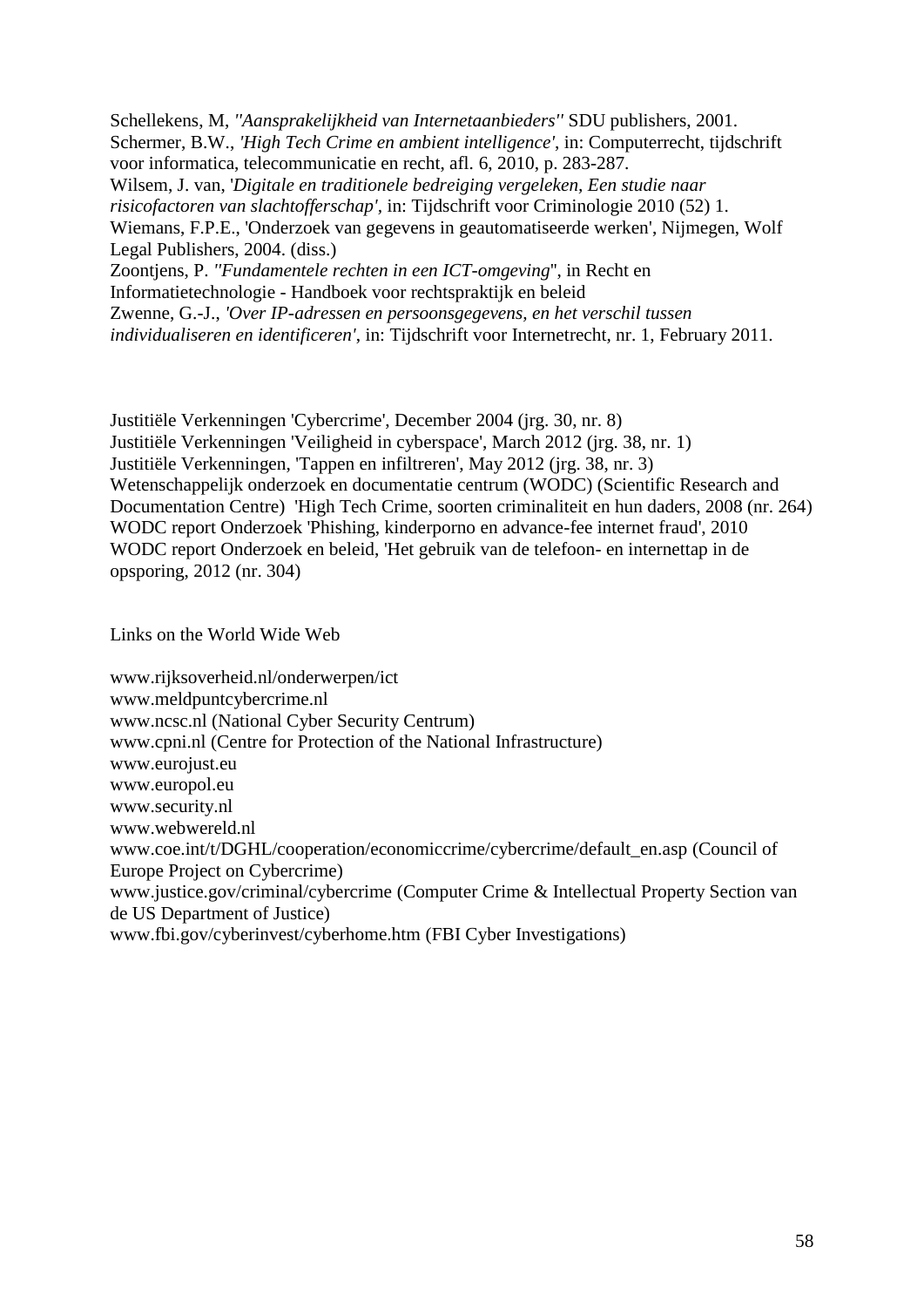## Articles of the Dutch penal Code

derived from KRIS Kenniscentrum Rechtshulp in Strafzaken (Knowledge Centre Mutual Assistance in Criminal Cases)

Article 45 CCNL

- 1. An attempt to commit a criminal offence will be punishable if the intention of the perpetrator has manifested itself in the first act of the commission of the offence.
- 2. In the case of an attempt, the maximum term of the principal penalties imposed for the offence will be reduced by one third.
- 3. If the criminal offence is one for which the punishment is life imprisonment, a prison sentence of a term not exceeding twenty years will be imposed.
- 4. The additional punishments for an attempt to commit a criminal offence will be the same as for the completed criminal offence.

Article 46 CCNL

- 1. The preparation of a criminal offence, on which a term of imprisonment of eight years or more has been imposed according to its statutory description, will be punishable if the perpetrator deliberately acquires, manufactures, imports, forwards, exports or keeps in his possession objects, substances, data carriers, rooms or means of transport which are intended to be used for the commission of this criminal offence.
- 2. In cases which concern the preparation of a criminal offence, the maximum term of the principal penalties imposed for the criminal offence will be reduced by one half.
- 3. If the criminal offence is one for which the punishment is life imprisonment, a prison sentence of a term not exceeding fifteen years will be imposed.
- 4. The additional punishments for the preparation of a criminal offence will be the same as those of the completed criminal offence.
- 5. Objects are understood to mean all objects and all property rights.

Article 47 CCNL

1. The following persons are liable for punishment as principals in a criminal offence: (1) those who commit the criminal offence, either personally or jointly with another or others, or who cause another or others to aid in the commission of the criminal offence; (2) those who, by means of gifts, promises, abuse of authority, use of violence, threat or deception or providing opportunity, means or information, intentionally solicit the commission of the criminal offence.

2. With regard to the last category, only those actions intentionally solicited by them, and their consequences, are to be taken into consideration

Article 48 CCNL

The following persons are liable for punishment as accessories to a serious offence:

(1) those who intentionally assist during the commission of the serious offence;

(2) those who intentionally provide opportunity, means or information to aid in the commission of the serious offence.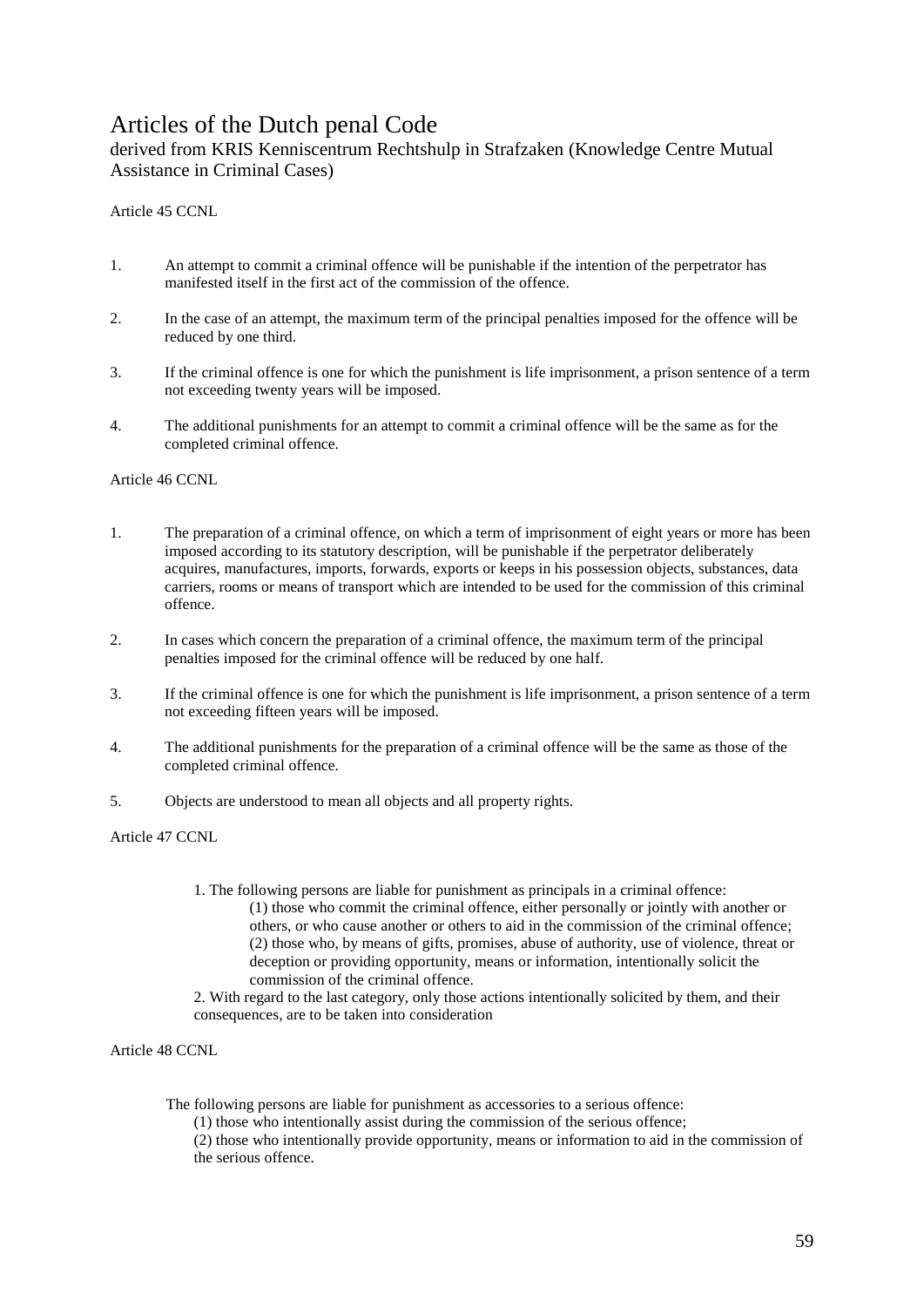Article 83a CCNL

A terrorist purpose is understood to mean the intention of instilling profound fear in (part of) a country's population, unlawfully forcing a government or international organisation to do, refrain from doing or tolerate something, or seriously disrupting or destroying the fundamental political, constitutional, economic or social structures of a country or international organisation.

Article 96 CCNL

1. The conspiracy to commit any of the criminal offences specified in Articles 92-95a will be punishable by a prison sentence of a term not exceeding ten years or a fine of the fifth category.

2. The same prison sentence applies to any person who – with the intention of preparing or promoting the criminal offences specified in any of the Articles 92-95a:

1°. seeks to induce another person to commit this criminal offence, cause this criminal offence to be committed, act as a co-perpetrator, be of assistance thereto or provide the opportunity, means or information to this end;

2°. seeks to provide himself or another person with the opportunity, means or information to commit the criminal offence;

3°. has objects available which he knows are intended for the commission of the criminal offence; 4°. is preparing or retaining plans for the commission of the criminal offence, which plans are intended to be communicated to others;

5°. tries to obstruct, hinder or prevent any government measure which seeks to prevent or suppress the commission of the criminal offence.

Article 138ab CCNL

1. A prison sentence of a term not exceeding one year, or a fine of the fourth category, will be imposed on any person – being guilty of unlawful entry with respect to automated information – who deliberately and unlawfully enters or accesses a computer facility or automated information system, or part thereof. Such an entry will be deemed to have occurred if the access to the information is obtained:

a. by breaching security;

- b. by a technical intervention;
- c. by means of false signals or a false key, or
- d. by taking on a false identity.
- 2. A prison sentence of a term not exceeding four years, or a fine of the fourth category, will be imposed on an unlawful entry into a computer system if the perpetrator – on his own behalf or on behalf of others – subsequently copies, taps or records any stored, processed or transferred data by means of the automated information system to which he unlawfully gained access.
- 3. A prison sentence of a term not exceeding four years, or a fine of the fourth category, will be imposed if the unlawful entry into a computer system is committed through the intervention of a public telecommunication network, and if the perpetrator subsequently:

a. uses the automated system's processing capacity to illegally obtain profits or advantages for himself or other persons, or

b. gains access to the automated information system of a third party through the intervention of the automated system to which he previously

Article 161sexties CCNL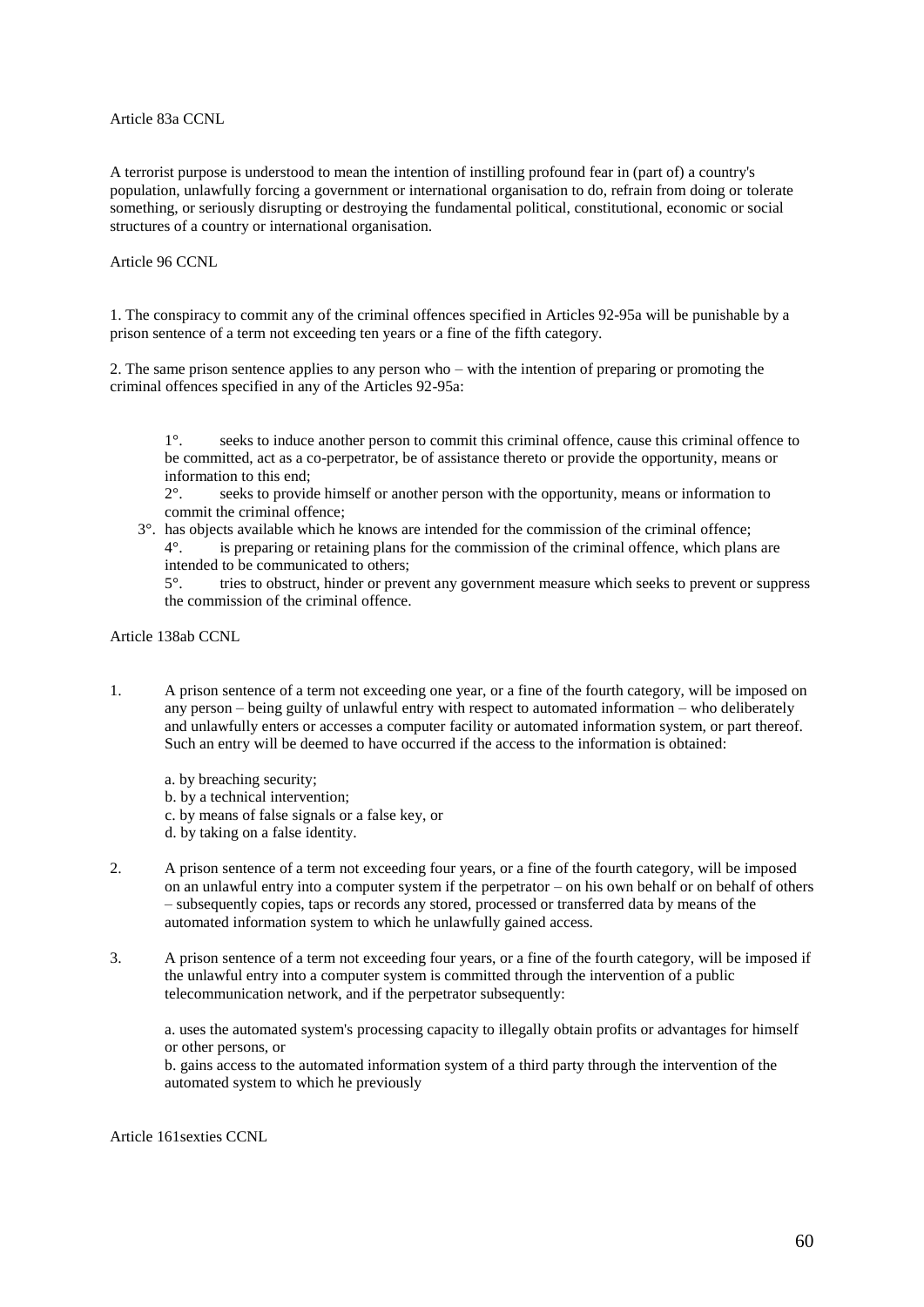- 1. Any person who deliberately destroys, damages, renders unusable, or disrupts the functioning or operation of any automated information system, computer facility or telecommunication facility, or any person who frustrates a safety measure taken with regard to such facility, will be punishable by:
	- 1°. a prison sentence of a term not exceeding one year or a fine of the fifth category, if this creates an illegal disruption or complication of the storage, processing or transfer of data for public purposes, a disruption in a public telecommunication network, or a disruption in the provision of a public telecommunication service;
	- $2^{\circ}$ . a prison sentence of a term not exceeding six years or a fine of the fifth category, if this creates a general danger to property or the provision of services;
	- 3°. a prison sentence of a term not exceeding nine years or a fine of the fifth category, if this creates danger to the life of another person;
	- 4°. a prison sentence of a term not exceeding fifteen years or a fine of the fifth category, if this creates danger to the life of another person and the offence causes the death of another person;
- 2. A prison sentence not exceeding one year or a fine of the fifth category will be imposed on any person who – with the intention of committing a criminal offence as specified in the first paragraph:
	- a. manufactures, sells, acquires, imports, distributes, provides in any other way, or keeps in his possession a technical aid which has been rendered predominantly suitable or designed to commit such a criminal offence, or
	- b. sells, acquires, distributes, provides in any other way or keeps in his possession a computer password, access code or similar data by means of which access can be obtained to an automated facility or part thereof.

#### Article 161septies CCNL

Any person found to be responsible for destroying, damaging or rendering unusable any automated information system or computer facility or telecommunication facility, disrupting the functioning or operation of such facility, or frustrating any safety measure taken with regard to such facility, will be punishable by:

- 1°. a prison sentence of a term not exceeding six months or a fine of the fourth category, if this creates a disruption or complication of the storage, processing or transfer of data for public purposes, a disruption in a public telecommunication network, or a disruption in the provision of a public telecommunication service, or a general danger to property or the provision of services;
- 2°. a prison sentence of a term not exceeding one year or a fine of the fourth category, if this creates danger to the life of another person;
- 3°. a prison sentence of a term not exceeding two years or a fine of the fourth category, if the offence causes the death of another person.

#### Article 232 CCNL

- 1. Any person who deliberately forges or falsifies a cash card, credit card or any other card or carrier of identity information available to the public for making or obtaining payments or other goods/services in an automated fashion – such with the intent of deriving benefits from this for himself or other persons – will be punishable by a prison sentence of a term not exceeding six years or a fine of the fifth category.
- 2. The same sentence will be imposed on any person who deliberately uses the false or forged card as if it were genuine and non-forged, or who deliberately delivers, keeps in possession, receives, acquires, transports, sells or transfers such a card whilst he knows, or could reasonably have been expected to have known, that this card is intended to be used as such.

#### Article 350a CCNL

1. Any person, who deliberately and illegally alters, erases, renders unusable or inaccessible any data stored, processed or transferred by means of an automated facility or a means of telecommunication, or who adds other data to such existing data, will be punishable by a prison sentence of a term not